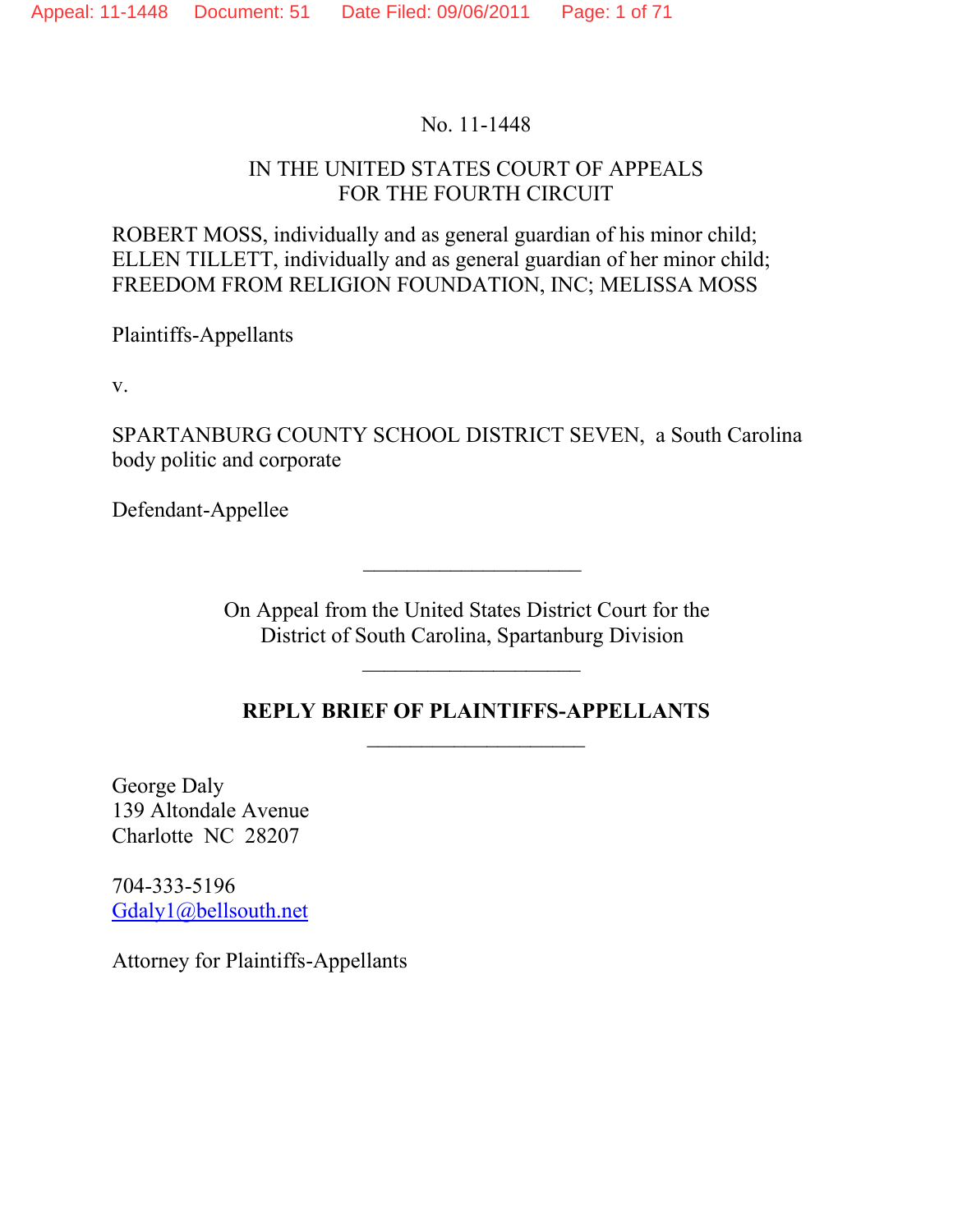Appeal: 11-1448 Document: 51 Date Filed: 09/06/2011 Page: 2 of 71

# **Table of Contents**

| Table of Authorities                                                                                                                                                         |     |  |
|------------------------------------------------------------------------------------------------------------------------------------------------------------------------------|-----|--|
| Argument                                                                                                                                                                     | 1   |  |
| 1. Whether the individual plaintiffs have standing                                                                                                                           | 1   |  |
| 2. Whether granting academic credit for released time<br>religious instruction violates the Establishment Clause<br>by having the effect of advancing or endorsing religion. | 7   |  |
| 3. Whether granting academic credit for released time<br>religious instruction violates the Establishment<br>Clause by excessively entangling Church and State.              | 21  |  |
| Certificate of Compliance                                                                                                                                                    | 65  |  |
| Certificate of Service                                                                                                                                                       | 66  |  |
| <b>Table of Authorities</b><br>Cases:                                                                                                                                        |     |  |
| Abington Twp. v. Schempp,<br>374 U.S. 203 (1963)                                                                                                                             | 4,8 |  |
| Allen v. Wright,<br>468 U.S. 737 (1984)                                                                                                                                      | 5   |  |
| Assoc. of Christian Schs. Int'l. v. Stearns,<br>362 Fed. Appx. 640 (9 <sup>th</sup> Cir. 2010)                                                                               | 18  |  |
| Bear Lodge Multiple Use Ass'n v. Babbitt,<br>175 F. 3d 814 (10 <sup>th</sup> Cir. 1999)                                                                                      | 6   |  |
| Bender v. Williamsport Area Sch. Dist.,                                                                                                                                      |     |  |
| 475 U.S. 534 (1986)<br>Board of Educ. v. Allen,                                                                                                                              | 2   |  |
| 392 U.S. 236 (1968)                                                                                                                                                          | 13  |  |
| Desert Palace v. Costa,<br>539 U.S. 90 (2003)<br>Destefano v. Emergency Housing Group, Inc.,                                                                                 | 21  |  |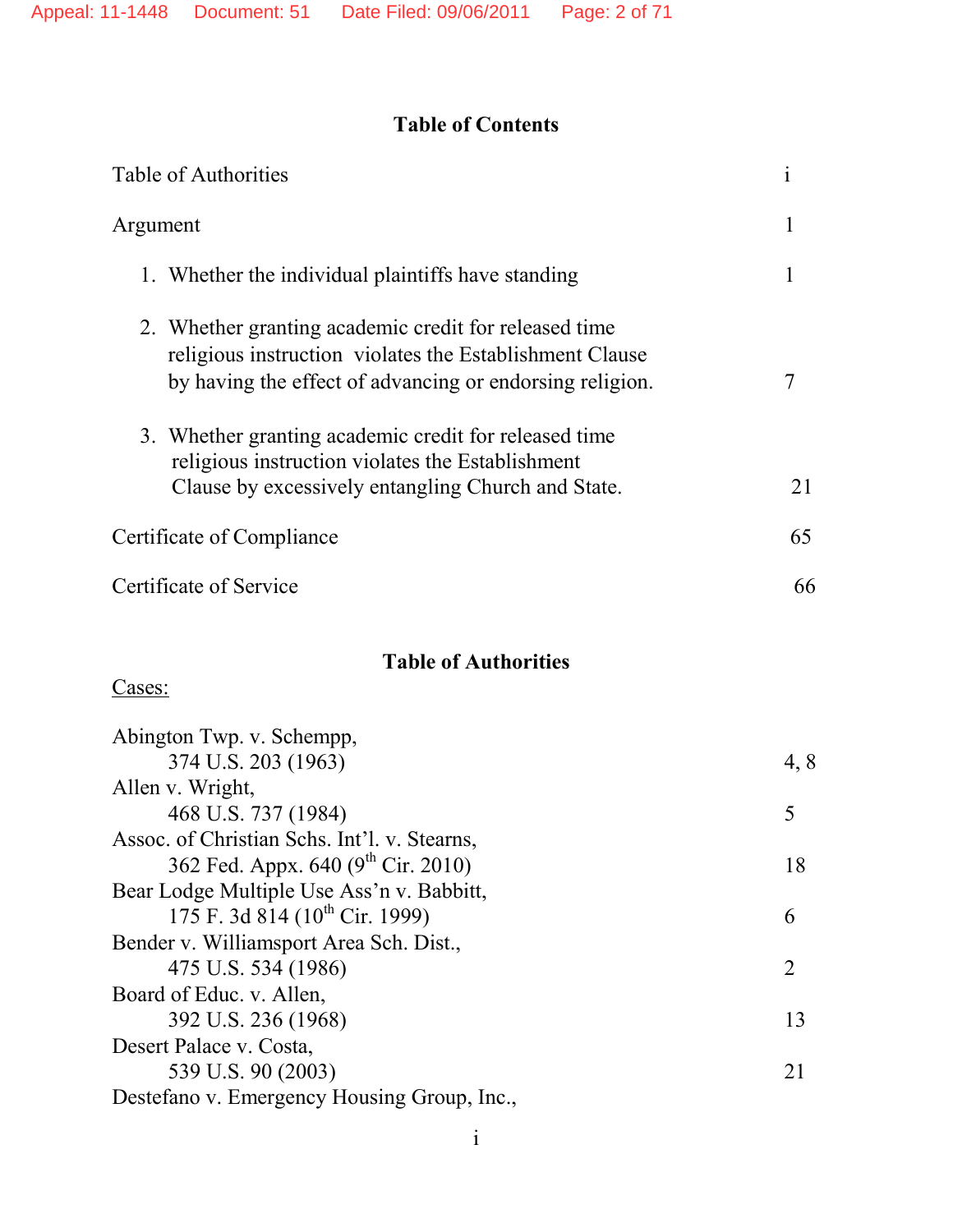| 247 F. 3d 397 (2 <sup>nd</sup> Cir. 2001)                                | 6, 7           |
|--------------------------------------------------------------------------|----------------|
| Doremus v. Board of Education,                                           |                |
| 342 U.S. 429 (1952)                                                      | $\mathbf{1}$   |
| Harmon v. Dreher,                                                        |                |
| 1 Speers Eq. 87, 120 (S.C. App. 1843)                                    | 22             |
| Ehlers-Renzi v. Connelly School,                                         |                |
| 224 F. 3d 283 (4 <sup>th</sup> Cir.), cert. den. 531 U.S. 1192 (2001)    | 22             |
| In re: Navy Chaplaincy,                                                  |                |
| 534 F. 3d 756 (D.C. Cir.), cert. den., 129 S. Ct. 1918 (2009)            | 4, 5, 6        |
| Joyner v. Forsyth County,                                                |                |
| F. 3d $(4^{th}$ Cir. 2011), 2011 U.S. App. Lexis 15670                   | 19             |
| Larkin v. Grendel's Den,                                                 |                |
| 459 U.S. 116 (1982)                                                      | 10, 11, 22, 23 |
| Lanner v. Wimmer,                                                        |                |
| 662 F. 2d 1349 (10 <sup>th</sup> Cir. 1981)                              | 13, 14 19      |
| Lemon v. Kurtzman,                                                       |                |
| 403 U.S. 602 (1971)                                                      | 11, 22, 23     |
| McCollum v. Board of Education,                                          |                |
| 333 U.S. 203 (1948)                                                      | 7              |
| Monell v. Department of Social Svcs.,                                    |                |
| 436 U.S. 658 (1978)                                                      | 19             |
| Mueller v. Allen,                                                        |                |
| 463 U.S. 388 (1983)                                                      | 21             |
| Pierce v. Society of Sisters,                                            |                |
| 268 U.S. 510 (1925)                                                      | 17             |
| Price Waterhouse v. Hopkins,                                             |                |
| 490 U.S. 228 (1989)                                                      | 17             |
| Rogers v. Missouri Pacific R. Co.,                                       |                |
| 352 U.S. 500, 508 n. 17 (1957)                                           | 21             |
| Smith v. Smith,                                                          |                |
| 523 F. 2d 121 (4 <sup>th</sup> Cir.), cert. denied, 423 U.S. 1073 (1976) | 7,8            |
| Suhre v. Haywood County,                                                 |                |
| 131 F. 2d 1083 (4 <sup>th</sup> Cir. 1997)                               | 4, 6           |
| Valley Forge v. Americans United,                                        |                |
| 454 U.S. 464 (1982)                                                      | 5              |
| Watson v. Jones,                                                         |                |
| 13 Wall. 679, 730, 20 L. Ed. 666 (1872)                                  | 22             |
| Zorach v. Clauson,                                                       |                |
| 343 U.S. 306 (1952)                                                      | 1, 7, 21       |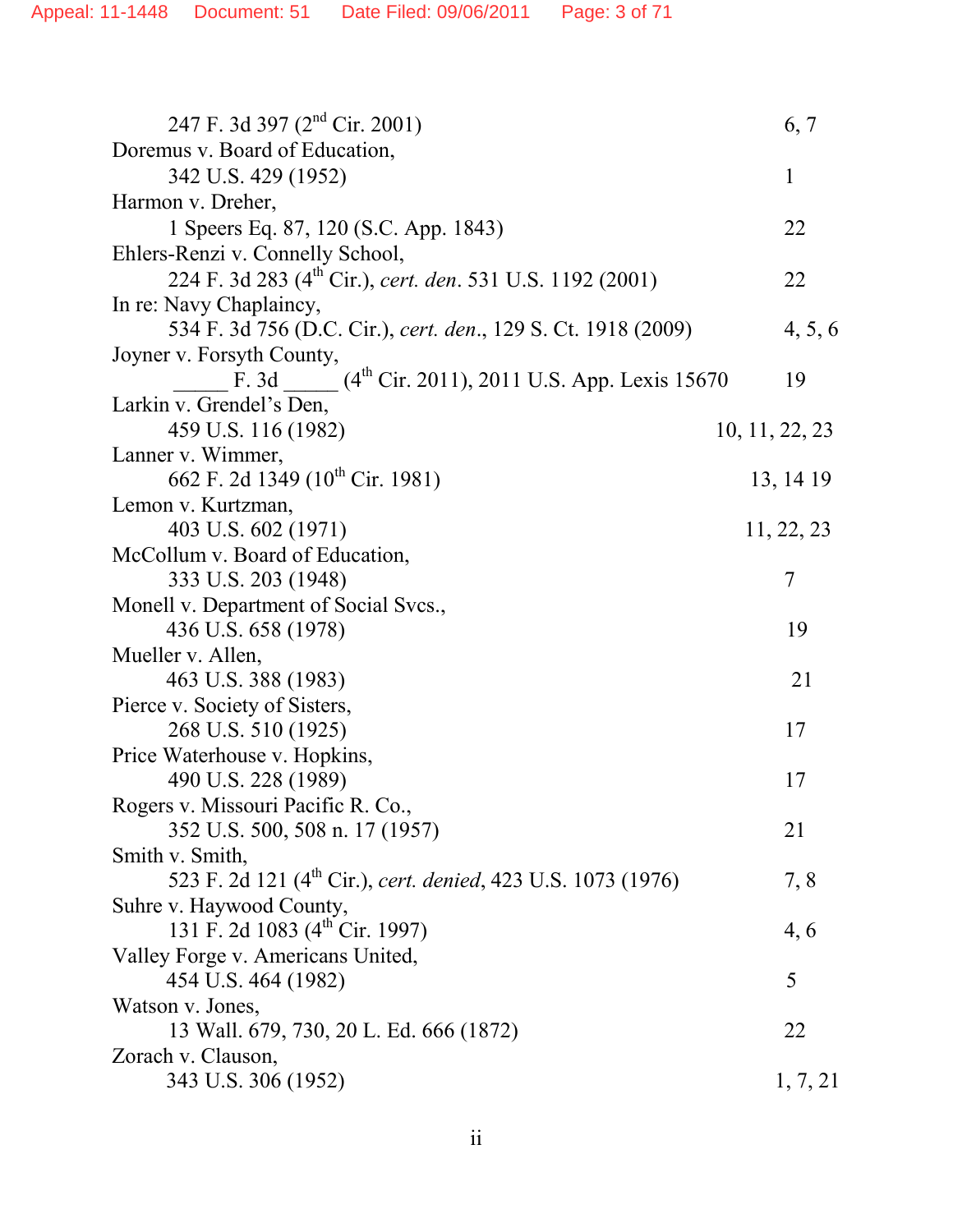# Constitutional Provisions:

| U.S. Const., Art. III<br>U.S. Const., Amndt. I (Establishment Clause) | $\overline{2}$ |
|-----------------------------------------------------------------------|----------------|
| passim<br>U.S. Const., Amndt. XXI                                     | 23             |
| Statutes:                                                             |                |
| 20 U.S.C. 1232g.                                                      | 20             |
| Other Authorities:                                                    |                |
| 46 Op. Atty. Gen. Ore. 239 (1989)                                     | 20             |
| Addenda:                                                              |                |
| $\mathbf I$                                                           | 12, 25         |
| $\rm II$                                                              | 10, 27         |
| III                                                                   | 30             |
| IV                                                                    | 15, 32         |
| $\ensuremath{\mathbf{V}}$                                             | 15, 34         |
| VI                                                                    | 15,40          |
| $\ensuremath{\text{V}}\ensuremath{\text{II}}$                         | 16, 41         |
| <b>VIII</b>                                                           | 16, 42         |
| ${\rm IX}$                                                            | 16, 45         |
| $\mathbf X$                                                           | 17,48          |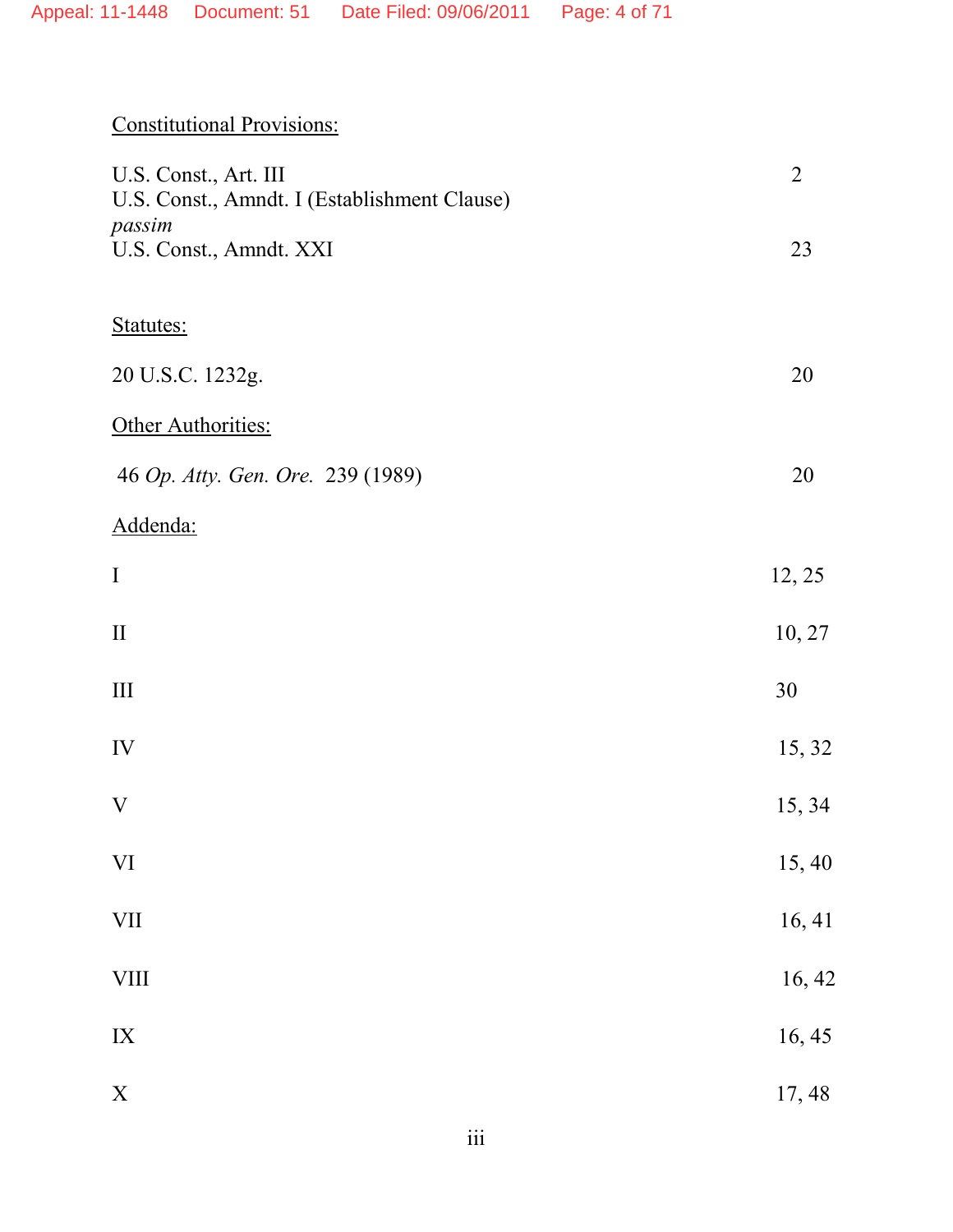| Appeal: 11-1448  Document: 51 | Date Filed: 09/06/2011  Page: 5 of 71 |  |
|-------------------------------|---------------------------------------|--|
|                               |                                       |  |

| XI   | 17,50  |
|------|--------|
| XII  | 17, 51 |
| XIII | 20, 54 |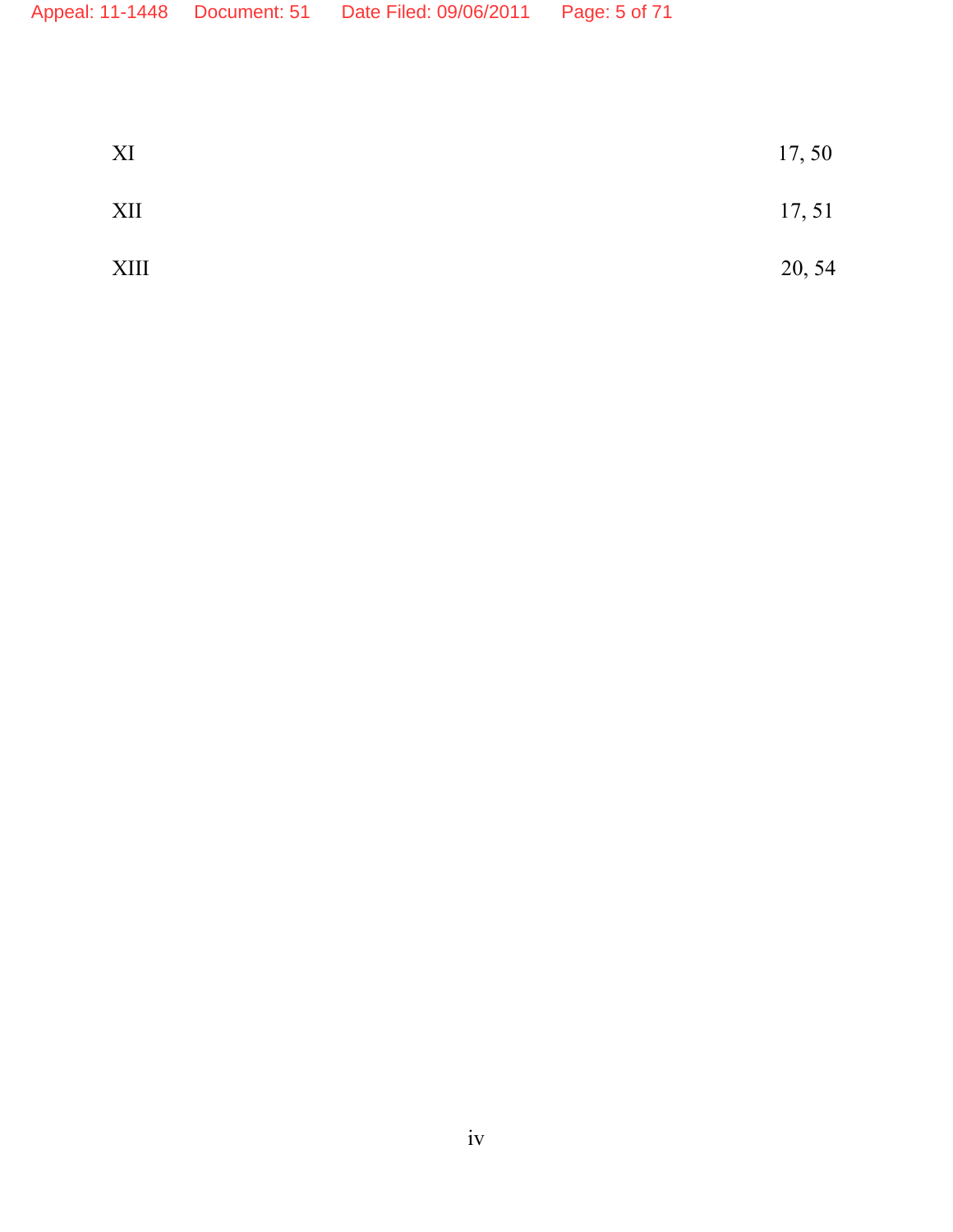#### ARGUMENT

1.

# *Whether the individual plaintiffs have standing*.

## *Zorach*

*Zorach v Clauson,* 343 U.S. 306, 309 n. 4 (1952), held that parents whose children attended a school with a released time program had standing to challenge that program. Defendant argues that *Zorach* does not control the case at bar because the injury-in-fact there was that students had to "kill time on campus while others attended an off-campus religious class." Defendant's Brief, at 26. This is an untenable reading of *Zorach*. All that *Zorach* says about what other students did during released time is that they "stay[ed] in the classrooms." 343 U.S. at 308. "Kill time" was an assertion of the *Zorach* appellants*,* 343 U.S. at 309, and was not otherwise mentioned by the Court. Additionally parents, not students, were the parties. *Id .* Parents do not go to class. Killing time in class was irrelevant to their standing.

Virginia *amici* argue that the citation in footnote 4 of *Zorach*<sup>1</sup> to *Doremus v*. *Board of Education,* 342 U.S. 429 (1952), confines the holding of the footnote to

<sup>&</sup>lt;sup>1</sup> "No problem of this Court's jurisdiction is posed in this case since, unlike *Doremus v. Board of Education,* 342 U.S. 429, appellants here are parents of children currently attending schools subject to the released time program."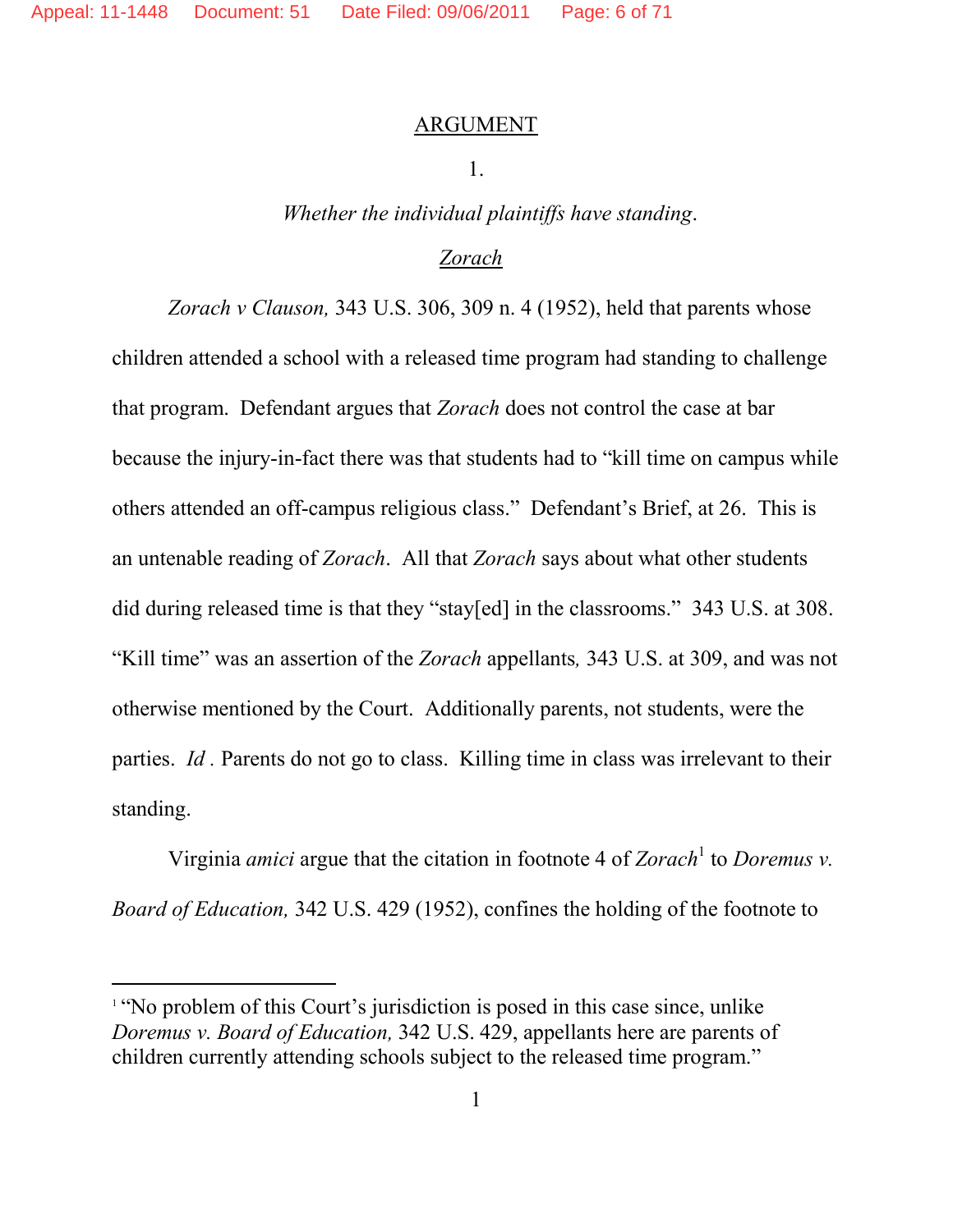mootness. Brief Amicus Curiae of the Commonwealth of Virginia *et al*, at 5. *Doremus* dismissed a school Bible-reading challenge for mootness, 342 U.S. at 433, and for lack of taxpayer standing, 342 U.S. at 434. The parents in *Zorach* were, as in *Doremus,* taxpayers. The commonality of Article III jurisdictional questions in the two cases indicates that footnote four is using the word "jurisdiction" to include both standing and mootness.

In *Bender v. Williamsport Area Sch. Dist.,* 475 U.S. 534 (1986), four dissenting Justices supported this reading of footnote four. They would have ruled that standing had been shown in *Bender* because "[a]s this Court has repeatedly held, parents have standing to challenge conditions in public schools that their children attend. *See . . . Zorach."* 475 U.S. at 551 (Burger, C.J., dissenting, joined by White and Rehnquist, JJ.); *id.,* at 555 (Powell, J., dissenting) ("I agree with the Chief Justice that respondent . . . has standing."). The Court did not disagree. 475 U.S. at 546, 547 (Article III requires a showing of "status as an aggrieved parent." $)^2$ 

<sup>&</sup>lt;sup>2</sup> In *Bender* the respondent had been a defendant in the district court. The dissent did not claim that he had alleged sufficient facts to support his standing, but would have held that a litigant in his situation need not show such facts until his standing was challenged, which had not been done. 475 U.S. at 551-52. The Court disagreed with this rule and therefore held that standing had not been shown.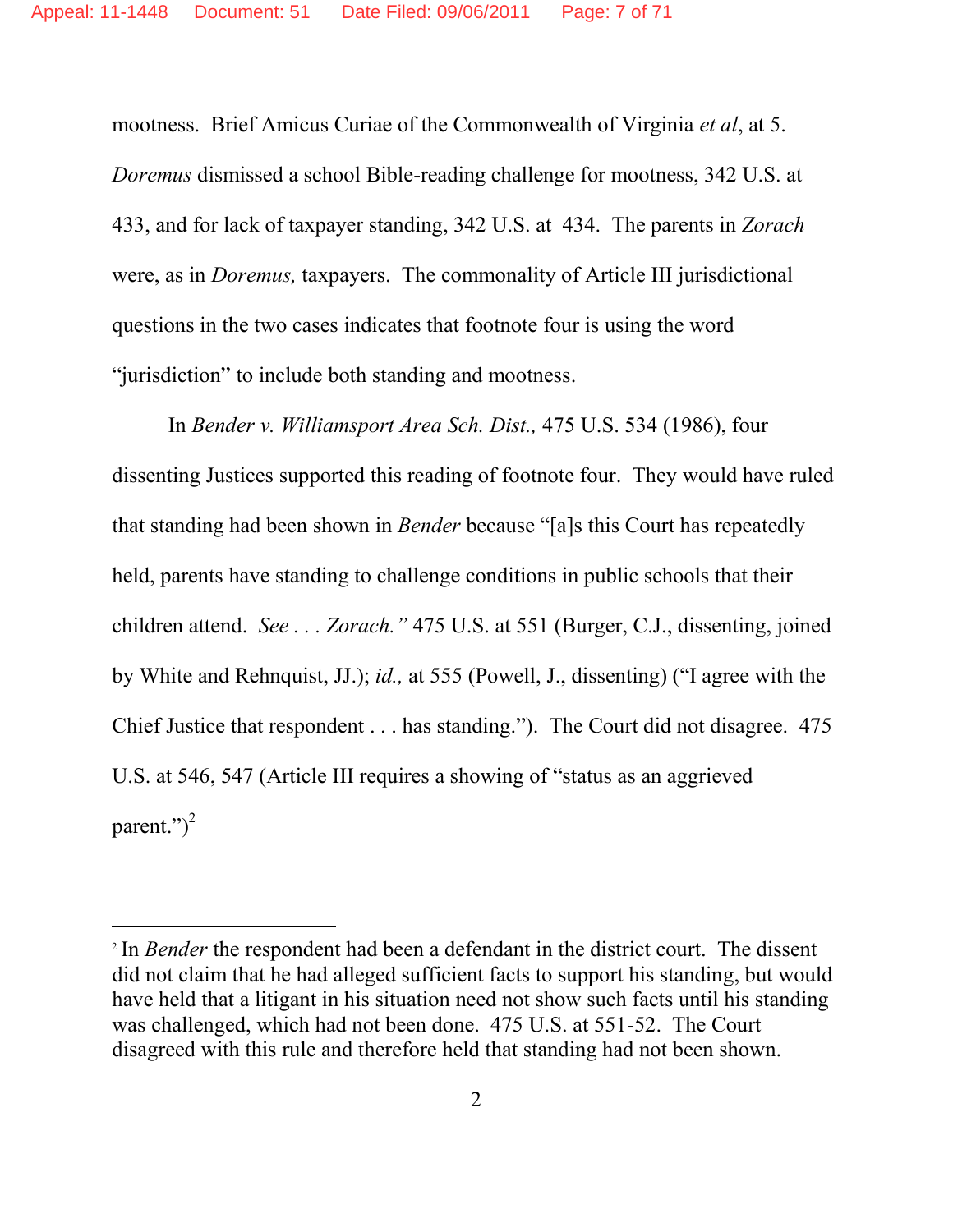## Direct effect

The plaintiff students have been directly injured by SCBEST grades. SCBEST has "a couple of times" awarded a grade of 103 to one of defendant's students (which Oakbrook then reported to defendant as 100). App. 412:11-15 (Smith dep.). Each year that Melissa Moss and plaintiff Tillett's child have been at Spartanburg High, each has received one or more grades of less than 100.<sup>3</sup>

All plaintiffs have suffered emotional distress from the existence and the application of the Policy. Plaintiff Robert Moss was outraged when he learned that defendant would offer academic credit. His meeting with defendant's Chair left him feeling stigmatized as a Jewish outsider. He has since avoided going to defendant's premises. Plaintiff Tillett was offended by academic credit for released time because it could affect her child's class rank for religious reasons and because it donated governmental power to a religious organization. Plaintiff Melissa Moss felt like an outsider at school because SCBEST students received

<sup>&</sup>lt;sup>3</sup> For '08-'09 Plaintiff Tillett's child made a 90 in "Language Arts IIA (CP)," and the next year made a 93 in "Computer apps." App. 708. Plaintiff Melissa Moss received a 96 in "German IID" her sophomore year, a 96 in "Symphony Orchestra A" her junior year, and a 99 in "Aer/Walk-Jog" her senior year. App. 709.

At Dorman High School, another high school in Spartanburg County for which SCBEST provides released time, for Fall 2009 the grades were 100, 100, 100, 100, 99, 99, 99, 97, 92, 91, 89 and 75. App. 604 (dep. ex. 11); App. 390:12-19; 398:3- 399:1 (Seay dep.).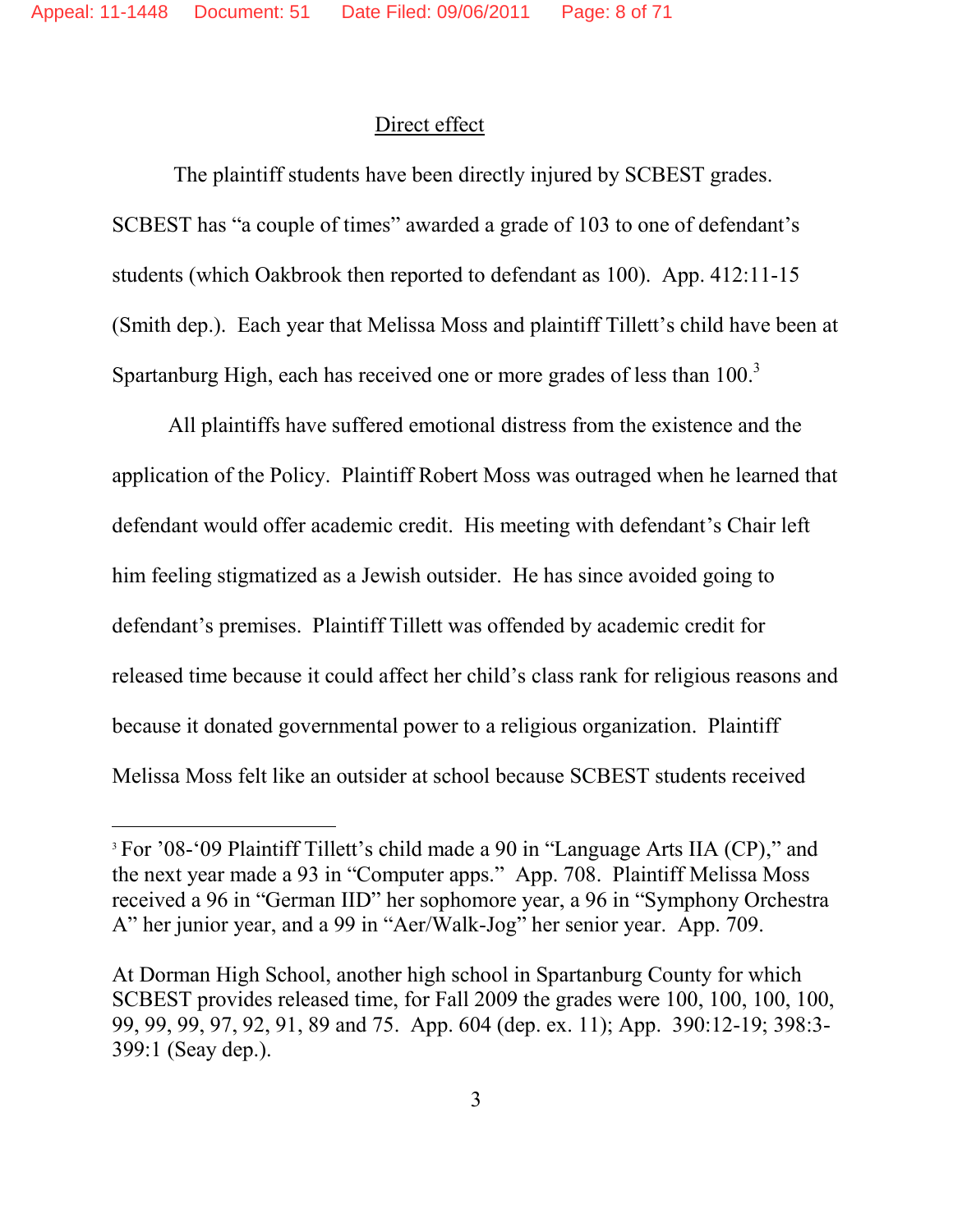academic credit. All Plaintiffs altered their behavior on account of the Policy. Plaintiffs' Brief, at 3-5. The implementation of released time led plaintiff Tillett's child to realize that defendant had a "Christians are better" stance. App. 205:2; *see* App.201:14-205:6 (Tillett dep.).

It is settled law in this Circuit that these intangible *injuries* "suffice to make an Establishment Clause claim justiciable." *Suhre v. Haywood County,* 131 F. 3d 1083, 1086 ( $4<sup>th</sup>$  Cir. 1997). Plaintiff students are situated identically to the Schempp children with respect to injury. *See, Abington Twp. v. Schempp,* 174 U.S. 203, 224 n. 9 ("The parties here are school children and their parents, who are directly affected by the laws and practices against which their complaints are directed..") In each case children have been subjected to a public school religious program in which they could decline to participate.

Establishment Clause *injuries* must also, as for all types of injuries sufficient for standing, be "*direct." Suhre,* 131 F. 3d at 1086 (emphasis added). Without this directness they are only "generalized grievance against unconstitutional government conduct." *Id.* Plaintiffs' injuries are "direct" because they are inflicted on them in their local school.

Defendant argues, *citing In re: Navy Chaplaincy,* 534 F. 3d 756 (D.C. Cir.), *cert. den.,* 129 S. Ct. 1918 (2009), that plaintiffs lack standing because they have

4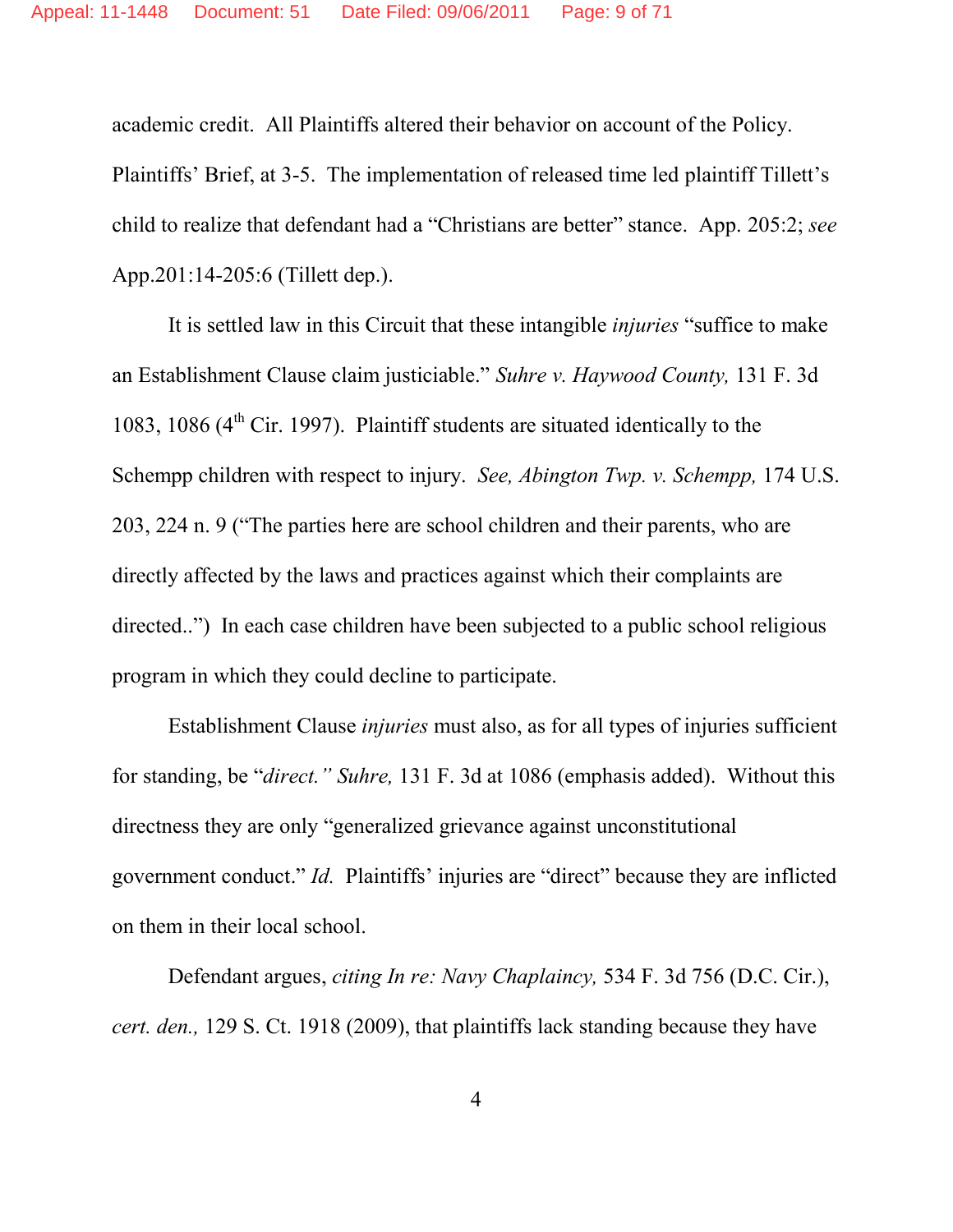suffered injury from a governmental "message" and not from a religious display or exercise. Defendant's Brief, at 30.

In *Navy Chaplaincy*, Protestant chaplains complained that the Navy discriminated in favor of Catholic chaplains by recalling them to service more frequently than other chaplains were recalled. Plaintiffs conceded, however that the Navy had not discriminated against them personally. 534 F. 3d at 760. They claimed injury from the message sent by the Navy's discrimination against others. *Navy Chaplaincy* concluded that the Protestant chaplains had constructed a theory which would vastly expand standing, that anyone complaining of an action that did not harm him directly could still claim harm from the message sent by the action. 534 F. 3d at 764. A different case is presented here. Plaintiffs have alleged injury not from a remote message but from a Policy and its immediate application to them. *See,* App. 18, 31 (prayer for relief).

*Navy Chaplaincy* held that the injury from the message was not sufficient because the Protestant chaplains were only "concerned bystanders," *id., quoting Allen v. Wright,* 468 U.S. 737, 756 (1984)*,* and therefore did not "identify . . . personal injury suffered by them as a consequence of the alleged constitutional error . . . *Valley Forge v. Americans United,* 454 U.S. [464, 485-86 (1982).] *Navy Chaplaincy,* 534 F. 3d at 764. Instead they had only a "mere abstract objection to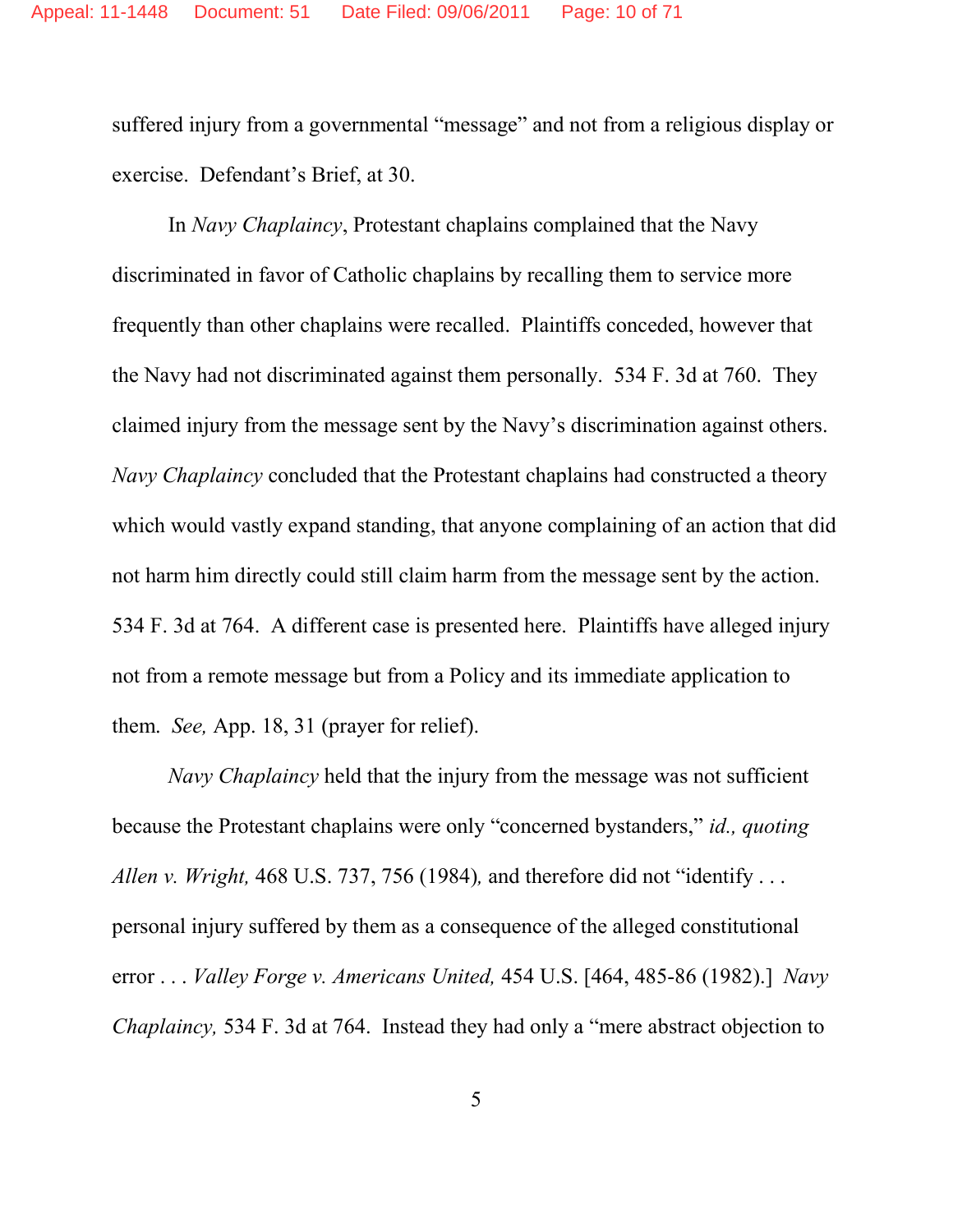unconstitutional conduct," *id., quoting Suhre,* 131 F. 3d at 1086. They were too remote from the cause of the injury to be *directly* affected by it.

In *Suhre*, *id.,* in the discussion cited by *Navy Chaplaincy,* this court held that Mr. Suhre had sufficient "direct contact," with the Establishment Clause violation that he alleged. This court interpreted *Valley Forge* to have denied standing because plaintiffs there had "absolutely no personal contact with the alleged establishment of religion." *Id.* Thus the injury from the Ten Commandments would not be sufficiently direct for "a citizen of Omaha," *Id.* Plaintiffs, by contrast, are directly, not remotely, injured. They are injured by action of their local school board. *Suhre* is square precedent in their favor.

*Navy* Chaplaincy rejected the applicability of prayer and religious display cases on standing because the Protestant chaplains were too remote from the source of the message to have been directly injured by it. It does not disagree with Suhre but instead finds it distinguishable.<sup>4</sup>

<sup>4</sup> Virginia *amici* argue that plaintiffs have not been "directly injured by the religious accommodation which defendant has granted to persons not before the Court." Br. at 4. This suggests that it is the SCBEST students, not plaintiffs, whose injuries are relevant. This suggestion is refuted by *Abington Twp. v. Schempp, supra,* which did not even discuss injury to the non-objecting students. Virginia *amici* cite *Bear Lodge Multiple Use Ass*'*n v. Babbitt*, 175 F. 3d 814 (10th Cir, 1999) and *Destefano v. Emergency Housing Group, Inc.*, 247 F. 3d 397 (2<sup>nd</sup>) Cir. 2001), in support of their theory. *Bear Lodge* involved a governmental Plan which forecast that "rock climbers will be asked to voluntarily refrain from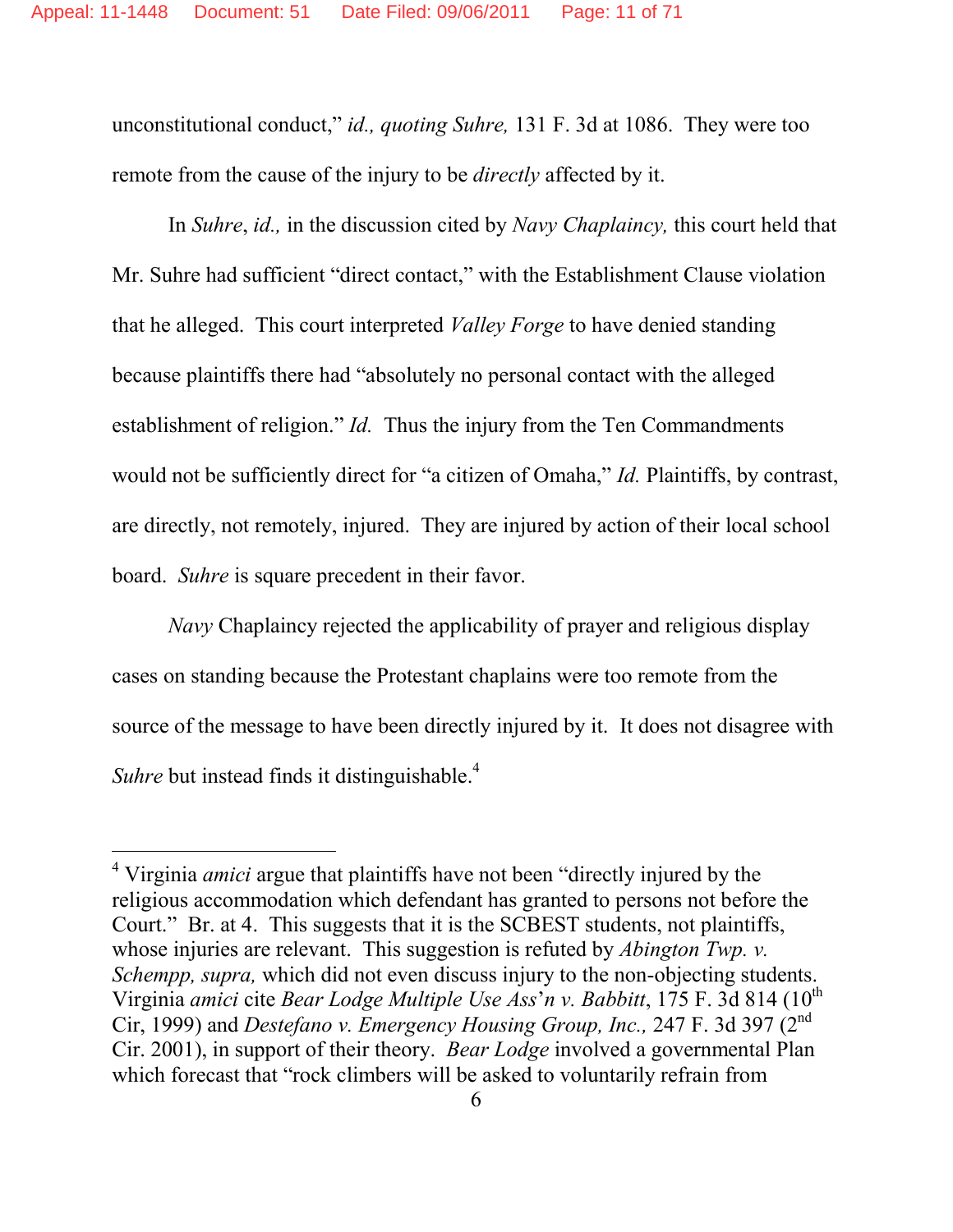2.

*Whether granting academic credit for released time religious instruction violates the Establishment Clause by having the effect of advancing or endorsing religion.*

*Zorach* did not involve academic credit and did not approve academic

credit. It authorized only the *scheduling* of released time, whereas granting

academic credit alters the legal relationship between student and school, a

circumstance not presented by *Zorach*. Plaintiffs' Brief, 25-27.

*Zorach* states its holding at the end of its opinion.

"In the *McCollum* [*v. Board of Education*, 333 U.S. 203 (1948)] case the classrooms were used for religious instruction and the force of the public school was used to promote that instruction. Here, as we have said, the public schools *do no more than accommodate their schedules* to a program of outside religious instruction. We cannot expand it to cover the present released time program unless separation of Church and State means that public institutions can make no *adjustments of their schedules* to accommodate the religious needs of the people."

343 U.S. at 315 (emphases added, footnote omitted).<sup>5</sup> Defendant argues that

*Zorach* "upheld the released time program because the classes were held offsite

climbing on the Devil's Tower during the culturally significant [to American Indians] month of July." 175 F. 3d at 819. The court unsurprisingly held that the climbers had not yet suffered injury. In *Destefano* the injury also had not yet occurred. These are ripeness cases, not standing cases.

<sup>5</sup> *See also Smith v. Smith,* 523 F. 2d 121, 123-24 (4th Cir.), *cert. den.,* 423 U.S. 1073 (1976) (" [I]n *Zorach,* the schools *only* adjusted" their schedules. (emphasis added)).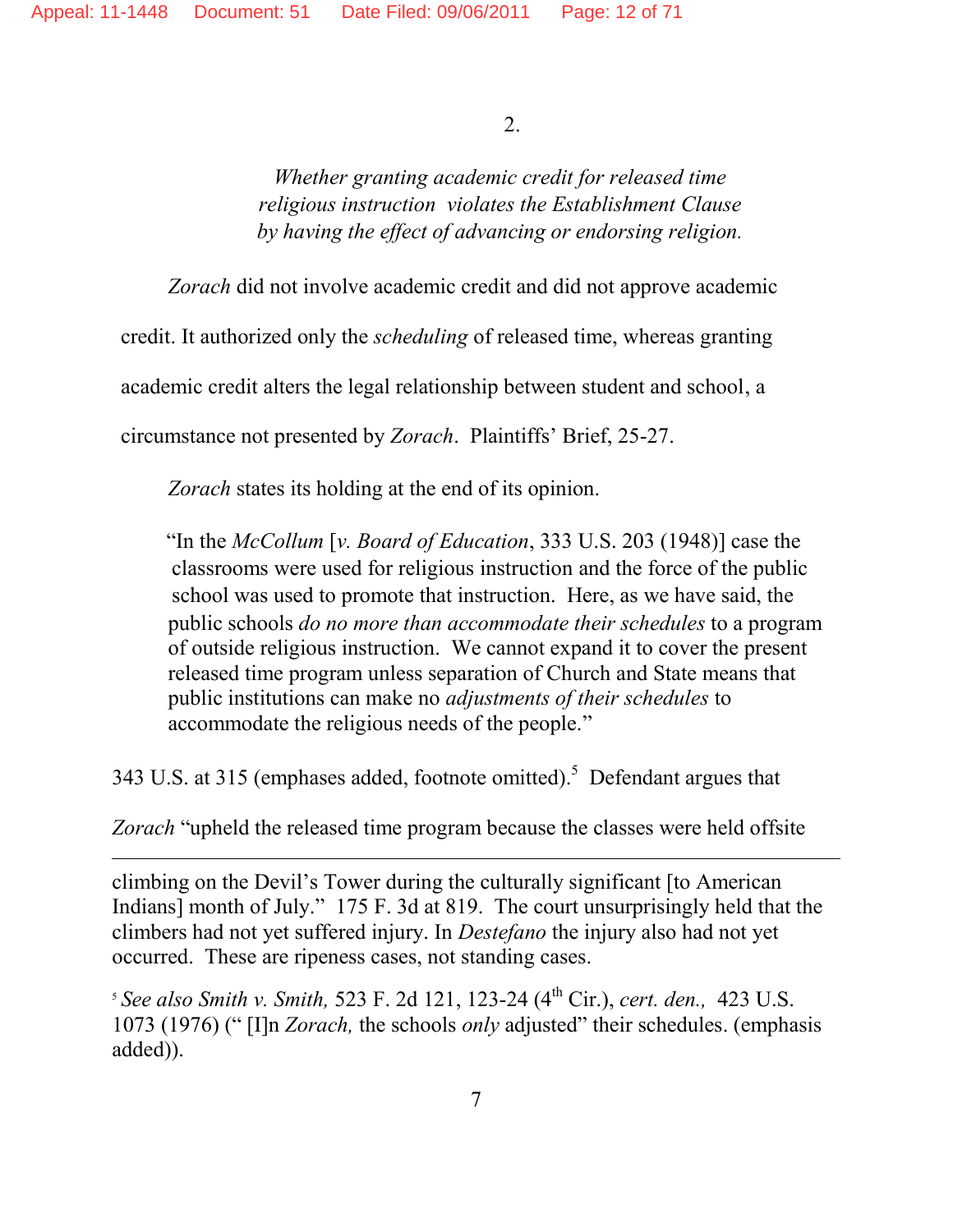and no school district funds were expended on the released time program. *See [Zorach]* 343 U.S. at 308-09." Defendant's Brief, at 35-36. The portion of the opinion which defendant cites is a statement of facts that distinguishes *Zorach* from *McCollum.* It is not the holding of the case.

Granting academic credit for released time religious instruction is unconstitutional because it "place[s] the religious instructor . . . in precisely the position of authority held by the regular teacher of secular subjects . . .", *Smith v. Smith,* 523 F. 2d 121, 123 n. 6, *citing Abington Twp. v. Schempp,* 374 U.S. 203, 230 (1963) (Brennan, J., concurring).<sup>6</sup>

Traditional released time is an accommodation because it relieves the student of the burden of missing a religious exercise. The school adjusts its schedule but otherwise does not reward the student. Granting academic credit for released time religious instruction rewards the student. It changes the legal relationship between the student and the public school. A passing grade is legal progress toward a high school diploma. Plaintiffs know of no case that allows the government to relieve a burden by governmental action that confers a legal benefit.

Defendant argues that the SCBEST students are burdened because a 1997 increase in required credit hours had the effect of making it more difficult to

 $<sup>6</sup>$  A grade is "an indication of "the teacher's assessment of the student's mastery of</sup> the material in the course." App. 242:11-15 (White dep.).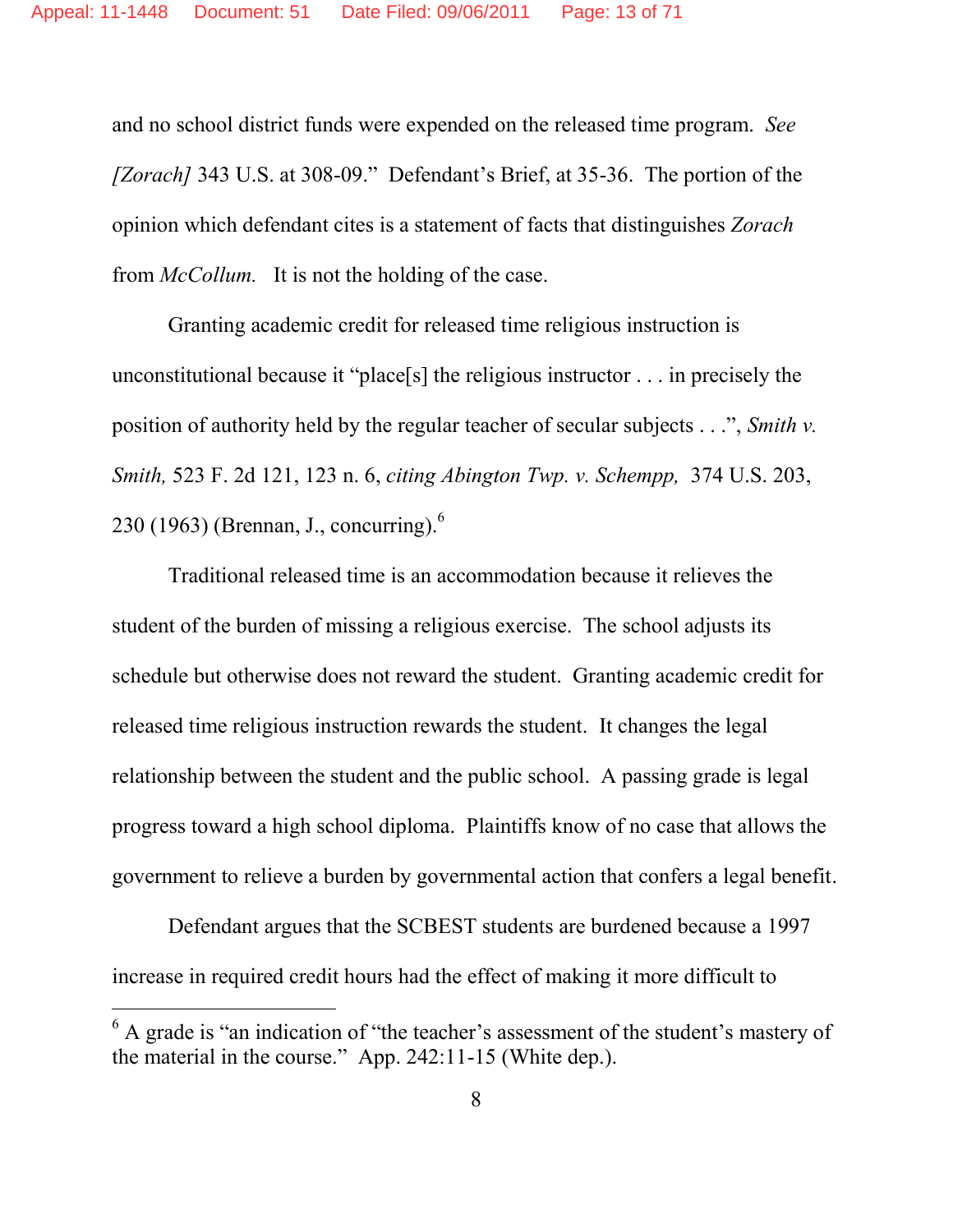schedule released time. Defendant's Brief, at 5-6. There is scant record testimony of this effect.<sup>7</sup> To the contrary, defendant has stated on the record that it does not know why the classes ceased or whether academic credit had the effect of making released time more attractive to students. Superintendent White, defendant's 30(b)(6) witness, testified that defendant had no official position on why the SCBEST classes ceased, App. 216:16-20 (White dep.); and that defendant did not believe that allowing academic credit would make students more likely to select released time, *id.,* 217:13-22 (White dep.). Spartanburg High has seven daily academic periods. App. 565:8-12; 566:3-4 (Graves dep.). The graduation requirement of 24 credits leaves one free period a day.

<sup>7</sup> Defendant's Brief cites two statements in a newspaper article for its proof of this effect. Defendant's Brief, at 6; App 688. The first statement is from a grandfather in Columbia whose grandson attended released time at some unspecified time. He said lack of credit was "part of the problem." The second statement is that an SCBEST representative said that the program "lost its high school participants after the State increased graduation requirements in 1997." It expresses contemporaneity but not causative effect. Rodney Graves testified that released time had stopped because "Just, apparently [there] weren't students signing up or asking to take the course." App. 544:9-13 (Graves dep.). Drew Martin of SCBEST testified that "lack of interest" was the explanation for the cessation of released time classes at Spartanburg High School prior to 2006. App. 304:13-23 (Martin dep.). Troy Bridges testified, however, that "the number of students decreased in around 2000 because of the number of courses required by the State for graduation. App. 379:16-18 (Bridges dep.).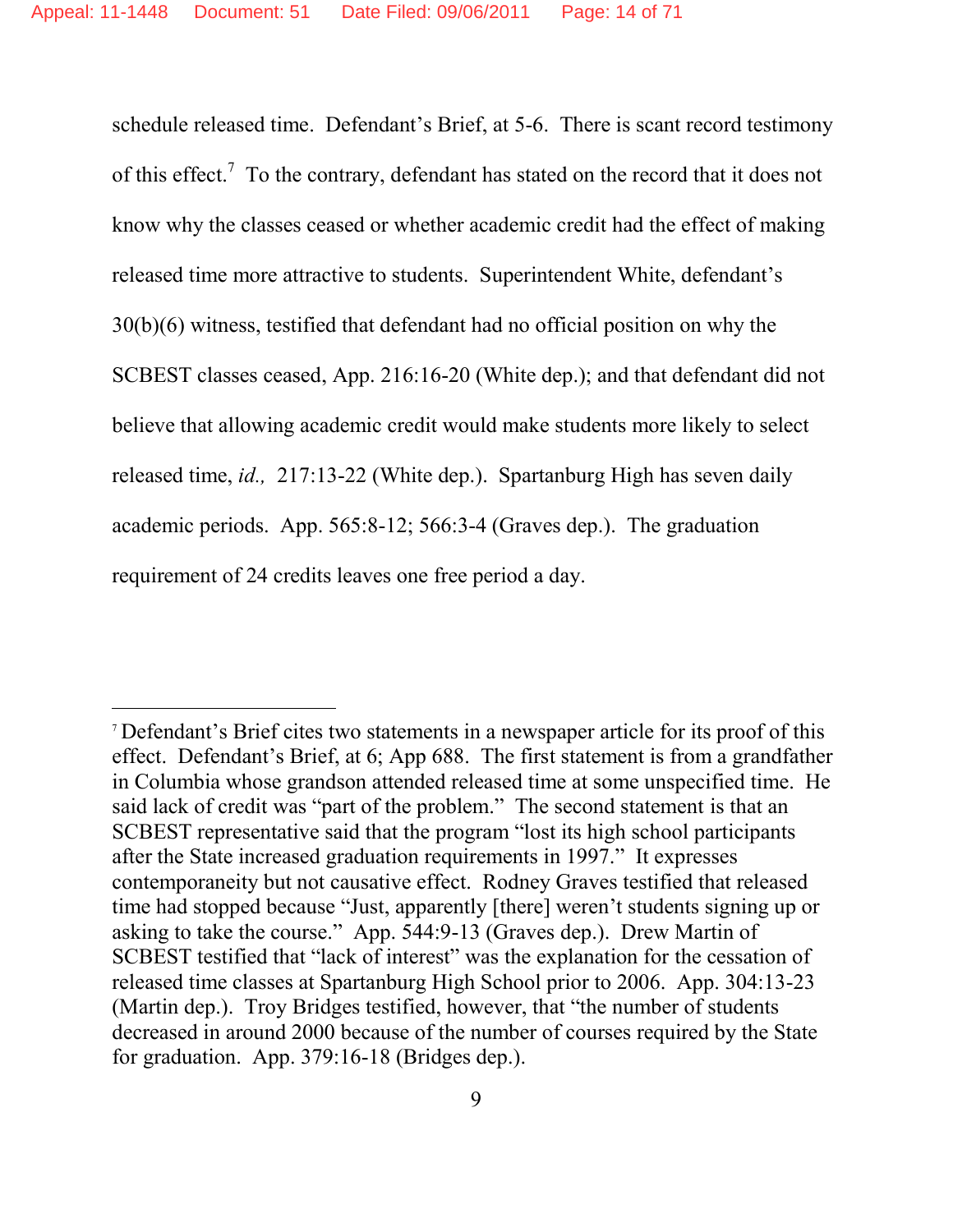Defendant presents the Preamble to the RTCA $<sup>8</sup>$  (Addendum II) as proof</sup> that academic credit had "remedied the problem" of the change in credits required for graduation. Defendant's Brief, at 6. The Preamble<sup>9</sup> speaks of an "absence of an ability to award [elective] credits," but does not identify any source of this absence. It does not say that the 1997 increase caused it.

Defendant argues that academic credit for religious instruction is allowable because it is also granted for secular courses taken off school premises. Defendant does not "privilege religion over non-religion." Defendant's Brief, at 57. But this is not a discrimination against religion case, it is an endorsement case. Granting credit for off-campus German does not endorse religion. The Constitution does not require separation of State and German.

*Larkin v. Grendel's Den,* 459 U.S. 116, 125 (1982), held that either a standardless delegation of an important governmental power to a religious

<sup>&</sup>lt;sup>8</sup> Plaintiffs agree with Amicus South Carolina that this action seeks no relief as to the RTCA. Brief of Amicus Curiae State of South Carolina, at 1-2. The district court denied defendant's motion to add South Carolina as a party on the grounds that plaintiffs did not seek relief as to the statute and that the State had not sought to intervene. App. 13, 15.

 $9$  "(5) The purpose of this act is to incorporate a constitutionally acceptable method of allowing school districts to award the state's public high school students elective Carnegie unit credits for classes in religious instruction taken during the school day in released time programs, because the absence of an ability to award such credits has essentially eliminated the school districts' ability to accommodate parents' and students' desires to participate in released time programs." (Addendum II)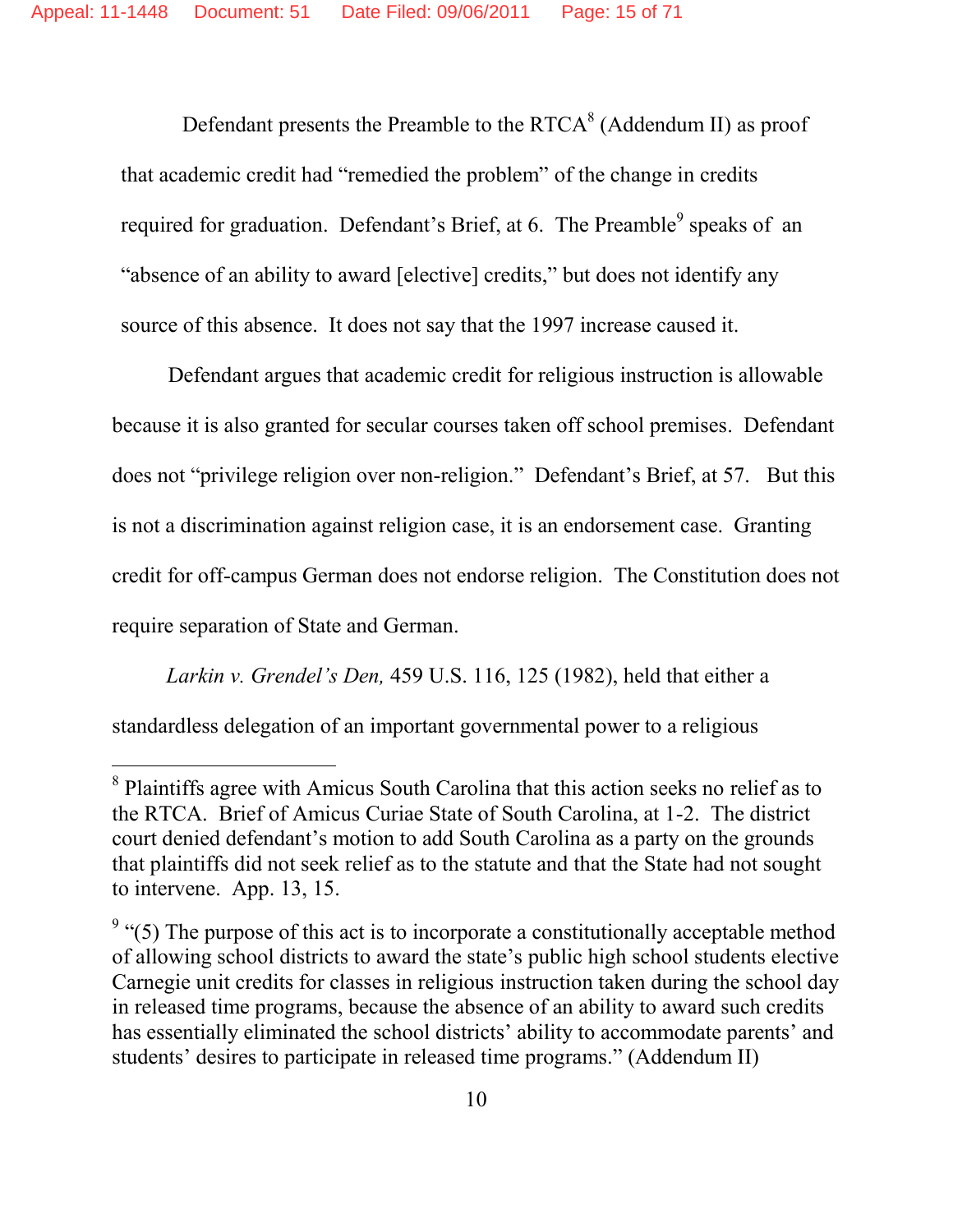organization, or a symbolic benefit to religion, <sup>10</sup> violated the *Lemon* "effect" test. The standardless power to give a public school academic grade that is donated to  $SCBEST<sup>11</sup>$  allows it to pass a student for piety or fail her for blasphemy. Plaintiffs' Brief, 27-33. Defendant argues in response that its standardless delegation is cured because "the accreditation process [for Oakbrook] imposes significant limits" on what SCBEST may teach and how it may grade. Defendant's Brief, at  $60$ .<sup>12</sup> This argument is not supported by the record.<sup>13</sup> Oakbrook never informed its accrediting agency of its relationship with SCBEST. App. 401:13-402:2 (Seay dep.); 419:13-16 (Smith dep.).

<sup>&</sup>lt;sup>10</sup> Defendant does not discuss symbolic benefit.

<sup>&</sup>lt;sup>11</sup> Defendant receives the grades without evaluating them. App. 446:8-447:2 (Wolfe dep.) ("We do not evaluate the grade from Oakbrook"); App. 478:1-10 (McDaniel dep.); App. 273:13-16 (White dep.) (" . . if the grade is coming from an accredited school, then it's [acceptance of the grade] pretty much automatic."). App.253: 23-24 (White dep.) ("We don't evaluate those classes, those courses.") Oakbrook does not change the grades submitted to it by SCBEST. App. 392:8-13 (Seat dep.). "The grades would b given, of course, by the [SCBEST] teacher." App. 410:21-22 (Smith dep.).

<sup>&</sup>lt;sup>12</sup> *Larkin* treats standardlessness as a *Lemon* "effect" requirement. Defendant discusses it under its "entanglement" response.

<sup>&</sup>lt;sup>13</sup> Defendant also asserts that Oakbrook's accrediting agency "evaluates all Oakbrook's classes – including its religious instruction classes – under 'objective secular criteria'." Defendant's Brief, at 61. There is no record evidence that Oakbrook offers religious instruction classes, and the accreditation standards do not mention "objective secular criteria." *See,* App. 608-11.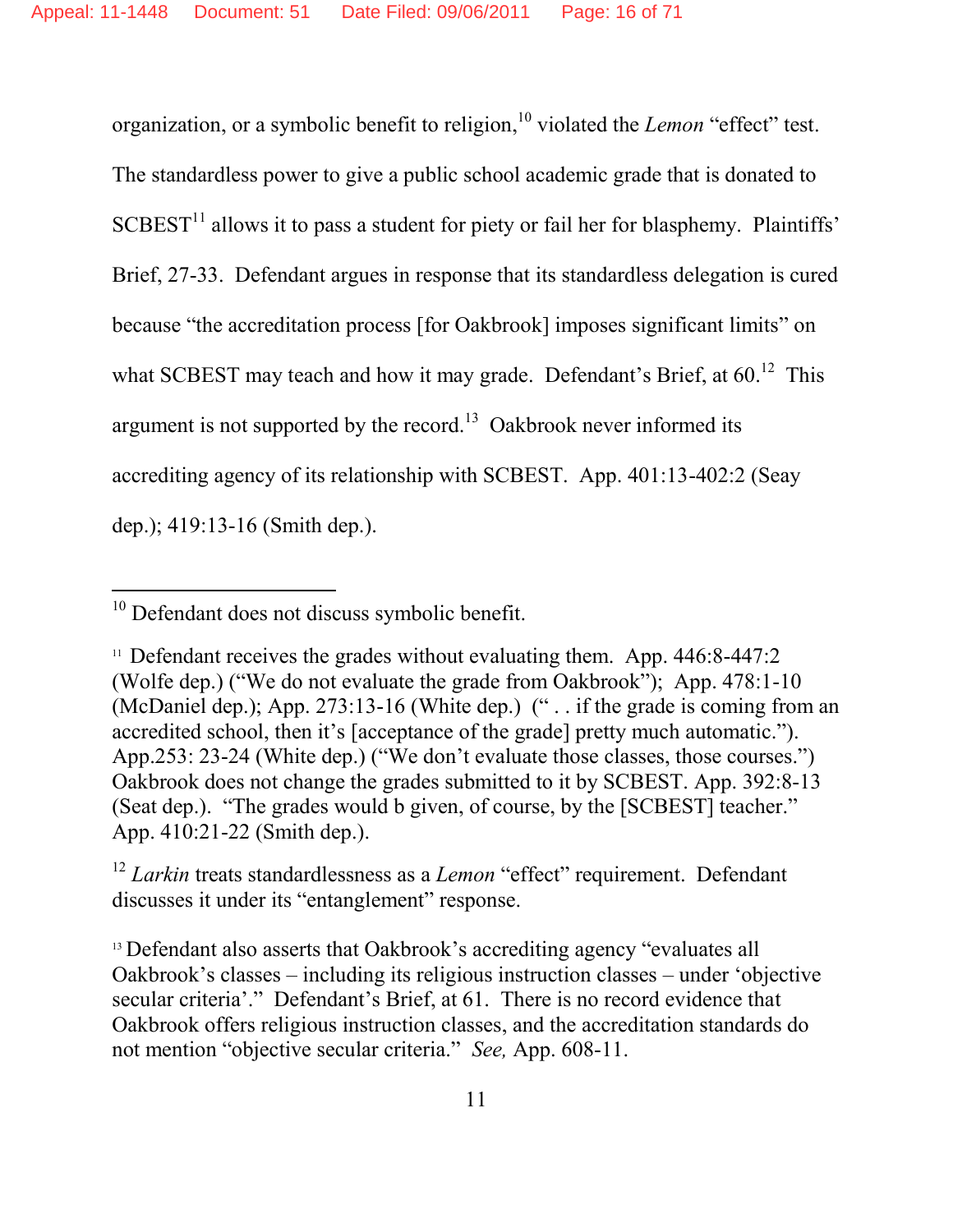Defendant argues further that its delegation is not standardless because Oakbrook reviewed and approved the SCBEST course.<sup>14</sup> Defendant's Brief, at 60. Oakbrook reviews the SCBEST course for conformity with Oakbrook's preferred religious doctrine. Oakbrook assures, by consultation with SCBEST, App. 391:14- 392:16 (Seat dep.), that SCBEST is teaching "a course that we would have at our school," App. 392:10-16 (Seay dep.). Oakbrook is "an interdenominational Christian school," App. 402:5-6 (Seay dep.), and "wanted it to be clear that it [the SCBEST course] was an interdenominational religious studies course." App. 410:15-17 (Smith dep.). It reviews the SCBEST course for "the knowledge to be gained in terms of faith." App. 392:5-7. It reviews for conformity with Oakbrook's preferred religious doctrine. The effect of defendant's<sup>15</sup> unwritten requirement of an intermediary accredited school is that young, spirit-filled Christian churches without denomination and Jewish and Muslim organizations desirous of providing released time must first find out about the unwritten requirement, and then find a compatible school with which to partner. In Spartanburg County there are only six private schools offering tenth, eleventh and

<sup>&</sup>lt;sup>14</sup> The released time classes were not held at Oakbrook and the teacher was not an Oakbrook employee. App. 406:14-20; 407:8-9 (Smith dep.).

<sup>&</sup>lt;sup>15</sup> The Policy (Addendum I) makes no mention of this requirement, but defendant "accepts credit only from accredited private schools." Defendant's Brief, at 60.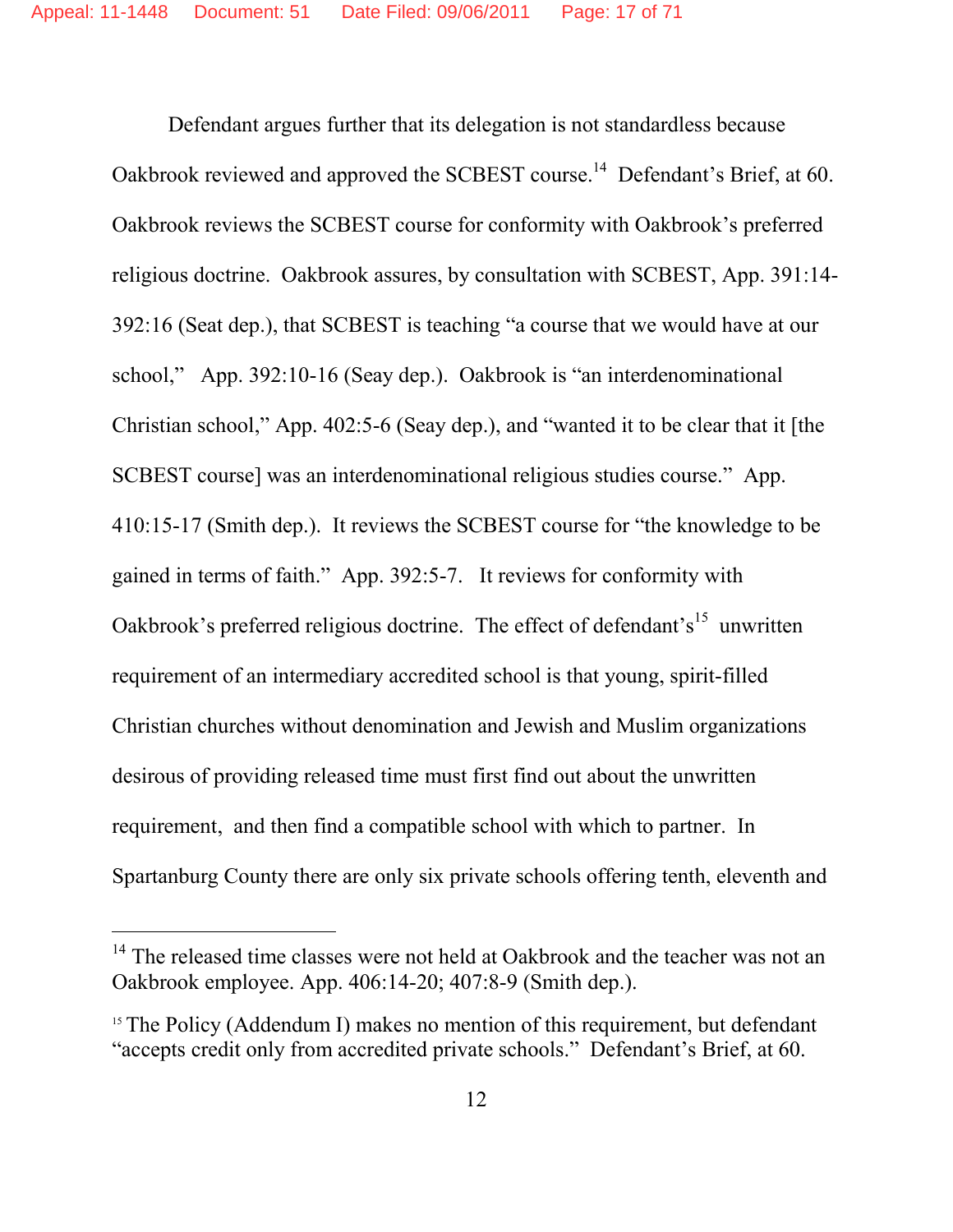twelfth grades. Five are Christian and one is secular. App. 946 at 951. It does not appear how many of these schools are accredited.<sup>16</sup> Defendant has created a requirement that is neutral on its face but as applied in this case requires adherence to mainstream Christianity. The objective observer will know that application of its unwritten requirement has resulted in doctrinal evaluation by Oakbrook. 17

Defendant relies on *Lanner v. Wimmer*,  $662$  F. 2d 1349 ( $10^{th}$  Cir. 1981), for the proposition that granting released time academic credit on the basis of secular criteria allows public schools to accept transfer credit for religious instruction classes at private schools. Defendant's Brief, at 46.<sup>18</sup> *Lanner* is a distinctly

<sup>&</sup>lt;sup>16</sup> Defendant offers no guidelines as to which schools other than Oakbrook would be acceptable to it.

<sup>&</sup>lt;sup>17</sup> Defendant asserts that it "had no involvement in developing or approving the relationship between Oakbrook and SCBEST." Defendant's Brief, at 9. This is not correct. Four months before Oakbrook and SCBEST made their contract, SCBEST met with defendant's Chair, who agreed with SCBEST that he would prefer to have the credit come through Oakbrook. App. 365:2-366:23 (Martin dep.). The contract itself then recited that defendant "will provide that students can transfer elective course credit . . .", App. 602 ¶ 3. Defendant was not a party to the contract but Oakbrook and SCBEST were powerless to provide academic credit, the purpose of the contract, without the cooperation of defendant. Defendant's Director of Secondary Education testified that in implementing the Policy defendant wanted to be "clear in all of our dealings with Oakbrook and SCBEST about how things should work under the Policy." App. 479:11-23 (McDaniel dep.) (emphasis added).

<sup>18</sup> Plaintiffs have previously explained how *Lanner* misapplies *Board of Education v. Allen,* 392 U.S. 236 (1968). Plaintiffs' Brief, at 44-46.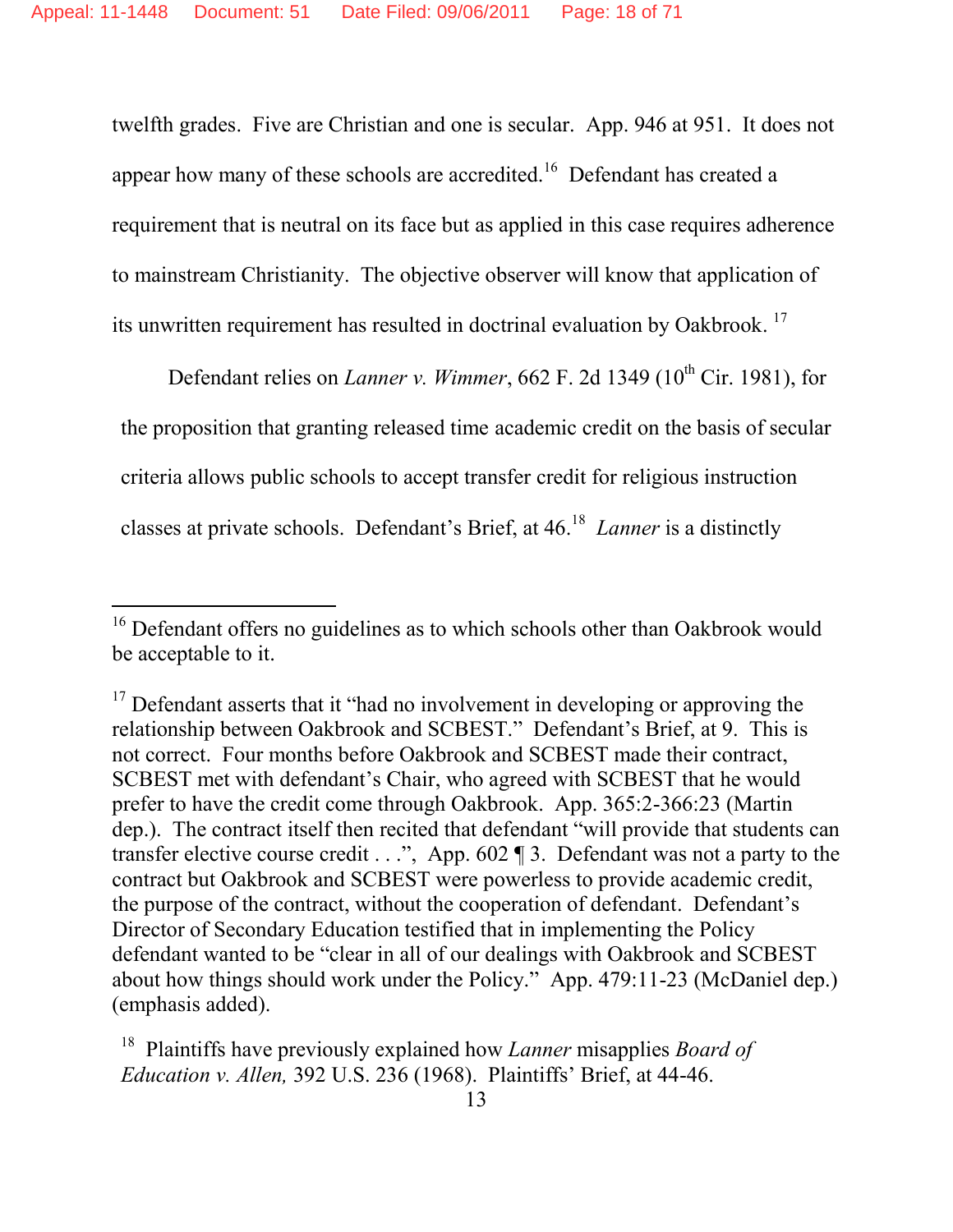different case from the case at bar. Defendant's Policy explicitly allows credit for "religious instruction." (Addendum I). *Lanner* dealt with a regulation that allowed released time credit for "Bible history," a secular course, but denied credit for denominational courses. 662 F. 2d at 1360. Thus "credit [was] granted to some released-time courses but not to others based on a religious test," 662 F. 2d at 1361. Defendant's Policy grants credit to all released time religious instruction inquiry into denominational matters.

Defendant attempts to make transfer of credit from private schools, rather than released time, the centerpiece of its case. Defendant's Brief, at 46-51. Plaintiffs have not sought relief as to transfer credits. There is no record evidence that anyone other than defendant has ever accepted a transfer credit. Plaintiffs made this point at page 29 of their Opening Brief. Defendant has not pointed to any evidence to the contrary.

Transfer credits are defendant's *deus ex machina.* It argues that "public schools across the country routinely accept transfer credits awarded by private religious schools" for religious instruction. Defendant's Brief, at 47-48. It then lists eight States in support of this assertion. *Id.,* at 48. One would expect then to read how eight States so provide. Instead one finds references to regulations of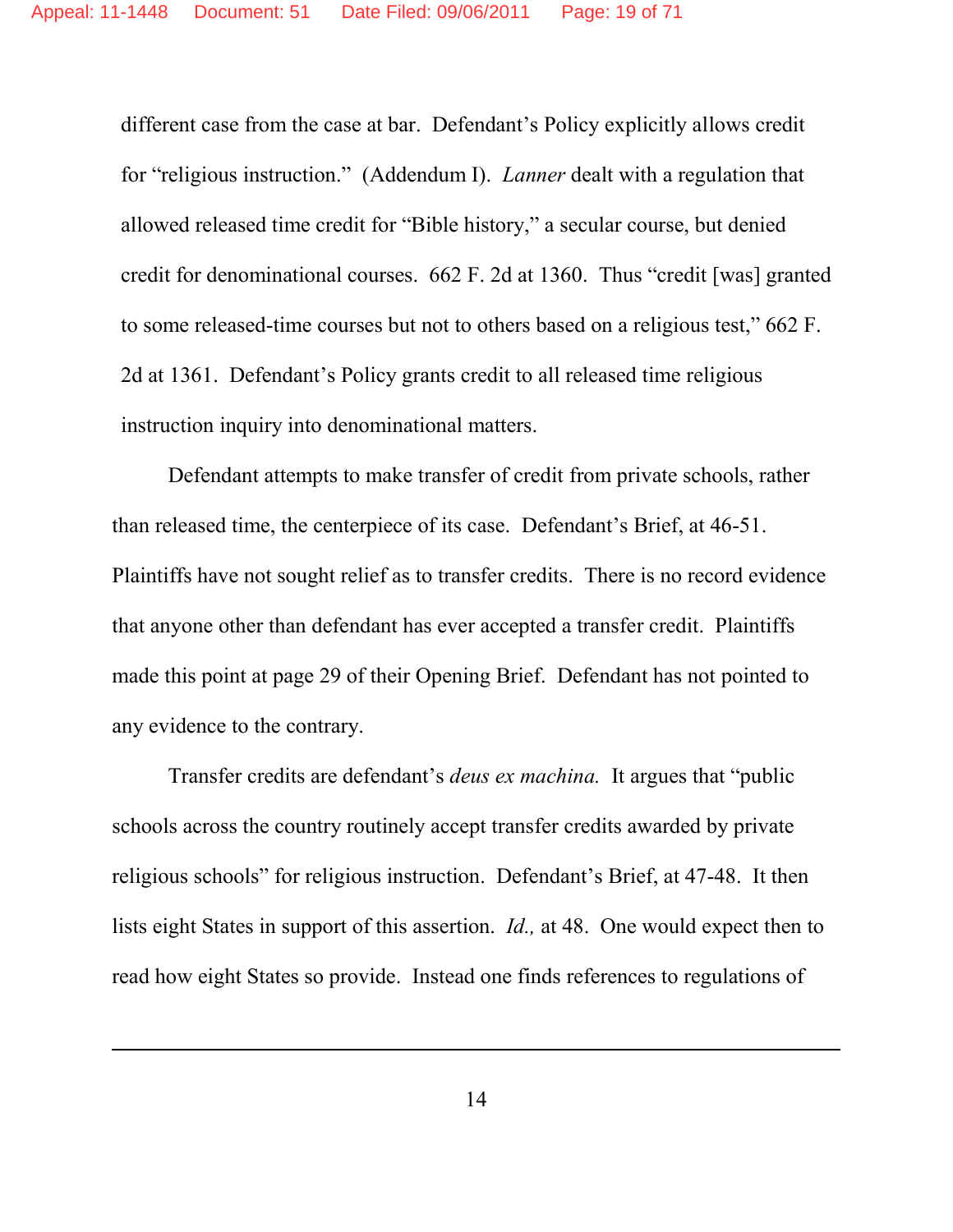three local school districts and five States, only one of which (Albuquerque) refers to religious courses. None of these provisions expressly states that religious instruction courses transfer. In several instances other provisions of state or local law cast doubt on whether the enactments cited by defendant actually mean that religious instruction courses transfer for academic credit.<sup>19</sup>

North Carolina (App. 978). Defendant cites only the Wake County regulation. It does not specifically mention religious instruction courses.

Virginia (Addendum V). A State regulation provides that public schools will accept credits "toward graduation." Defendant's Brief, at 48. It does not mention grades. The next paragraph of the regulation provides: "Nothing in these standards shall prohibit a public school from accepting standard units of credit toward graduation awarded to students who transfer from all other schools when the courses for which the student receives credit generally match the description of or can be substituted for courses for which the receiving school gives standard credit." (Addendum V.) The implication is that religious instruction credits do not transfer, since public schools may not offer religious instruction courses.

Florida (Addendum VI), The Florida Administrative Code provides that all transfer credits, including from unaccredited schools, shall be "accepted at face value subject to validation if required by the *receiving* school's accreditation." (emphasis added). This validation is to be "based on performance at classes in the

<sup>19</sup> Maryland (App. 962). Defendant cites only the Anne Arundel district policy. Defendant's Brief, at 48. It provides that out-of-county transfers "will be based on the grading policy of the sending school." App. 976, at "d." This provision is not specific as to whether religious instruction would transfer. In contrast, Maryland has a Service Learning graduation requirement which specifies that servicelearning activities "whose chief purpose is to convert others to a particular religion of spiritual view . . . may not be counted" toward graduation requirements**.** (Addendum IV). (All provisions of the Addenda which are quoted in this Brief are italicized in the Addenda, not for emphasis but for ease of reference.)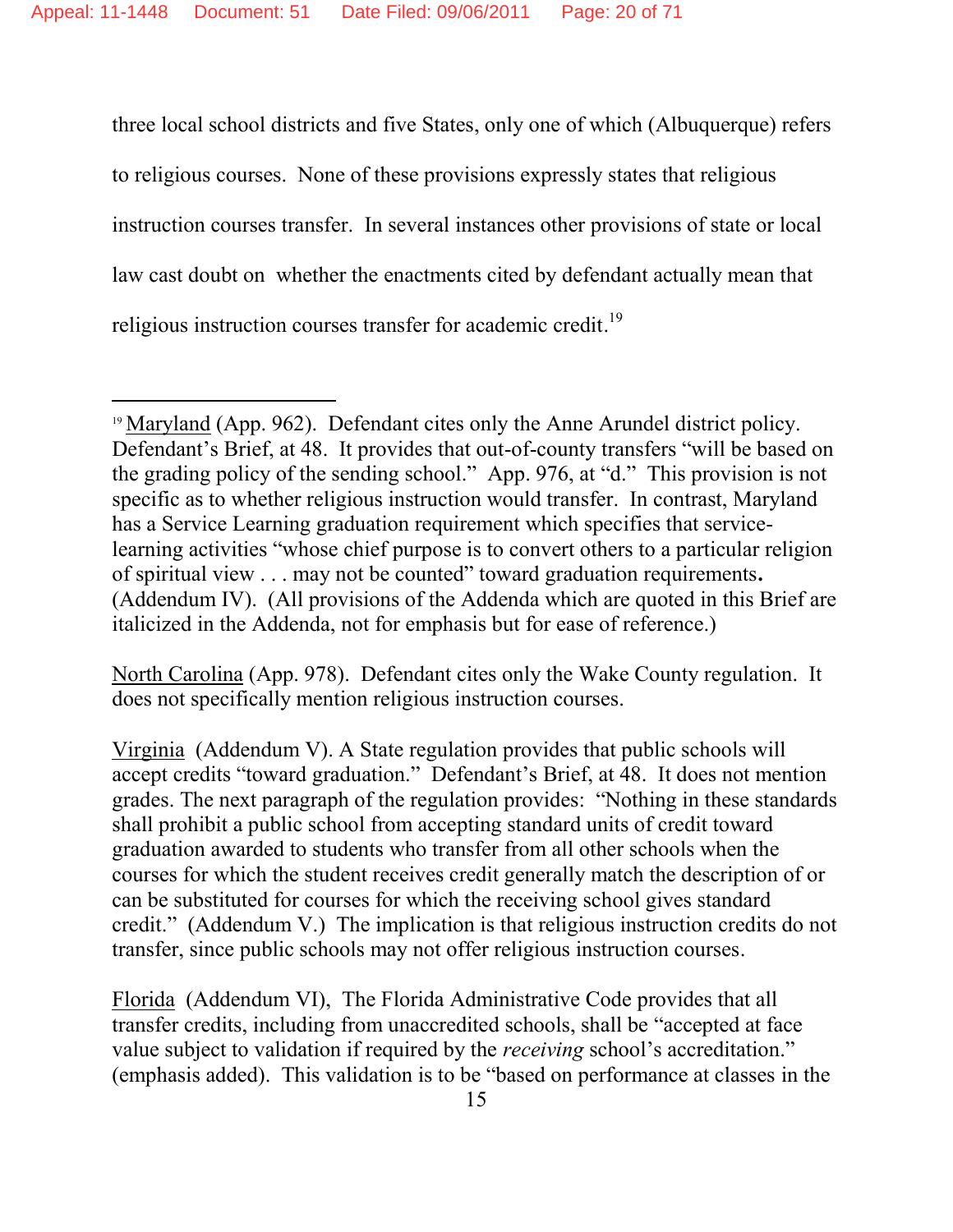*receiving* school," *id.*,  $\P$  2 (emphasis added). Religious instruction classes could not be taught at the receiving (public) school. Their "face value" there is zero. The implication is that religious instruction credits do not transfer.

Georgia (App. 979). Georgia requires acceptance of "course credit" from accredited schools. Defendant's Brief, at 48. The Atlanta school district does not read this to apply to religious instruction. "Students transferring from private schools, home study programs, or other states or countries shall meet the graduation requirements that apply to the cohort of students in the grade in which they enroll." (Addendum VII.) The cohort already there could not get credit for religious instruction, since it may not be offered in a public school.

New Mexico (App. 981). Defendant cites only the regulations of the Albuquerque public schools. Defendant's Brief, at 48. They mandate acceptance of credits in "religious education." It does not appear whether this means religious instruction or only secular Bible History type courses.

Texas (App. 984). Defendant cites only to the "Texas School Directory," apparently an informational publication of the Texas Education Agency and not shown to have the force of law. Defendant's Brief, at 49. It provides that credits "can be transferred" from accredited nonpublic schools. App. 987. According to the Texas Administrative Code (Addendum VIII) credit transfers from nonpublic schools require transcript evaluation "to verify the content of courses for which a transfer student has earned credit." This raises a question as to whether religious instruction credits may be transferred.

Utah The Utah Administrative Code requires that transfer credits from accredited schools be accepted "consistent[ly] with R277-705-3." Defendant's Brief, at 49. R277-705-3.B.(1) (Addendum IX) provides: "Public schools shall accept credits and grades awarded to students from schools or providers accredited by the Northwest Accreditation Commission or approved by the board without alteration." The Northwest Accreditation Commission provides that whether to accept credits from accredited schools "for courses that are not allowable in public institutions" is a decision for the receiving school. *Id.*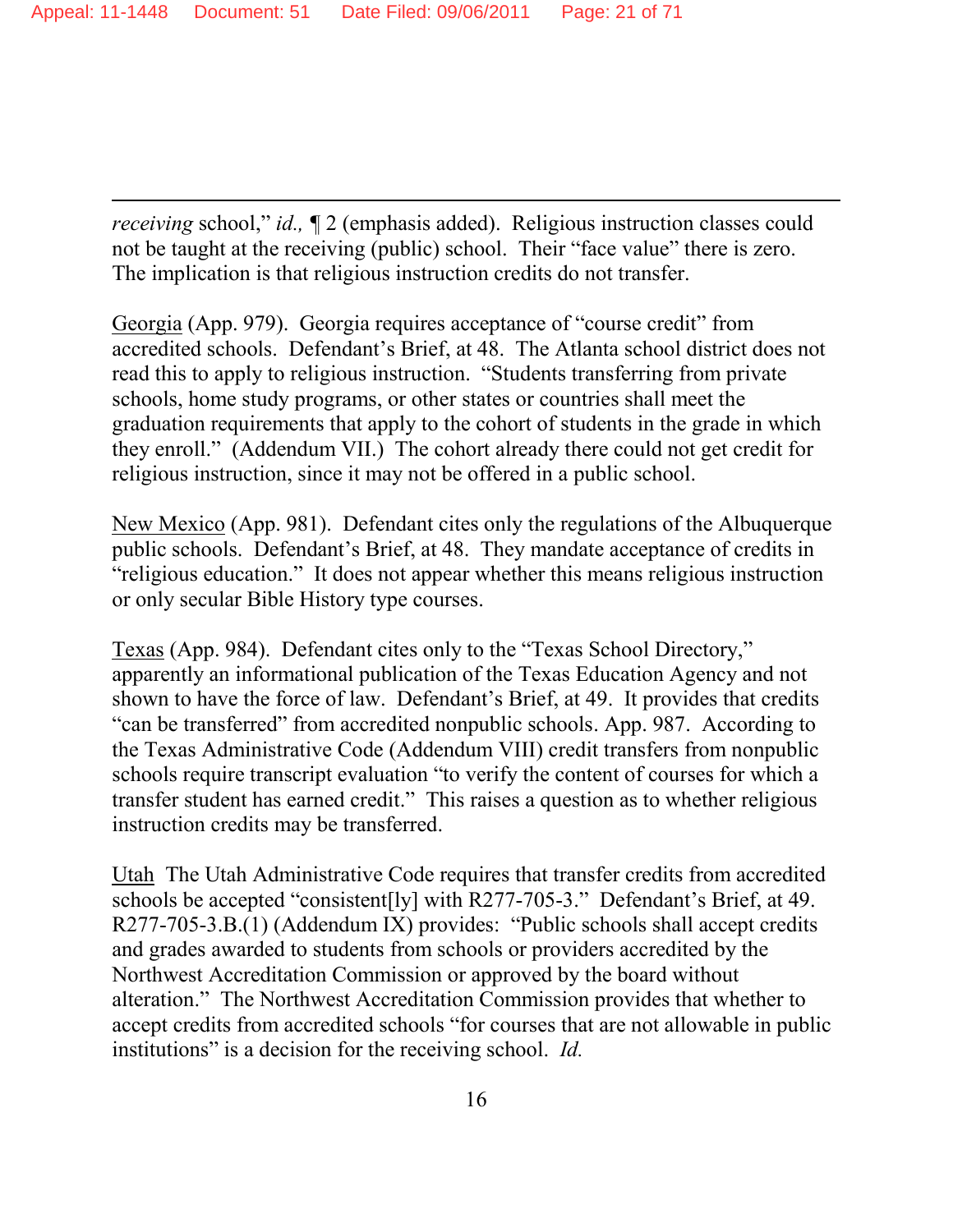To the opposite effect, Idaho has by statute expressly prohibited the award of credit for released time for "courses during release time for religious purposes." Idaho Code sec. 33-519. **(**Addendum X.) 20

Defendant argues that the South Carolina Transfer Regulations, 43 S.C. Regs. 273, Addendum XII, oblige public schools to accept all transfer credits for religious instruction courses. Defendant's Brief, at 47. These regulations provide that "[u]nits earned by a student in an accredited high school . . . will be accepted under the same *value* which would apply to students in *the school to which they transferred* [*i.e.,* the public school]*.*" (emphasis added). The transferee public school could give no "value" to a religious instruction course because religious instruction may not be taught in a public school.

All this hardly amounts to a record of nationwide acceptance of transfer credits for religious instruction. Instead it is a demonstration that issues not presented by the record should not be considered on appeal. Transfer credits originate in private, constitutionally protected parental decisions. *Pierce v. Society of Sisters,* 268 U.S. 510 (1925). Released time credits originate in discretionary governmental decisions. There are many possibilities, other than defendant's

<sup>&</sup>lt;sup>20</sup> The California Department of Education website's Frequently Asked Questions states that "[t]he law does not require public schools to accept credit from private schools. Public schools have the responsibility to evaluate the appropriate placement for a student." Addendum XI.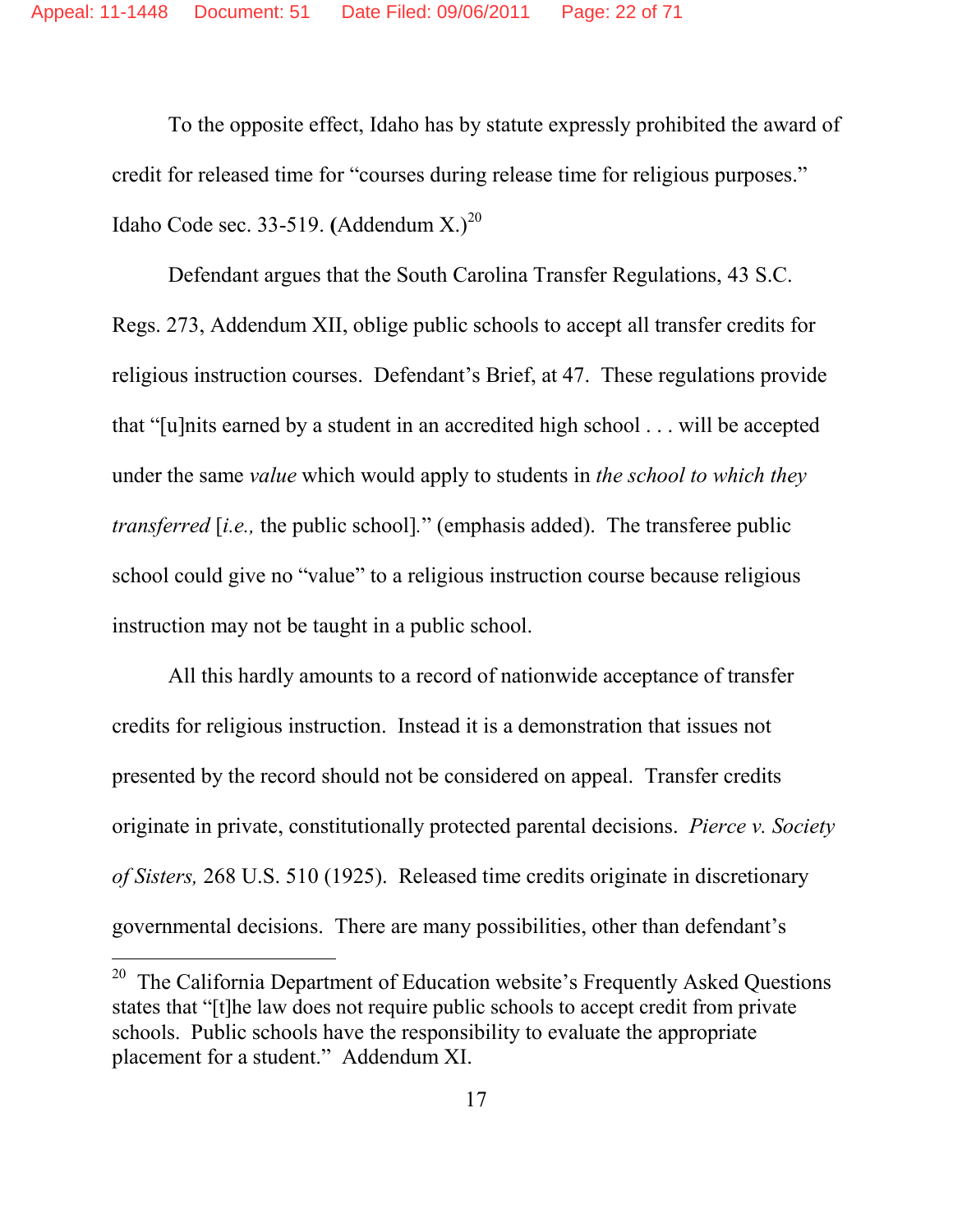policy of unquestioning acceptance, for treatment of religious instruction credit transfers. They might be (1) examined for inclusion of sufficient secular learning to satisfy public school course requirements, *cf., Assoc. of Christian Schs. Int'l. v. Stearns*, 362 Fed. Appx. 640 (9<sup>th</sup> Cir. 2010), (2) credited for attendance purposes only; or (3) credited for elective requirements but not for grades, *i.e.,* given graduation credit. Decision of the constitutionality of any of these practices should await a developed record.

Defendant has directly aided SCBEST by giving SCBEST names and addresses,  $^{21}$  allowing presentations in homerooms,  $^{22}$  declining to send the correction letter, inviting SCBEST to attend in-house teacher discipline training, keeping released time forms in the Guidance office,  $^{23}$  handling major discipline

 $21$  Defendant asserts that it gave the list of names and addresses to SCBEST in response to a "freedom of information" request. Defendant's Brief, at 17. SCBEST discussed making such a request but there is no testimony that any request was made. App. 368:11-25 (Martin dep.); App. 644 (dep. ex. 110).

<sup>&</sup>lt;sup>22</sup> Drew Martin testified that SCBEST visited homerooms several times, App. 359:3-8, and that in 2009 upper-level administrators authorized SCBEST to "continue what we're doing, including going into homerooms." App. 356:6-15, 360:12-362:16 (Martin dep.); App. 630 at 631 ¶ 3 (dep. ex. 75).

<sup>23</sup> Defendant asserts that "Guidance counselors are *trained* not to suggest the course to students . . . J.A. 460-61, 277-78" (emphasis added). Defendant's Brief, at 11. The cited record references do not support the assertion. Drew Martin testified that at an April 2009 meeting with defendant's Principals "[t]hey didn't seem to think there was anything wrong with principals or guidance counselors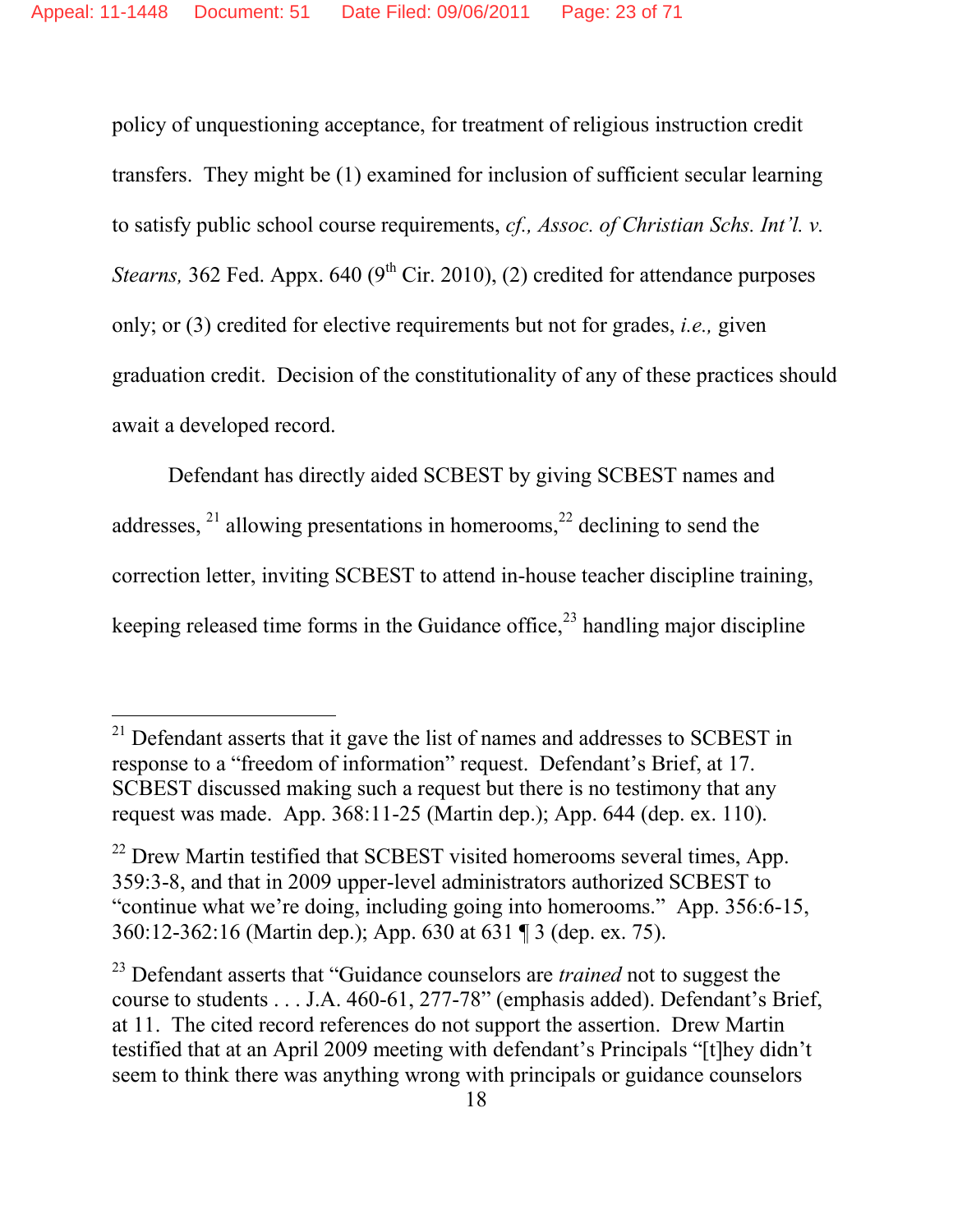matters, and by Superintendent White's especial solicitude for SCBEST.

Plaintiffs' Brief, at 9-10 (names and addresses), 13 (homerooms), 11 (declining to

send letter), 14 (in-house discipline training), 14 (forms in Guidance Office), 14-15

(major discipline), 16-17 (especial solicitude).<sup>24</sup> *Lanner v. Wimmer,* 662 F. 2d

1349 ( $10^{th}$  Cir. 1981), supplies the rule of decision for whether these actions violate

the Establishment Clause. Public school actions must be shown to serve a

legitimate interest, and then "the least entangling administrative alternatives must

be elected." 662 F. 2d at 1358. All of defendant's actions fail this test.

Defendant has no legitimate interest in aiding SCBEST to advertise its course, thus it had no legitimate interest in giving it names and addresses nor in allowing it to make classroom presentations. Giving out the list of names and

making students aware of the class, as long as they didn't push it." App. 630 at 631; App. 356:6-15; App. 358"13-24.

<sup>24</sup> *Monell v. Department of Social Services,* 436 U.S. 658 (1978), does not prevent the admission of testimony that defendant aided SCBEST. Plaintiff's Brief, at 37-41. Defendant takes only a drive-by shot at this argument. It does not dispute plaintiff's position that all of the items of evidence recited above were taken by officials of defendant in the course of their implementation of the Policy. In *Joyner v. Forsyth County*, F. 3d  $(4<sup>th</sup> Cir. 2011)$ , 2011 U.S. App. Lexis 15670, this court considered extensive evidence of actions by private parties taken in response to a governmental policy, without ever mentioning *Monell.* The court stated: "While [defendant] took a hands-off approach to the actual content of the prayers [offered by private parties], that content is *relevant* here." *Id.,* at \*6 (emphasis added). This indicates that actions of private parties are admissible evidence in an Establishment Clause case. Perforce official actions of defendant's ranking administrators are admissible.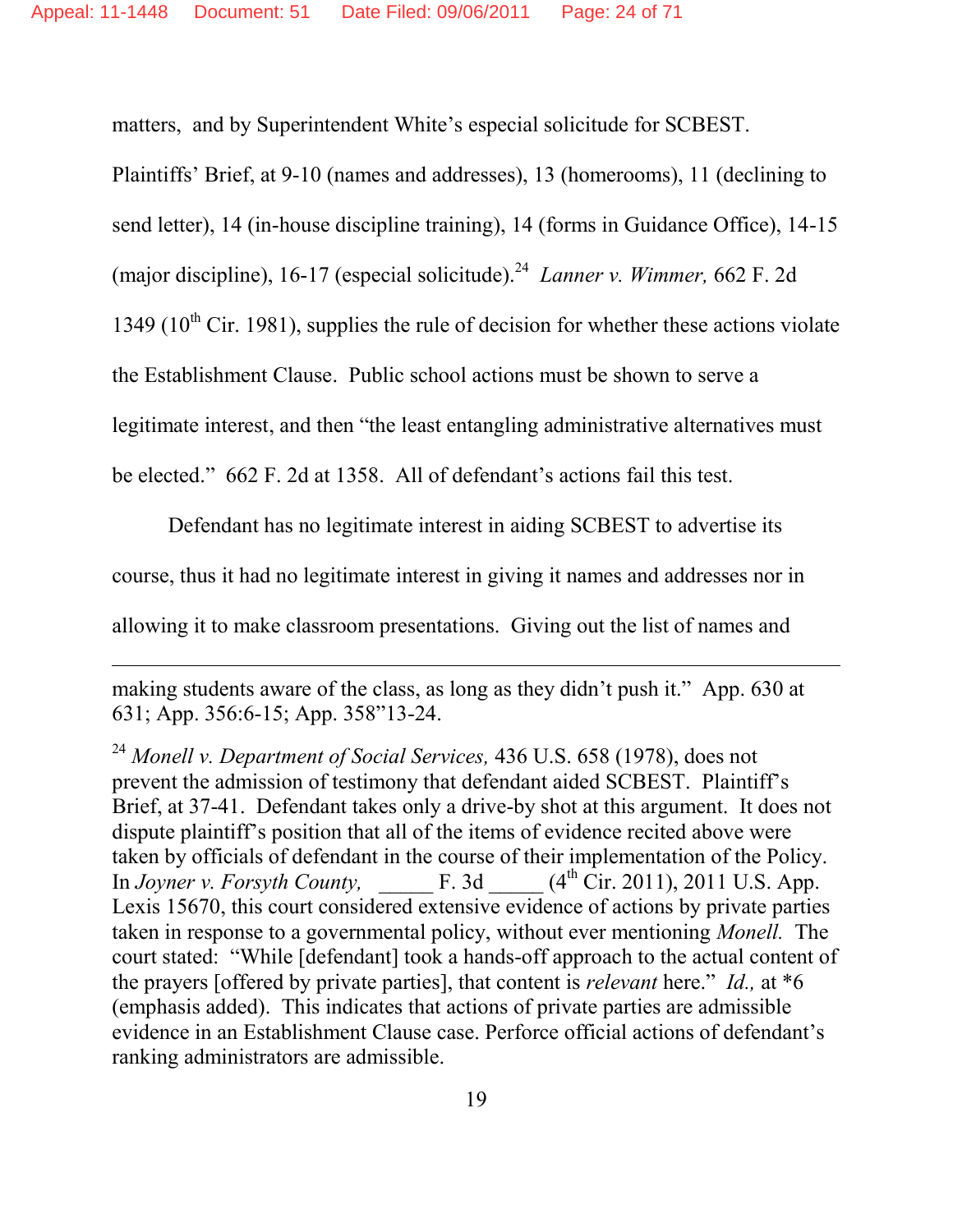addresses was also an apparent violation of 20 U.S.C. 1232g. (Addendum XIII). Student names and addresses are "directory information." 20 U.S.C.  $1232g(a)(5)(A)$ . Before directory information may be disclosed the school must give public notice that allows parents to refuse to allow disclosure. 20 U.S.C. 1232g(a)(5)(B). Defendant has not complied with this requirement. App. 805, 815 (Answer to Interrogatory 17).

Defendant did have an interest in informing parents of the errors in the SCBEST letter, but at SCBEST's request opted not to do so, thus putting SCBEST's interests ahead of its own. Plaintiffs' Brief, at 11.

Inviting SCBEST to attend in-house teacher training served no interest of defendant and risked creating a burden of extra participants in the training.

Keeping release time forms in the Guidance Office serves no interest of defendant in efficiency. SCBEST can as well distribute them. *See,* 46 *Op. Atty. Gen. Ore.* 239 (1989), App. 940 at 943 (distribution of released time brochures on school premises violates Oregon Constitution because it is "inconsistent with . . . neutrality toward religion . . .".).

Defendant's handling of discipline for SCBEST intruded defendant into a matter in which it had no interest. Discipline during religious instruction and practice is a matter for Church and pupil. Students are not fully released if they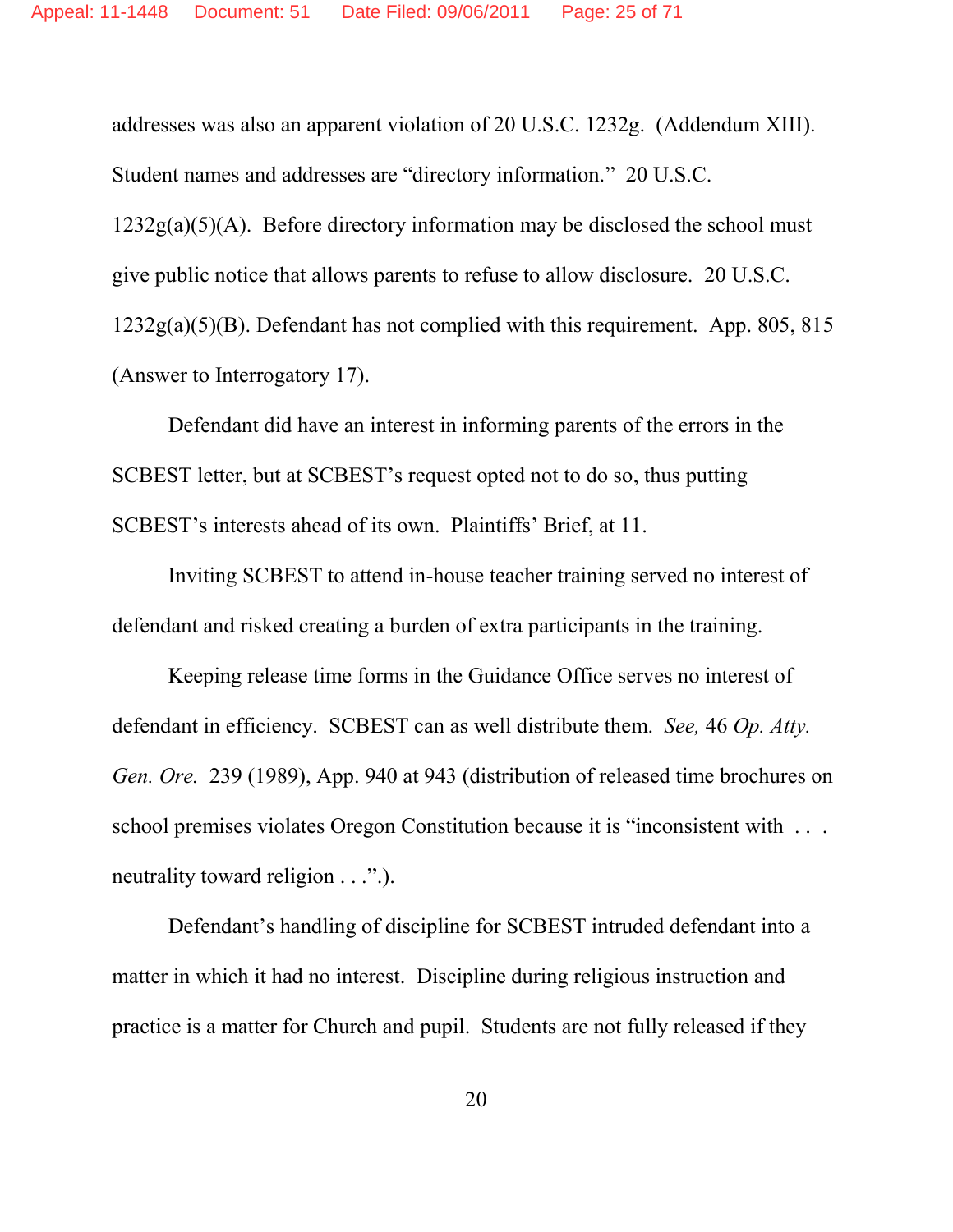remain subject to defendant's disciplinary control. Enforcing discipline adds the

"force of the public school*," Zorach v. Clauson,* 343 U.S. 306, 315 (1954), to

SCBEST's disciplinary powers.

Advising SCBEST on how to deal with defendant's administration so as to "grow" its program served no legitimate governmental interest. Released time may be accommodated but not advanced.<sup>25</sup>

3.

*Whether granting academic credit for released time religious instruction violates the Establishment Clause by excessively entangling Church and State.*

Defendant argues that there is no entanglement because the government has

not intruded itself into religious matters, *citing Mueller v. Allen,* 463 U.S. 388

<sup>&</sup>lt;sup>25</sup> Superintendent White told SCBEST that he was "interested in growing the program" and advised it how to deal with defendant's administration. App. 626 (dep. ex. 72); App. 624 (dep. ex. 71). Defendant's brief does not mention these facts but does refer to unidentified "stray remarks by individual officials." Defendant's Brief, at 52. "Stray remarks" was once a popular concept in Title VII cases. It originated in Justice O'Connor's concurrence in *Price Waterhouse v. Hopkins,* 490 U.S. 228, 261(1989) (O'Connor, J., concurring). She did not propose a general evidentiary rule but a rule for the type of evidence that served to shift the burden of persuasion in a Title VII case. The Supreme Court has since made clear that "stray remarks," if probative of an issue, are admissible. *Desert Palace v. Costa,* 539 U.S. 90, 100 (2003) ("Circumstantial evidence is not only sufficient, but may also be more certain, satisfying and persuasive than direct evidence," *quoting Rogers v. Missouri Pacific R. Co.,* 352 U.S. 500, 508 n. 17 (1957). Superintendent White remarks are probative that defendant actively aided SCBEST.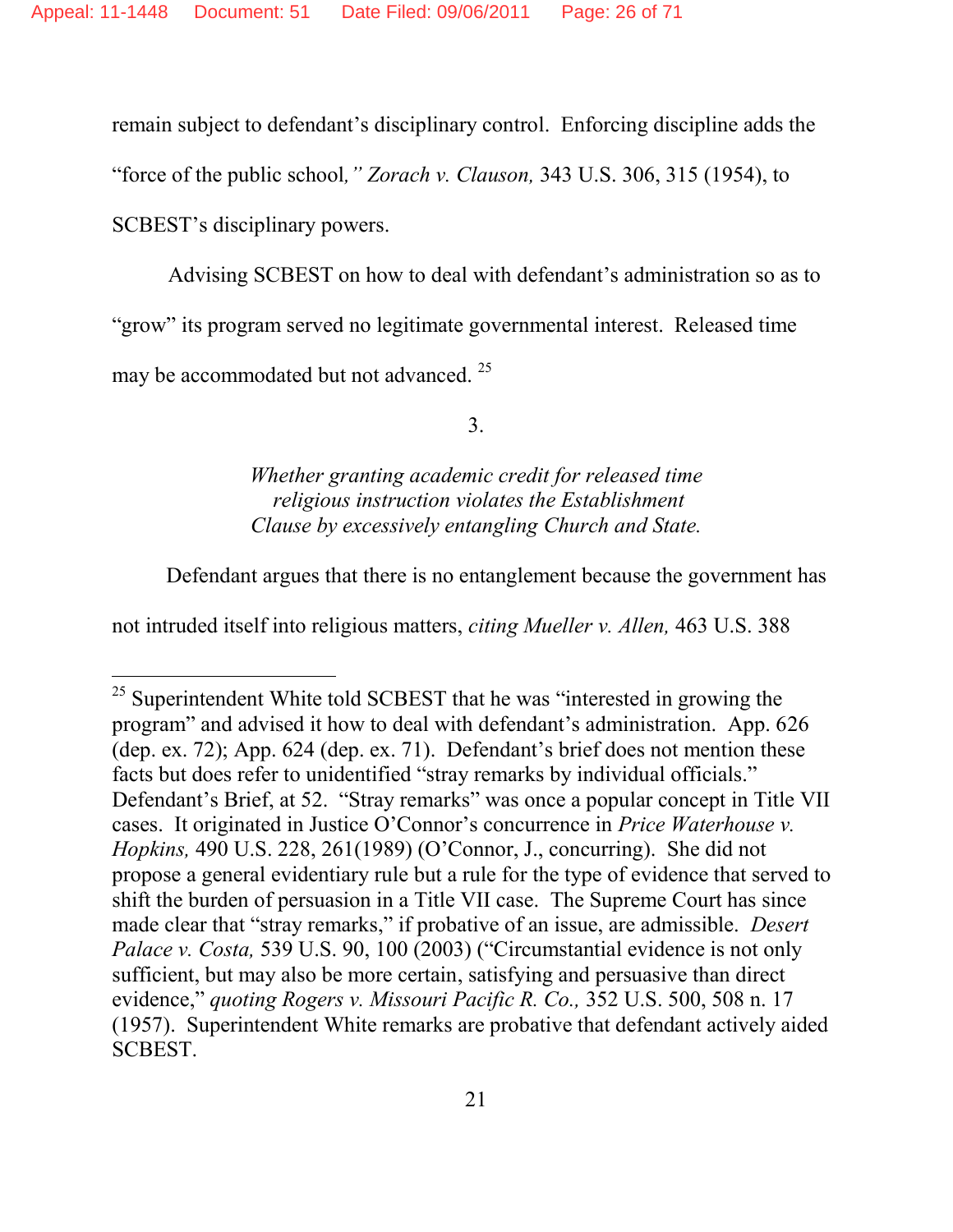(1983), and *Ehlers-Renzi v. Connelly School*, 224 F. 3d 283  $(4<sup>th</sup> Cir.)$ , *cert. den.* 

*531 U.S. 1192 (2001)*. <sup>26</sup> These cases concern an aspect of entanglement that is not presented here. The third *Lemon* test looks at the relationship between Church and State from the perspective of each. It requires both that "government . . . be entirely excluded from the area of religious instruction," and that "*churches [be] excluded from the affairs of government." Larkin v. Grendel's Den,* 459 U.S. 116, 126 (1982), *quoting Lemon v. Kurtzman,* 403 U.S. 602, 625 (1971)(emphasis by *Larkin* Court*)*. *Mueller* (a tax deduction case) and *Ehlers-Renzi* (a zoning exemption case), both were cases to be examined from the first perspective, of whether government had intruded itself into religious matters by its taxation and zoning decisions. The case at bar is to be viewed from the second perspective, of whether a religious organization has been given governmental power. $27$ 

Defendant argues that *Larkin* is distinguishable because it involved regulation of alcohol and the zoning power. Defendant's Brief, at 59. Therefore,

<sup>26</sup> Virginia *amici* make the same argument. Br. 12-13.

 $27$  These two perspectives are of ancient lineage.

The structure of our government has, for the preservation of civil liberty, rescued the temporal institutions from religious interference. On the other hand, it has secured religious liberty from the invasion of the civil authority. *Watson v. Jones*, 13 Wall. 679, 730, 20 L. Ed. 666 (1872), *quoting Harmon v. Dreher,* 1 Speers Eq. 87, 120 (S.C. App. 1843). *Larkin v. Grendel's Den,* 459 U.S. at 126.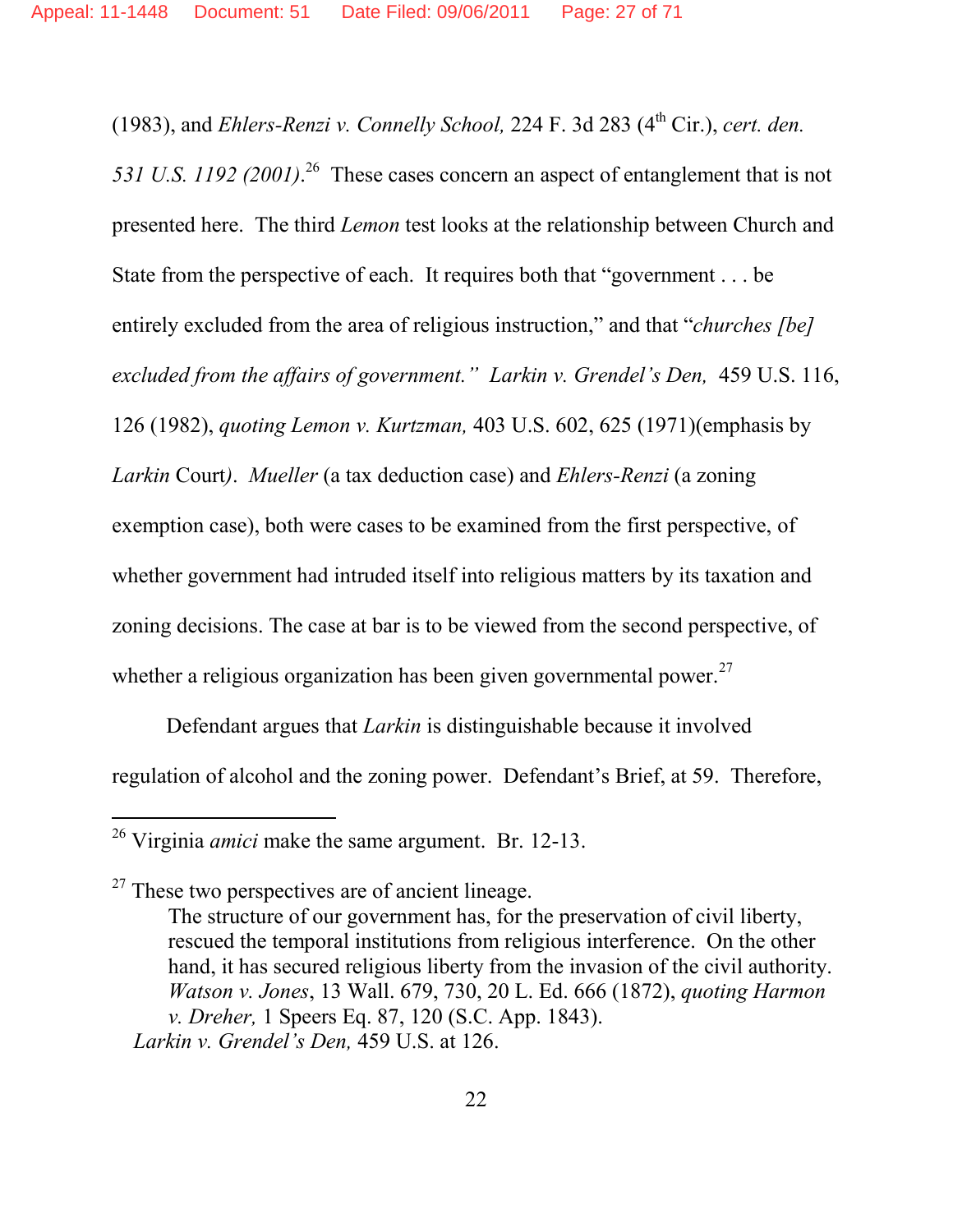defendant argues, since regulation of alcohol is a power reserved to the States, and since zoning is "traditionally a governmental task," *Larkin,* 459 U.S. at 121, the power to give public school academic credit, not being a traditional State power, may be donated to SCBEST. *Larkin* refutes these arguments. As for liquor, "[t]he State may not exercise its power under the Twenty-First Amendment in a way which impinges upon the Establishment Clause . . .". *Larkin*, n. 5. As for zoning, *Larkin* was not "simply a legislative exercise of the zoning power" but instead was a delegation of that power to a religious institution. 459 U.S. at 122. Accordingly the Court's discussion of the second and third *Lemon* tests did not mention liquor or zoning or traditional powers nor hint that they were relevant to the case. 459 U.S. at 122-27.

Defendant's final argument is that judgment for plaintiffs will require defendant to inquire into whether courses presented for transfer credit are religious or secular. Defendant's Brief, at 61-63. But transfer credits are not an issue in this case, because defendant has made no record about them. And so defendant ends by arguing about transfer credits, which it wishes were the issue in the case, instead of about academic credit for released time under the Policy, which is the issue.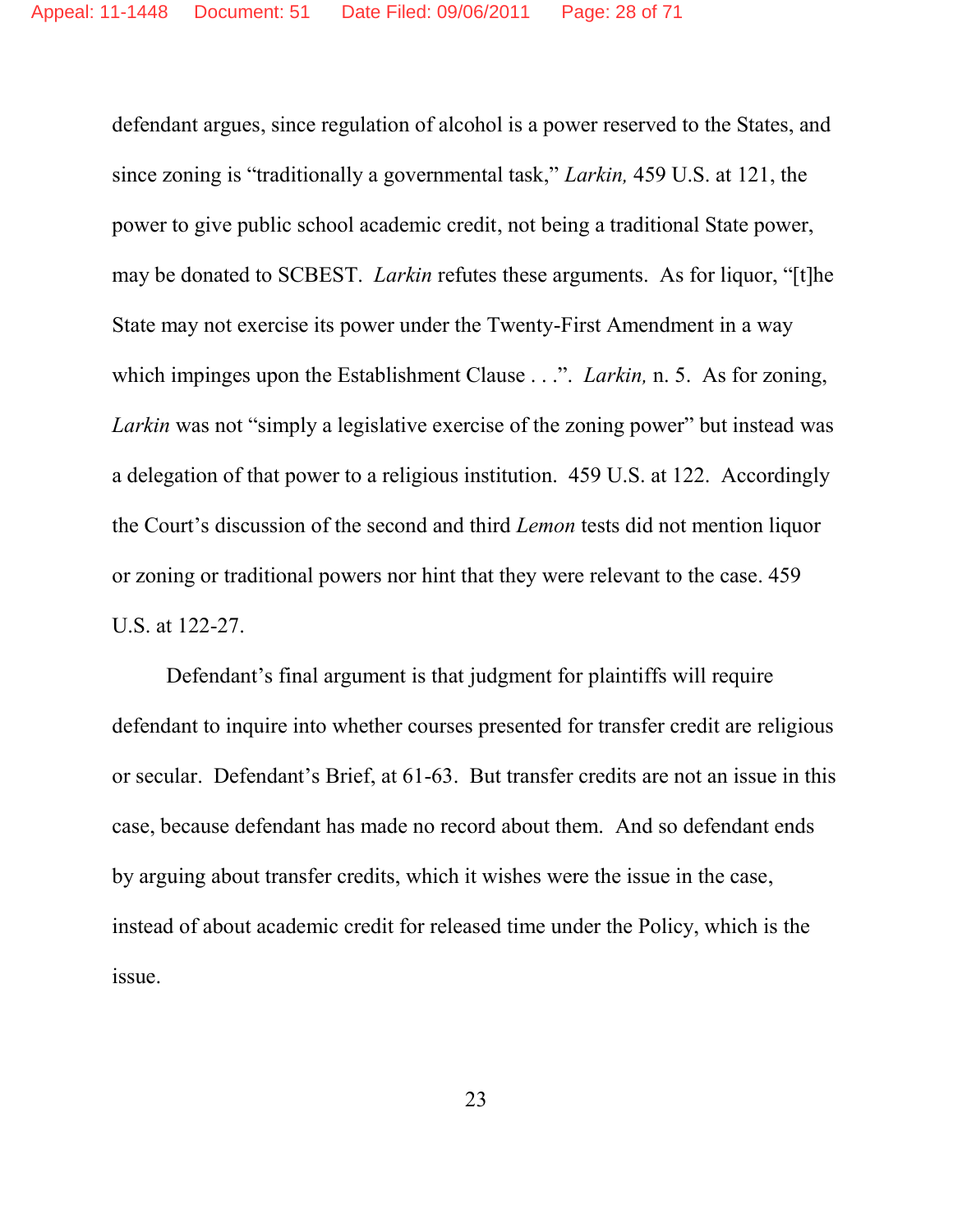Respectfully submitted, September 6, 2011.

s/ George Daly 139 Altondale Avenue Charlotte NC 28207 Tel: 704-333-5196 Gdaly1@bellsouth.net

Attorney for plaintiffs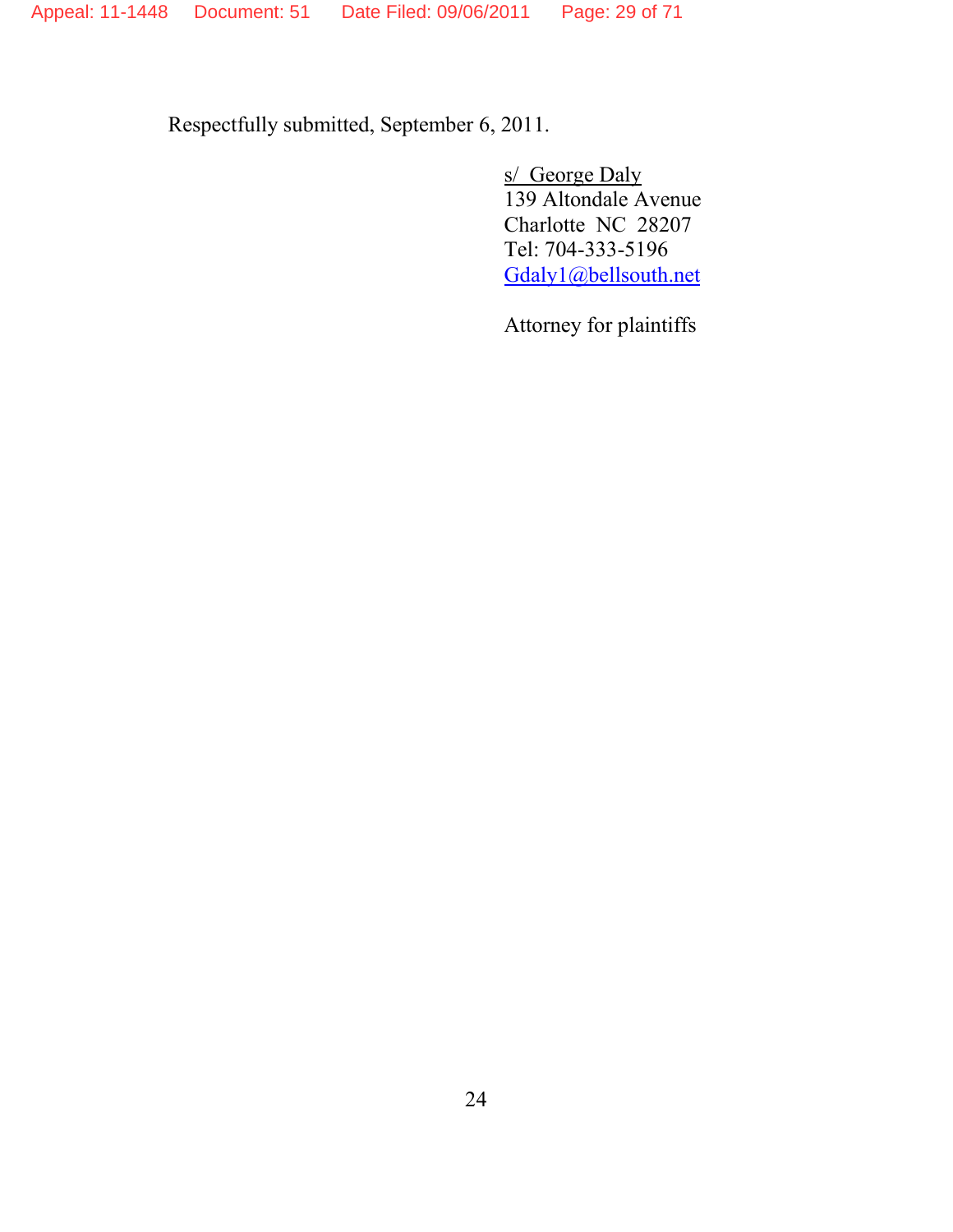# **ADDENDUM I (Defendant's Policy)**

## **RELEASED TIME FOR RELIGIOUS INSTRUCTION**. *Code* JHCB

*Issued* 3/07.

Purpose: To establish the basic structure for released time for students for religious instruction.

The board will release students in grades seven through twelve from school, at the written request of their parent/legal guardian, for the purpose of religious instruction for a portion of the day. The school will consider this part of the school day.

The Board will not allow the student to miss required instructional time for the purpose of religious instruction. Any absences for this purpose must be during a student's non-instructional or elective periods of the school day. When approving the release of students for religious instruction, the board assumes no responsibility for the program or liability for the students involved. Its attitude will be one of cooperation with the various sponsoring groups of the school district.

The sponsoring group or the student's parent/legal guardian is completely responsible for transportation to and from the place of instruction. The district assumes no responsibility or liability for such transportation. Religious instruction must take place away from school property and at a regularly designated location.

District officials will insure that no public funds will be expended to support a released time program and that district staff and faculty will not promote or discourage participation by district students in a released time program.

## **Elective credit**

The district will accept no more than two elective Carnegie unit credits for religious instruction taken during the school day in accordance with this policy. The district will evaluate the classes on the basis of purely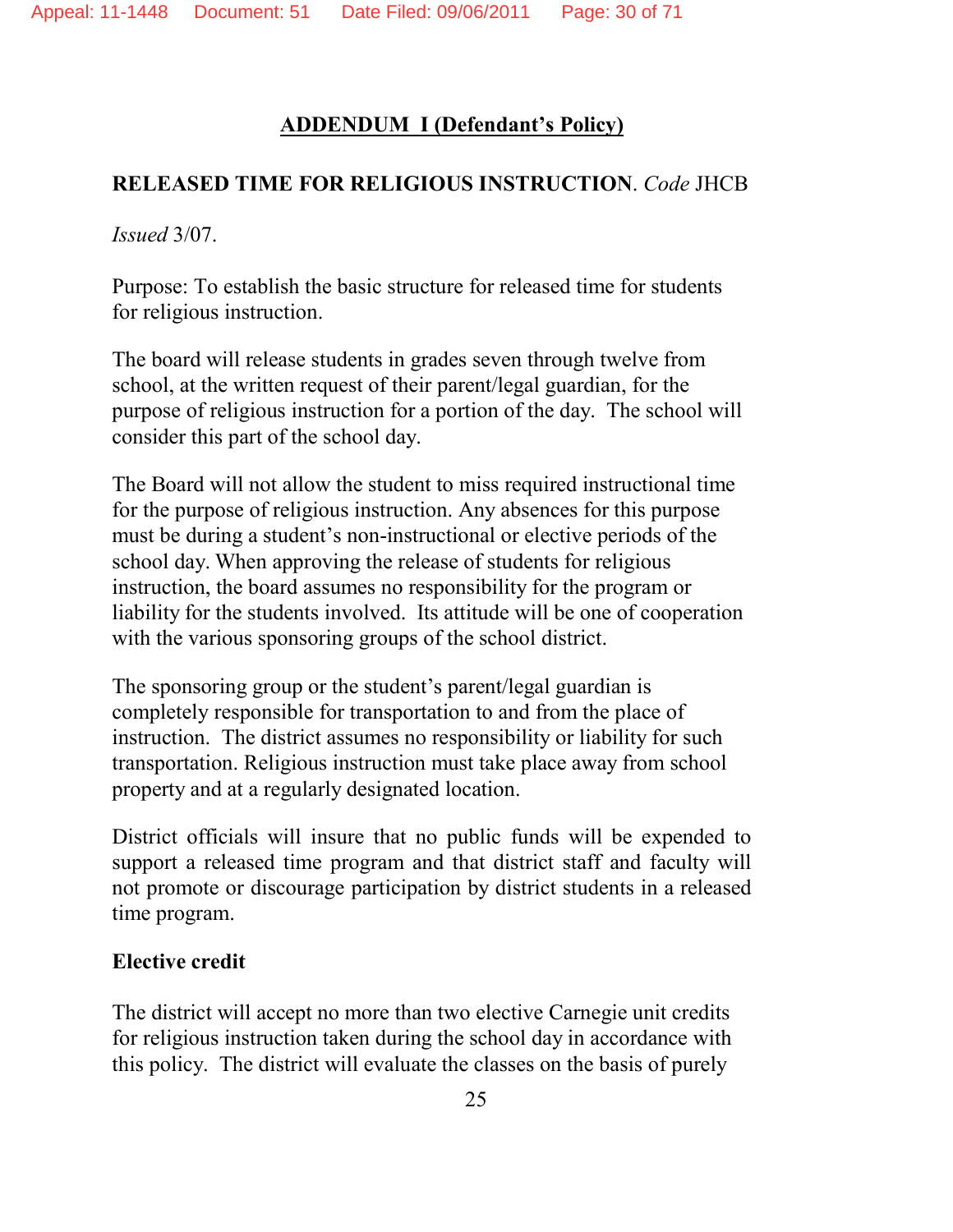secular criteria prior to accepting credit. The district will accept off campus transfer of credit for release time classes with prior approval.

Adopted 3/07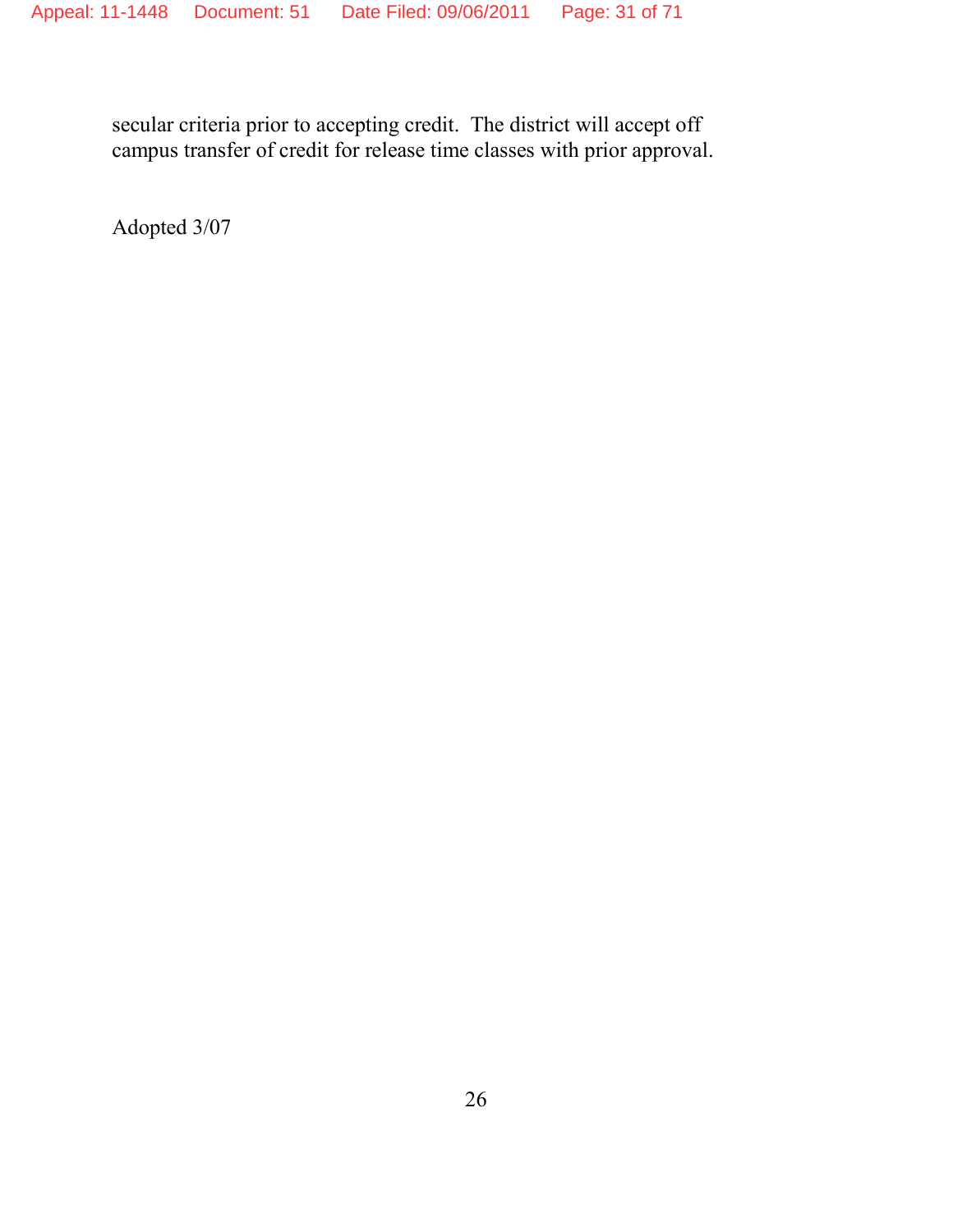# **ADDENDUM II (The RTCA)**

# **South Carolina Code Sec. 59-39-112**<sup>28</sup>

[Preamble] Whereas, the South Carolina General Assembly finds that:

(1) The free exercise of religion is an inherent, fundamental, and inalienable right secured by the First Amendment to the United States Constitution.

(2) The free exercise of religion is important to the intellectual, moral, ethical and civic development of students in South Carolina, and that any such exercise must be conducted in a constitutionally appropriate manner.

(3) The United States Supreme Court, in its decision, *Zorach v. Clausen*, 343 U.S. 306 (1952), upheld the constitutionality of released time programs for religious instruction during the school day if the programs take place away from school grounds, school officials do not promote attendance at religious classes, and solicitation of students to attend is not done at the expense of public schools.

(4) The federal Constitution and state law allow the state's school districts to offer religious released time education for the benefit of the state's public school students.

(5) The purpose of this act is to incorporate a constitutionally acceptable method of allowing school districts to award the state's public high school students elective Carnegie unit credits for classes in religious instruction taken during the school day in released time programs, because the absence of an ability to award such credits has essentially eliminated the school

<sup>&</sup>lt;sup>28</sup> The Preamble and the severability of this statute clause are not codified.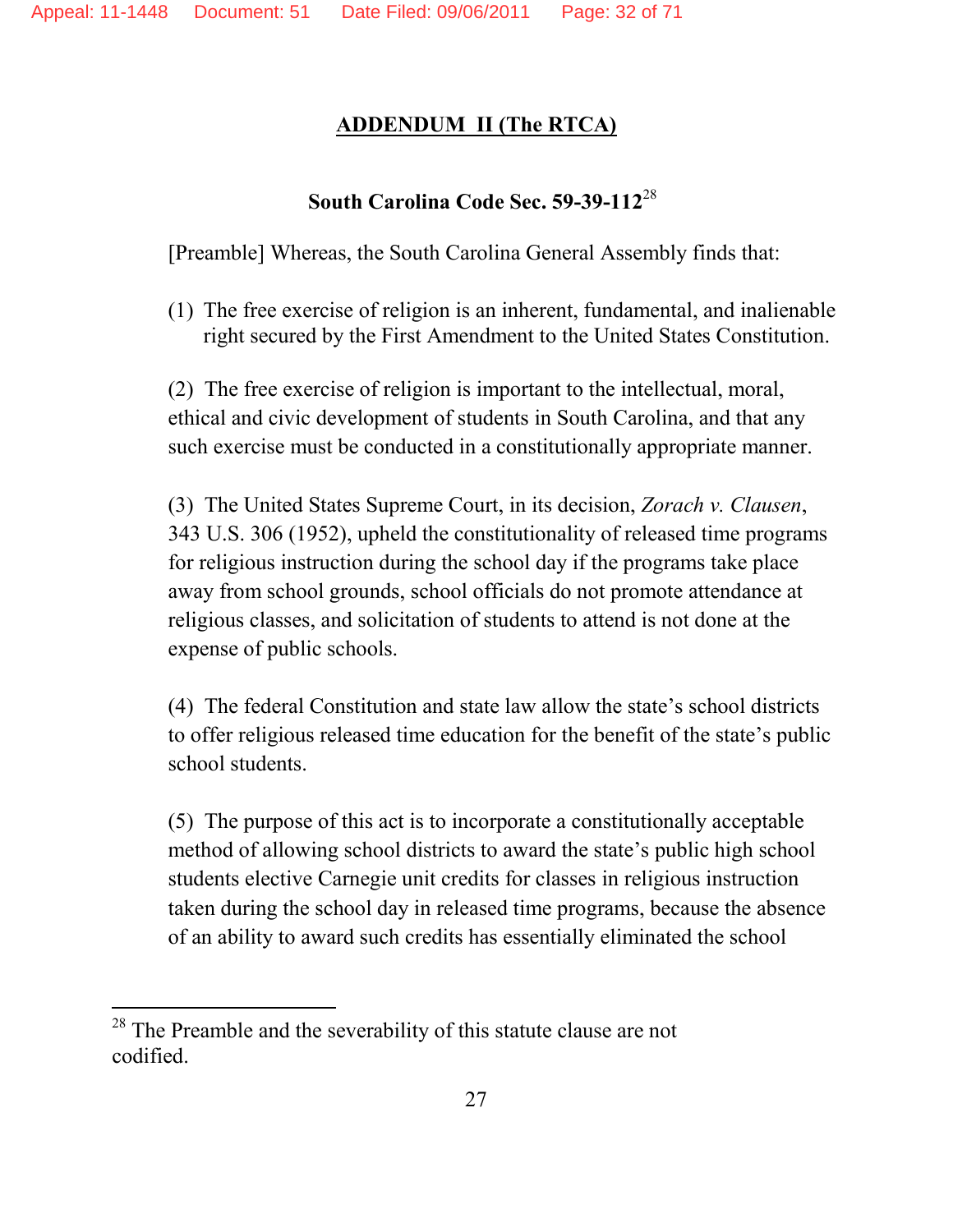districts' ability to accommodate parents' and students' desires to participate in released time programs.

Now, therefore, Be it enacted by the General Assembly of the State of South Carolina:

SECTION 1. This Act may be cited as the "South Carolina Released Time Credit Act".

SECTION 2. [End of preamble]

**SECTION 59-39-112.** Elective credit for released time classes in religious instruction.

(A) A school district board of trustees may award high school students no more than two elective Carnegie units for the completion of released time classes in religious instruction as specified in Section 59-1-460 if:

(1) for the purpose of awarding elective Carnegie units, the released time classes in religious instruction are evaluated on the basis of purely secular criteria that are substantially the same criteria used to evaluate similar classes at established private high schools for the purpose of determining whether a student transferring to a public high school from a private high school will be awarded elective Carnegie units for such classes. However, any criteria that released time classes must be taken at an accredited private school is not applicable for the purpose of awarding Carnegie unit credits for released time classes; and

(2) the decision to award elective Carnegie units is neutral as to, and does not involve any test for, religious content or denominational affiliation.

(B) For the purpose of subsection (A)(1), secular criteria may include, but are not limited to, the following: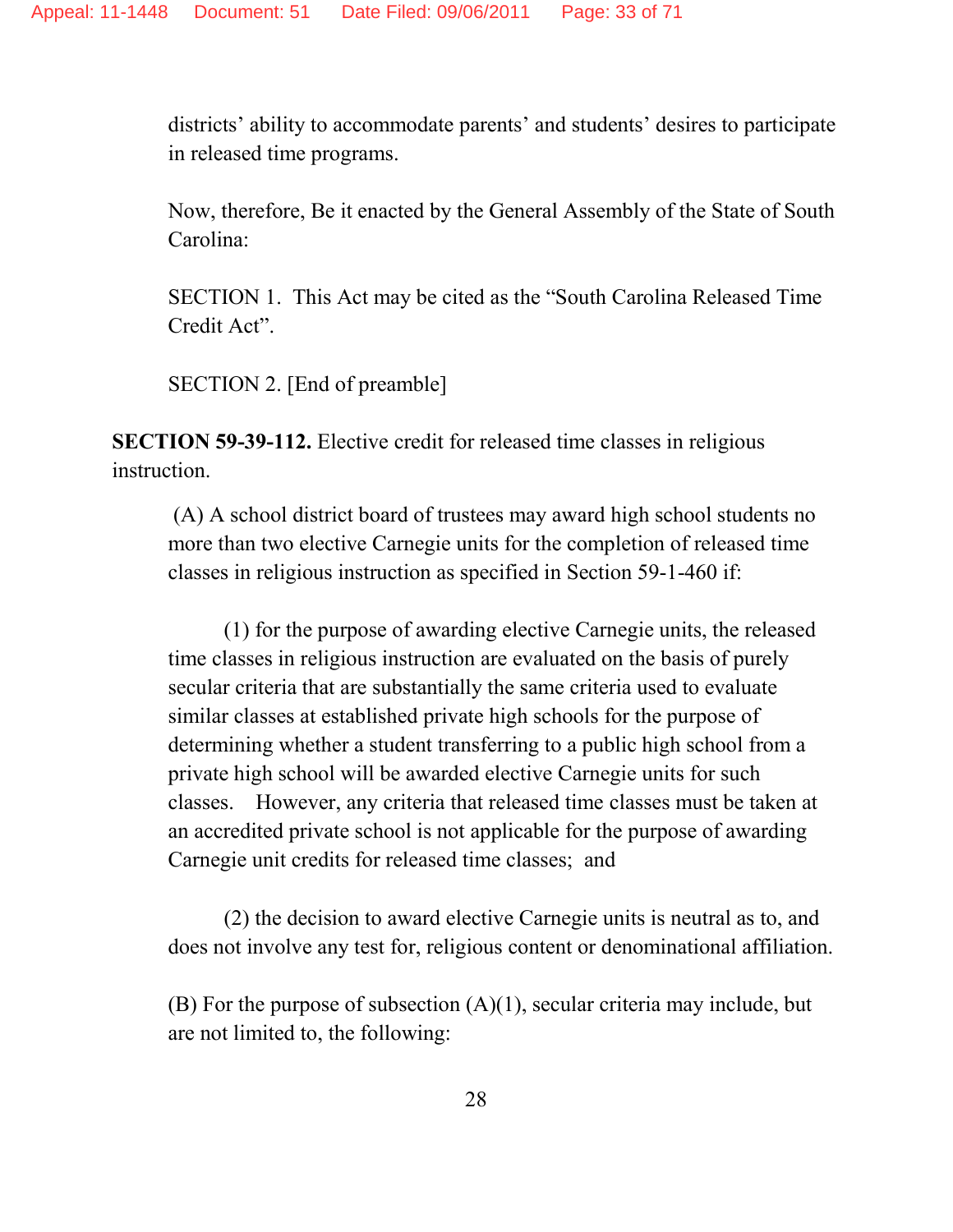(1) number of hours of classroom instruction time;

(2) review of the course syllabus which reflects the course requirements and materials used;

(3) methods of assessment used in the course; and

(4) whether the course was taught by a certified teacher.

#### **Severability clause**

SECTION 3. If any section, subsection, paragraph, subparagraph, sentence, clause, phrase or word of this act is for any reason held to be unconstitutional or invalid, such holding shall not affect the constitutionality of validity of the remaining portions of this act, the General Assembly hereby declaring that it would have passed this act, and each and every section, subsection, paragraph, subparagraph, sentence, clause, phrase or word thereof, irrespective of the fact that any one or more other, subsections, paragraphs, subparagraphs, sentences, clauses, phrases or words thereof may be declared to be unconstitutional, invalid, or otherwise ineffective.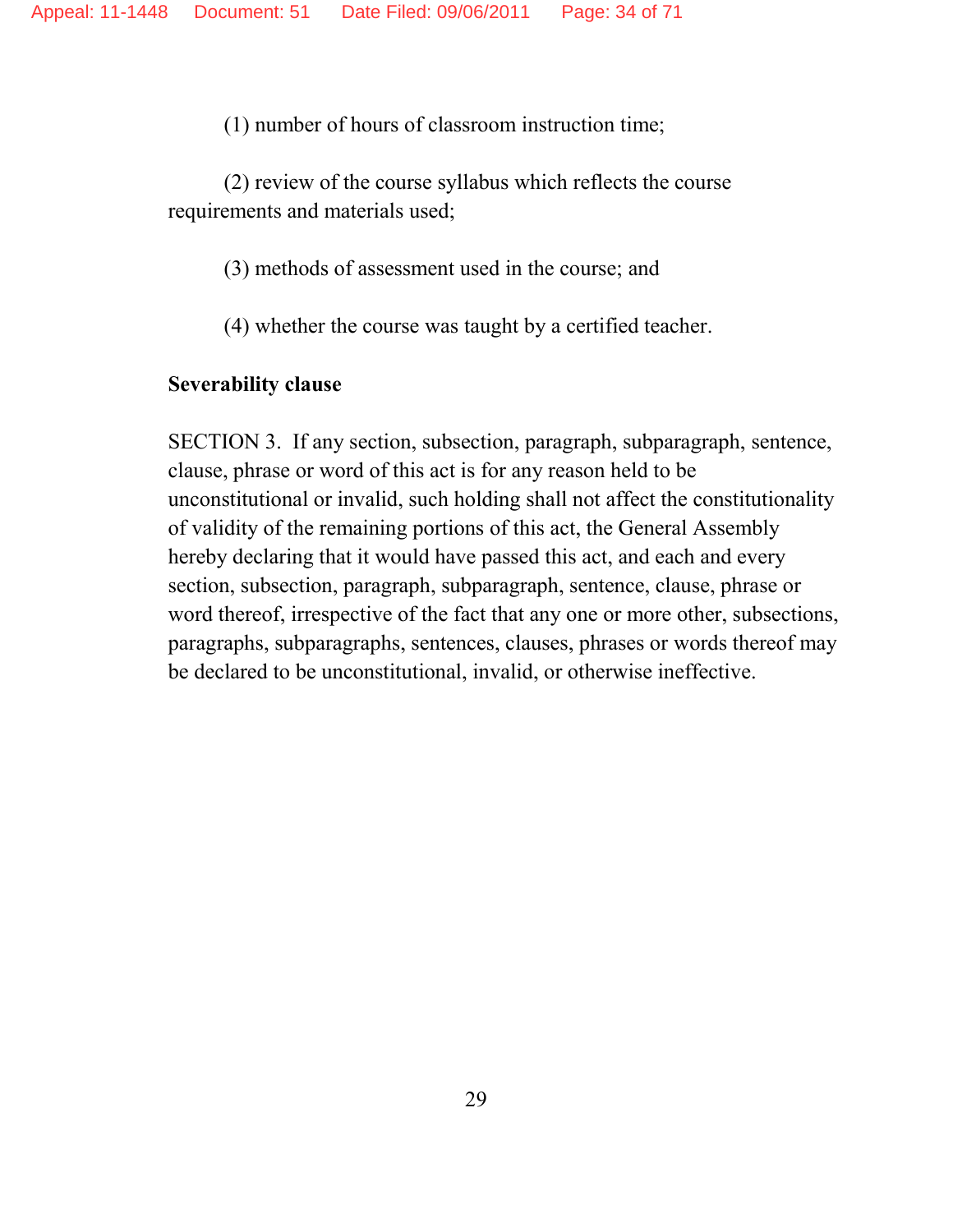# **ADDENDUM III**

**South Carolina Code Section 59-29-230.** Old and New Testament era courses.

 $(A)(1)$  A school district board of trustees may authorize, to be taught in the district's high schools, an elective course concerning the history and literature of the Old Testament era and an elective course concerning the history and literature of the New Testament era.

(2) Each course offered must be taught in an objective manner with no attempt to influence the students as to either the truth or falsity of the materials presented.

(3) Students must be awarded the same number of Carnegie units that are awarded to other classes of similar duration.

(4) A particular version of the Old or New Testament to be used in either course may be recommended by the board of trustees; provided, that the teacher of the course and students enrolled in the course may use any version of the Old and New Testaments.

(B) The board of trustees of a district that offers a course pursuant to this section must:

(1) maintain supervision and control of the course;

(2) hire any new teachers that it determines are required to teach the course in the same manner all other teachers are hired;

(3) assure that all teachers teaching the course are certified by the State; and

(4) make no inquiry into the religious beliefs, or the lack of religious beliefs, held by a teacher when determining which teacher shall teach the class.

(C) The State Board of Education shall develop and adopt academic standards and appropriate instructional materials that must be used by high schools offering a course pursuant to this section. These academic standards and instructional materials must ensure that the courses do not disparage or encourage a commitment to a set of religious beliefs.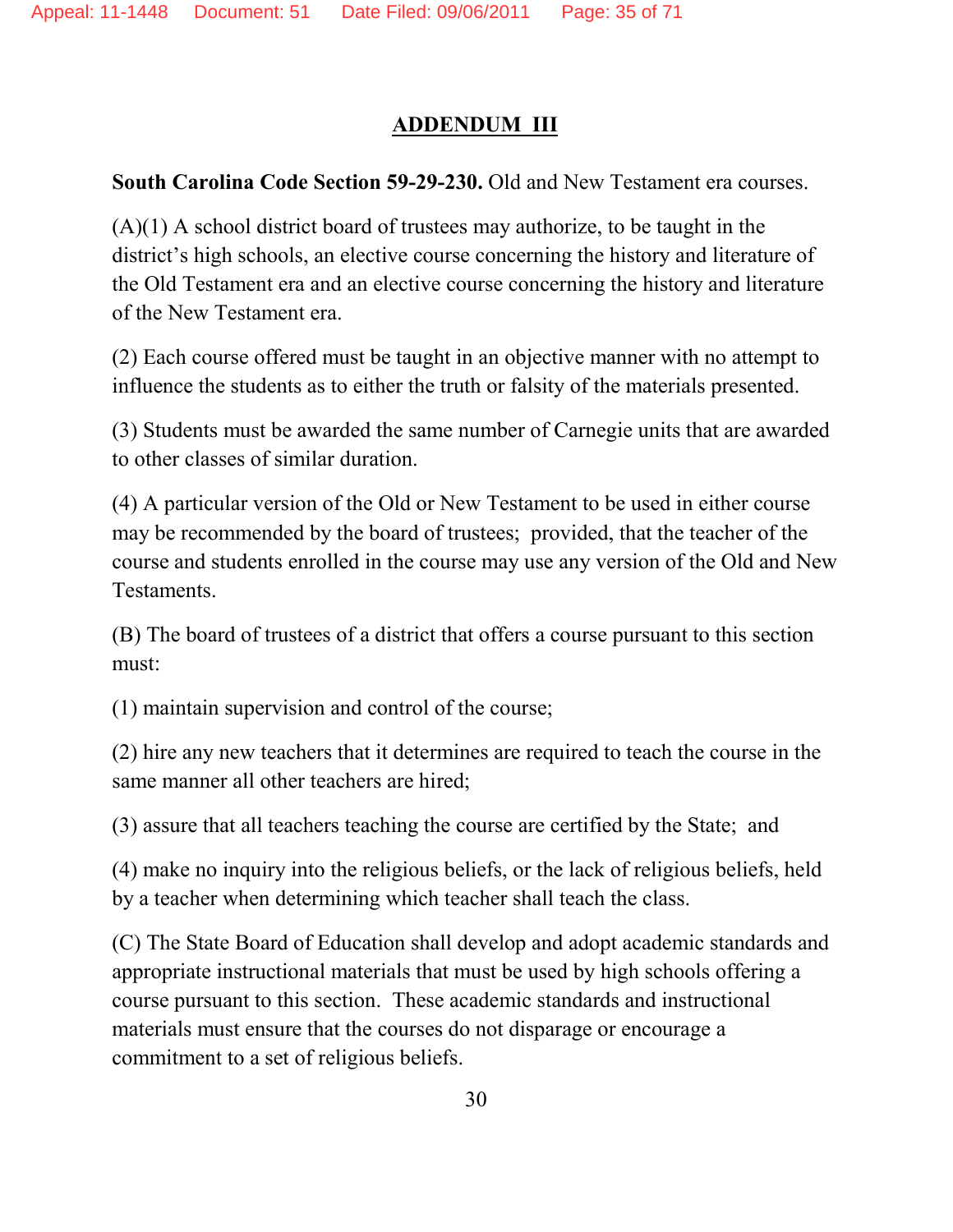(D) The academic standards and appropriate instructional materials developed and adopted by the board must:

(1) be designed to help students gain a greater appreciation of the Old Testament and the New Testament as great works of literature, art, and music; assist students in gaining greater insight into the many historical events recorded in the Old Testament and the New Testament; and provide students with a greater awareness of the many social customs that the Old Testament and the New Testament have significantly influenced; and

(2) provide that the Old Testament is the primary text for the course exploring the history and literature of the Old Testament era and that the New Testament is the primary text for the course exploring the history and literature of the New Testament era.

(E) The academic standards developed and adopted may provide that students may be assigned period-appropriate secular historical and literary works to supplement the primary text.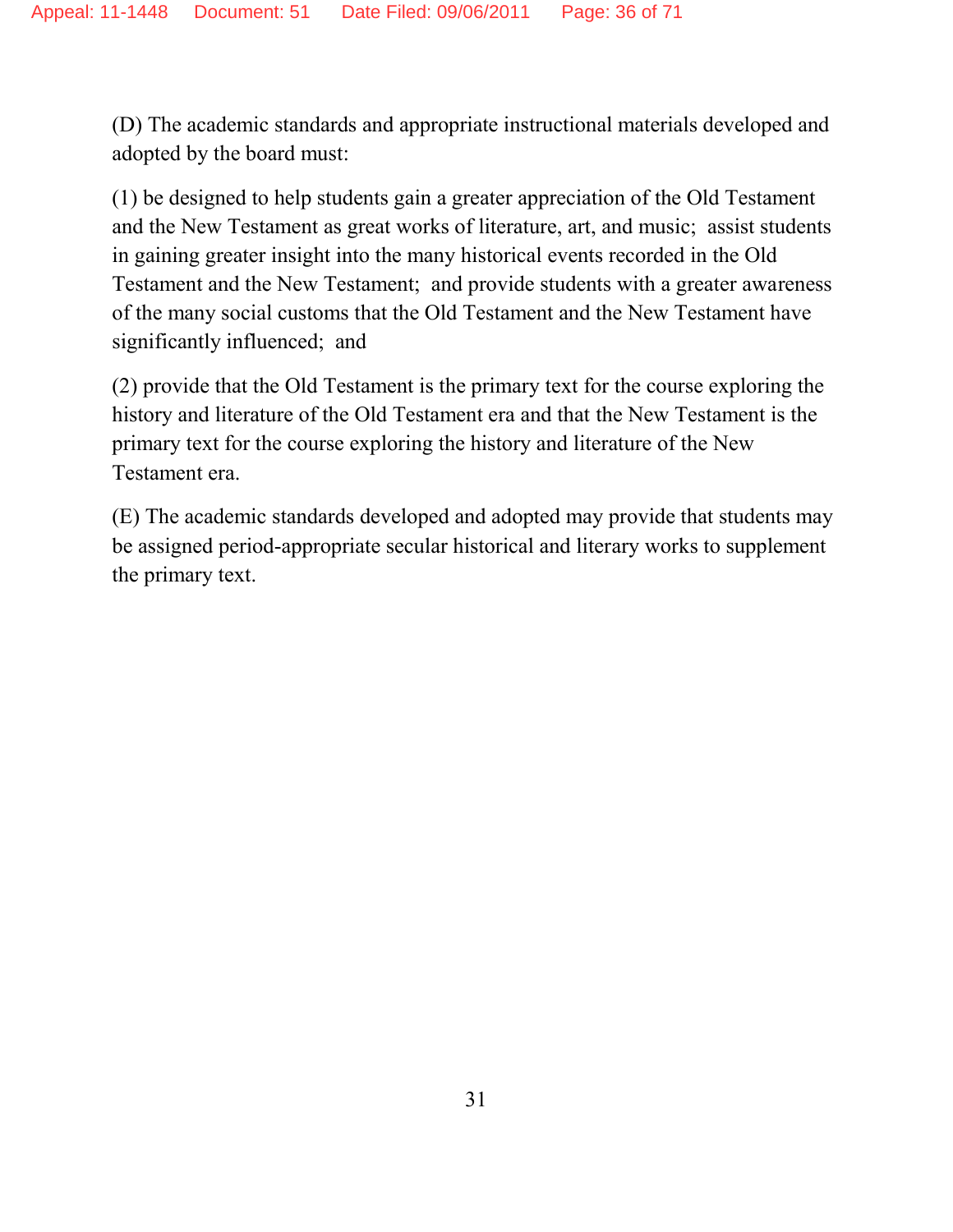## **ADDENDUM IV (Maryland)**

Source:http://www.msde.maryland.gov/NR/rdonlyres/898C42FD-442C-4D7F-9953- 84D647F85067/28300/HS\_Grad\_Q\_A\_05032011\_.pdf

## TITLE 13A. STATE BOARD OF EDUCATION

## SUBTITLE 03. GENERAL INSTRUCTIONAL PROGRAMS

# CHAPTER 02. GRADUATION REQUIREMENTS FOR PUBLIC HIGH SCHOOLS IN MARYLAND

COMAR 13A.03.02.05 (2011)

.05 Other Provisions for Earning Credit.

A. In addition to earning credits during the regular school day and year, credits may be earned, at the discretion of the local school system, through the means specified in §§ B--J of this regulation.

. . .

F. Work Study Programs, Job Entry Training Programs, or Experience Outside the School.

(1) Consistent with local school system policy and procedure, actual time spent in work study, job entry training, or other experience may be counted for credit when identified as an integrated part of a planned study program.. . .

\* \* \* \* \*

Source: http://www.msde.maryland.gov/NR/rdonlyres/30DAC98C-CCB6-45F6-8EC9- B568A850421C/7980/SSLGuide\_PDF1026.pdf

Required Service-Learning program

Religious Practice (guidelines of the service learning program)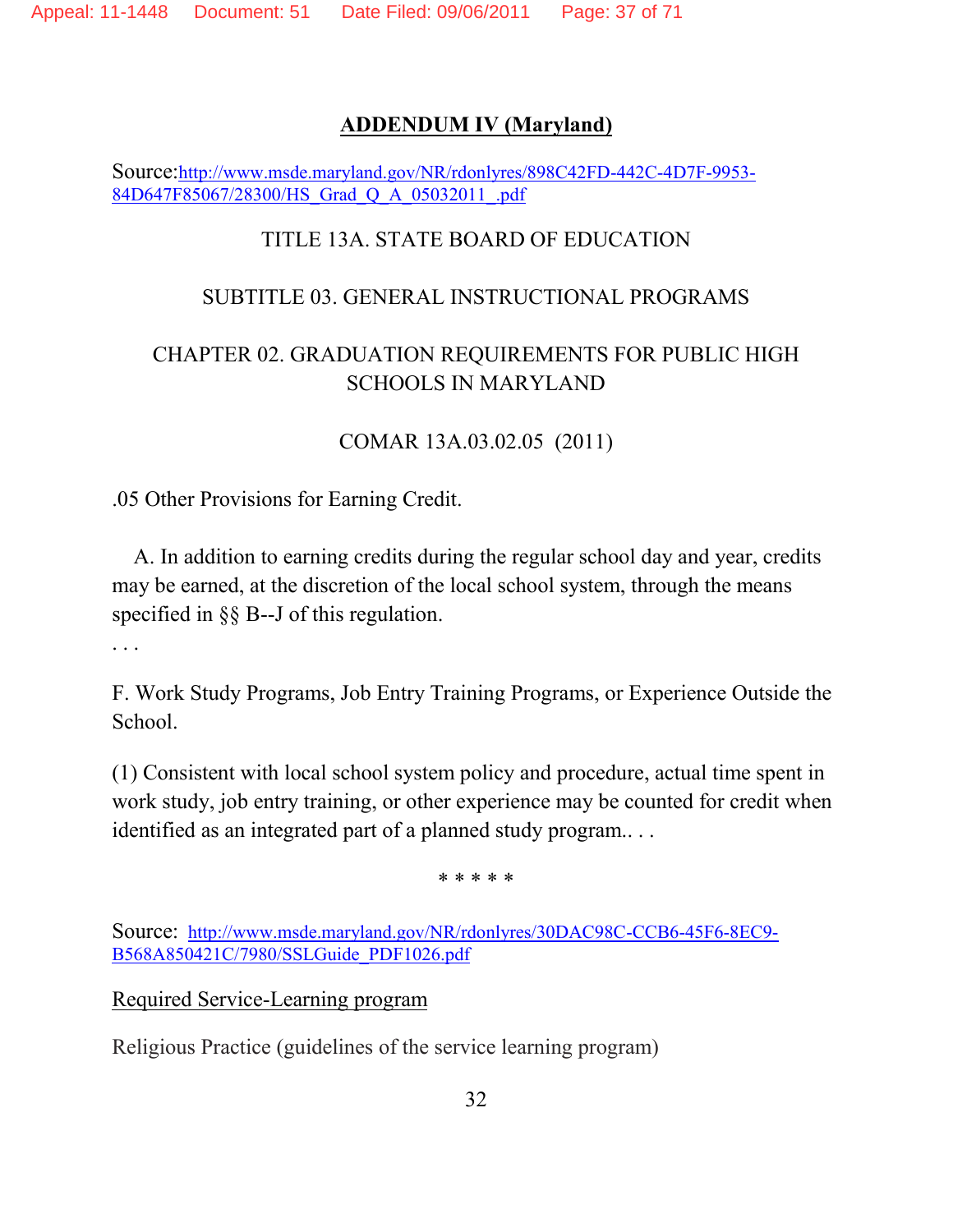• Any service-learning activity *whose chief purpose is to convert others to a particular religious or spiritual view* and/or which denigrates the religious or spiritual views of others *may not be counted toward the service-learning graduation requirement*.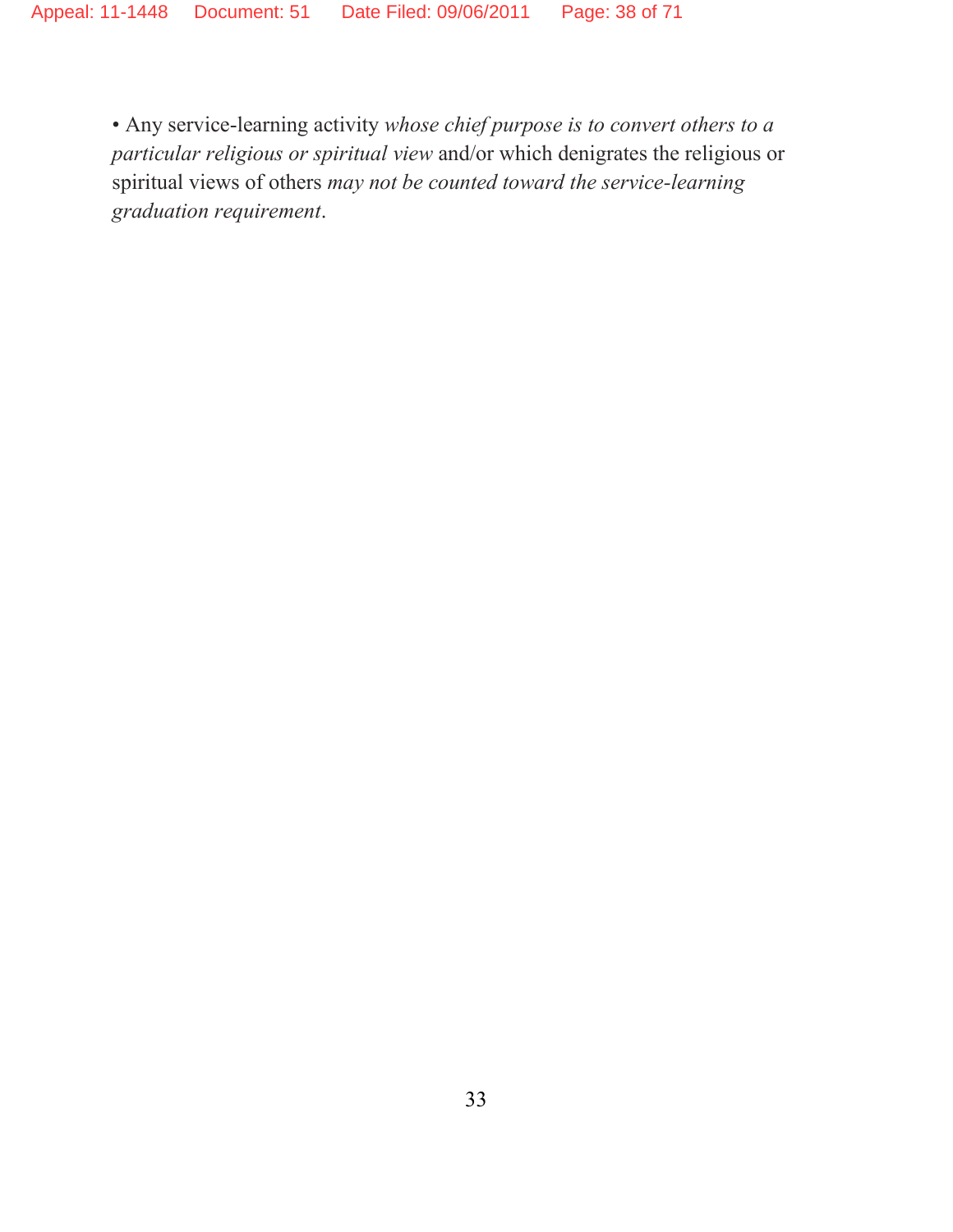#### **ADDENDUM V (Virginia)**

# VIRGINIA ADMINISTRATIVE CODE Copyright (c) 2011 by The Commonwealth of Virginia

\*\*\* THIS DOCUMENT IS CURRENT THROUGH 27:14 VA. R. MARCH 14, 2011 \*\*\* \*\*\* INCLUDES FAST-TRACK REGULATIONS CURRENT THROUGH 27:17 VA. R. APRIL 25, 2011 \*\*\*

#### TITLE 8.

#### EDUCATIO

N

AGENCY NO. 20. STATE BOARD OF EDUCATION CHAPTER 131. REGULATIONS ESTABLISHING STANDARDS FOR ACCREDITING PUBLIC SCHOOLS IN VIRGINIA PART III. STUDENT ACHIEVEMENT

> *8 VAC 20- 131-60* (2011)

8 VAC **20-131-60.** Transfer students

A. The provisions of this section pertain generally to students who transfer into Virginia high schools. Students transferring in grades K-8 from Virginia public schools or nonpublic schools accredited by one of the approved accrediting constituent members of the Virginia Council for Private Education shall be given recognition for all grade-level work completed. The academic record of students transferring from all other schools shall be evaluated to determine appropriate grade placement in accordance with policies adopted by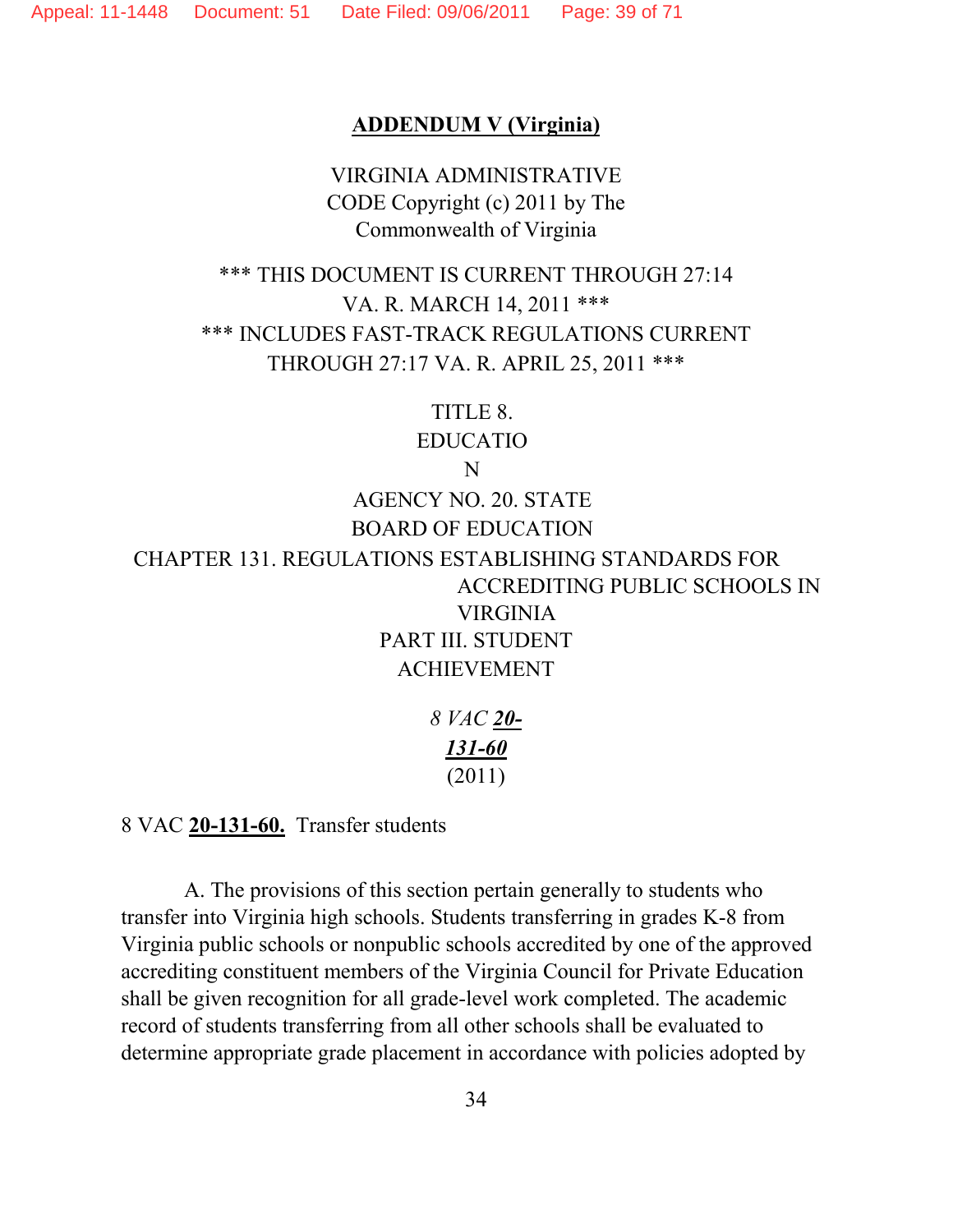the local school board. The State

Testing Identifier (STI) for students who transfer into a Virginia public school from another Virginia public school shall be retained by the receiving school.

B. For the purposes of this section, the term "beginning'' means within the first 20 hours of instruction per course. The term "during'' means after the first 20 hours of instruction per course.

C. Standard or verified units of credit earned by a student in a Virginia public school shall be transferable without limitation regardless of the accreditation status of the Virginia public school in which the credits were earned. Virginia public schools shall accept standard and verified units of credit from other Virginia public schools, Virginia's virtual learning program, Virtual Virginia, and state-operated programs. Standard units of credit also shall be accepted for courses satisfactorily completed in accredited colleges and universities when prior written approval of the principal has been granted or the student has been given credit by the previous school attended.

D. A secondary school shall accept credits *toward graduation* received from Virginia nonpublic schools accredited by one of the approved accrediting constituent members of the Virginia Council for Private Education (VCPE). The Board of Education will maintain contact with the VCPE and may periodically review its accrediting procedures and policies as part of its policies under this section.

*Nothing in these standards shall prohibit a public school from accepting standard units of credit toward graduation awarded to students who transfer from all other schools when the courses for which the student receives credit generally match the description of or can be substituted for courses for which the receiving school gives standard credit*, and the school from which the child transfers certifies that the courses for which credit is given meet the requirements of 8 VAC 20-131-110 A.

Students transferring into a Virginia public school shall be required to meet the requirements prescribed in 8 VAC 20-131-50 to receive a Standard, Standard Technical, Advanced Studies, Advanced Technical or Modified Standard Diploma, except as provided by subsection G of this section. To receive a Special Diploma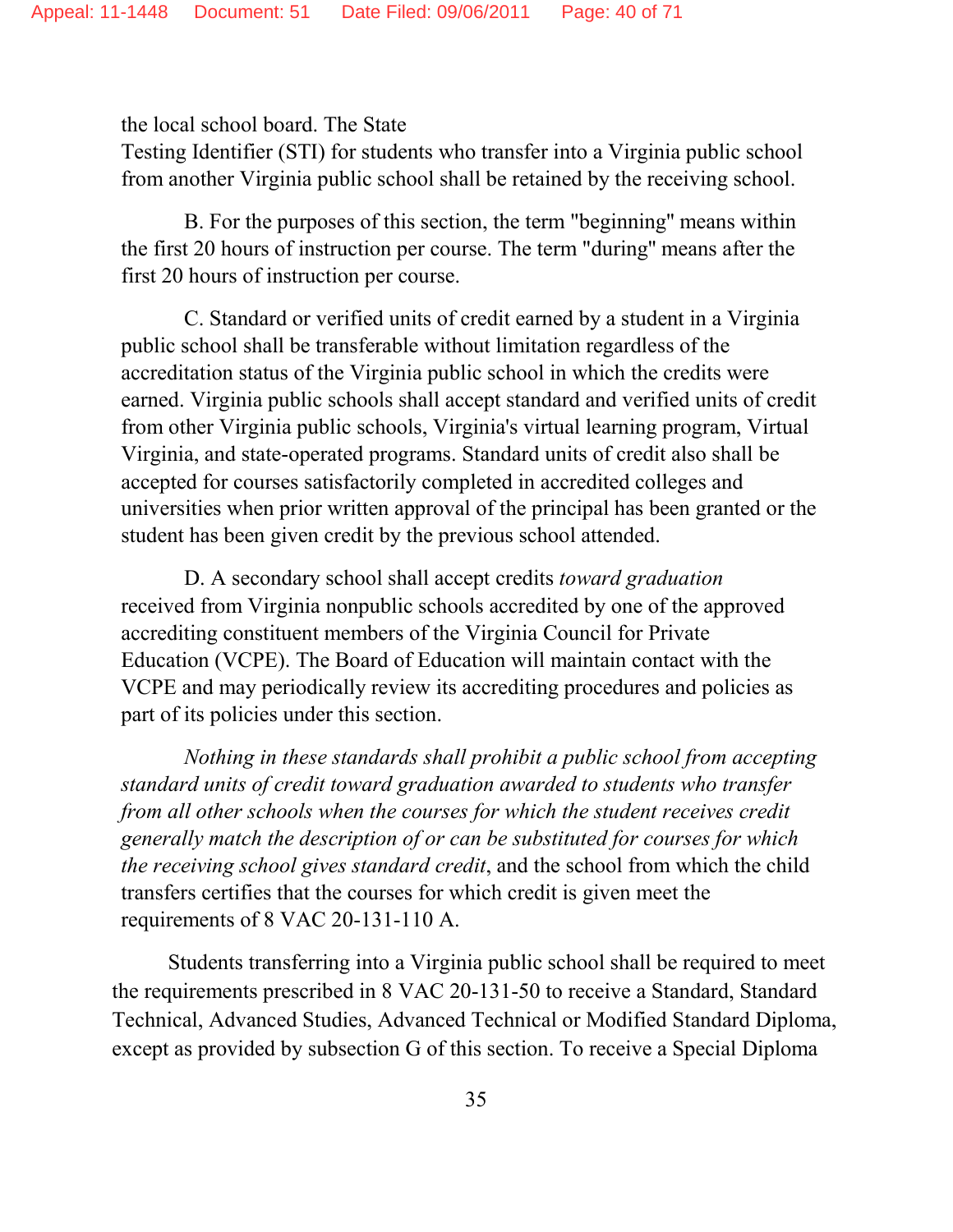or Certificate of Program Completion, a student must meet the requirements prescribed by the Standards of Quality.

E. The academic record of a student transferring from other Virginia public schools shall be sent directly to the school receiving the student upon request of the receiving school in accordance with the provisions of the 8 VAC 20-150, Management of the Student's Scholastic Record in the Public Schools of Virginia. The State Testing Identifier (STI) for students who transfer into a Virginia public school from another Virginia public school shall be retained by the receiving school.

F. The academic record of a student transferring into Virginia public schools from other than a Virginia public school shall be evaluated to determine the number of standard units of credit that have been earned, including credit from schools outside the United States, and the number of verified units of credit needed to graduate in accordance with subsection G of this section. Standard units of credit also shall be accepted for courses satisfactorily completed in accredited colleges and universities when the student has been given credit by the previous school attended.

Students transferring above the tenth grade from schools or other education programs that do not require or give credit for health and physical education shall not be required to take these courses to meet graduation requirements.

G. Students entering a Virginia public high school for the first time after the tenth grade shall earn as many credits as possible toward the graduation requirements prescribed in 8 VAC 20-131-50. However, schools may substitute courses required in other states in the same content area if the student is unable to meet the specific content requirements of 8 VAC 20-131-50 without taking a heavier than normal course load in any semester, by taking summer school, or by taking courses after the time when he otherwise would have graduated. In any event, no such student shall earn fewer than the following number of verified units, nor shall such students be required to take SOL tests or additional tests as defined in 8 VAC 20-131-110 for verified units of credit in courses previously completed at another school or program of study, unless necessary to meet the requirements listed in subdivisions 1 and 2 of this subsection: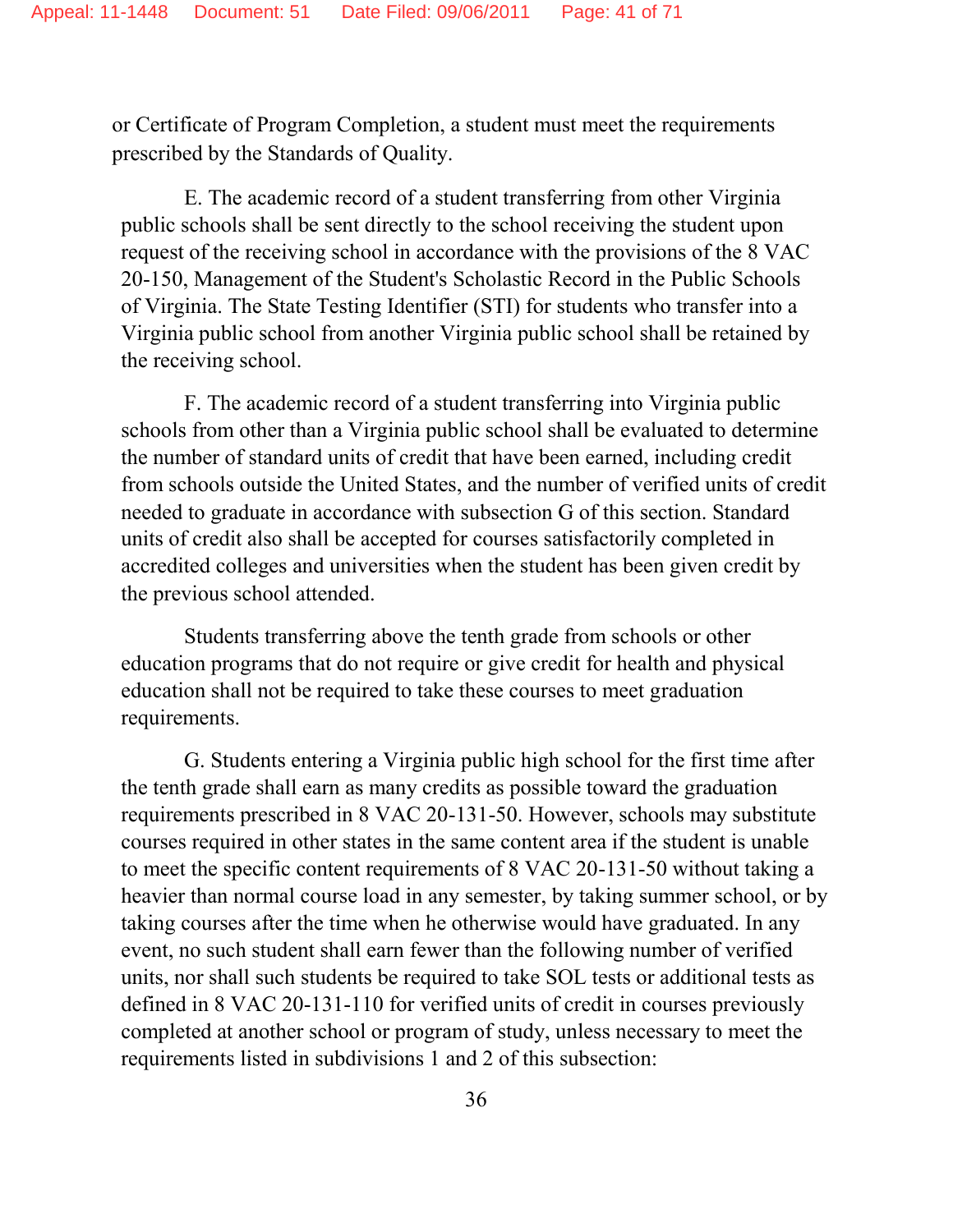1. For a Standard Diploma or Standard Technical Diploma:

a. Students entering a Virginia high school for the first time during the ninth grade or at the beginning of the tenth grade shall earn credit as prescribed in 8 VAC 20-131-50;

b. Students entering a Virginia high school for the first time during the tenth grade or at the beginning of the eleventh grade shall earn a minimum of four verified units of credit: one each in English, mathematics, history, and science. Students who complete a career and technical education program sequence may substitute a certificate, occupational competency credential or license for either a science or history and social science verified credit pursuant to 8 VAC 20-131-50; and

c. Students entering a Virginia high school for the first time during the eleventh grade or at the beginning of the twelfth grade shall earn a minimum of two verified units of credit: one in English and one of the student's own choosing.

2. For an Advanced Studies Diploma or Advanced Technical Diploma:

a. Students entering a Virginia high school for the first time during the ninth grade or at the beginning of the tenth grade shall earn credit as prescribed in 8 VAC 20-131-50;

b. Students entering a Virginia high school for the first time during the tenth grade or at the beginning of the eleventh grade shall earn a minimum of six verified units of credit: two in English and one each in mathematics, history, and science and one of the student's own choosing; and

c. Students entering a Virginia high school for the first time during the eleventh grade or at the beginning of the twelfth grade shall earn a minimum of four verified units of credit: one in English and three of the student's own choosing.

H. Students entering a Virginia high school for the first time after the first semester of their eleventh grade year must meet the requirements of subdivision 1 c or 2 c of this subsection. Students transferring after 20 instructional hours per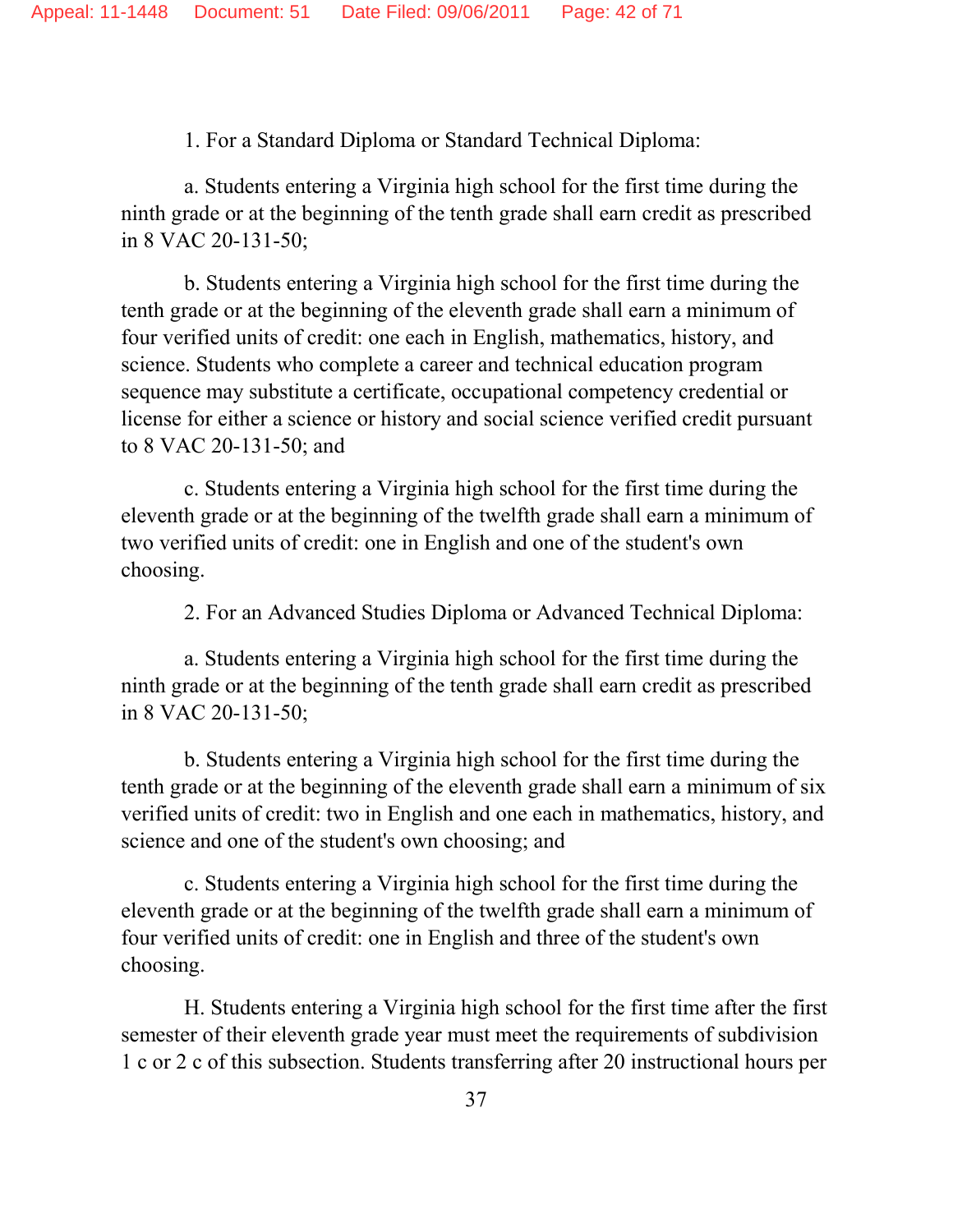course of their senior or twelfth grade year shall be given every opportunity to earn a Standard, Advanced Studies, or Modified Standard Diploma. If it is not possible for the student to meet the requirements for a diploma, arrangements should be made for the student's previous school to award the diploma. If these arrangements cannot be made, a waiver of the verified unit of credit requirements may be available to the student. The Department of Education may grant such waivers upon request by the local school board in accordance with guidelines prescribed by the Board of Education.

I. Any local school division receiving approval to increase its course credit requirements for a diploma may not deny either the Standard, Advanced Studies, or Modified Standard Diploma to any transfer student who has otherwise met the requirements contained in these standards if the transfer student can only meet the division's additional requirements by taking a heavier than normal course load in any semester, by taking summer school, or by taking courses after the time when he otherwise would have graduated.

J. The transcript of a student who graduates or transfers from a Virginia secondary school shall conform to the requirements of 8 VAC 20-160, Regulations Governing Secondary School Transcripts.

K. The accreditation status of a high school shall not be included on the student transcript provided to colleges, universities, or employers. The board expressly states that any student who has met the graduation requirements established in 8 VAC 20-131-50 and has received a Virginia diploma holds a diploma that should be recognized as equal to any other Virginia diploma of the same type, regardless of the accreditation status of the student's high school. It is the express policy of the board that no student shall be affected by the accreditation status of the student's school. The board shall take appropriate action, from time to time, to ensure that no student is affected by the accreditation status of the student's school.

Statutory Authority: §§ 22.1-19 and 22.1-253.13:3 of the Code of Virginia.

Historical Notes: Derived from Virginia Register Volume 14, Issue 1, eff. October 29, 1997; amended, Virginia

Register Volume 16, Issue 25, eff. September 28, 2000.Amended, Virginia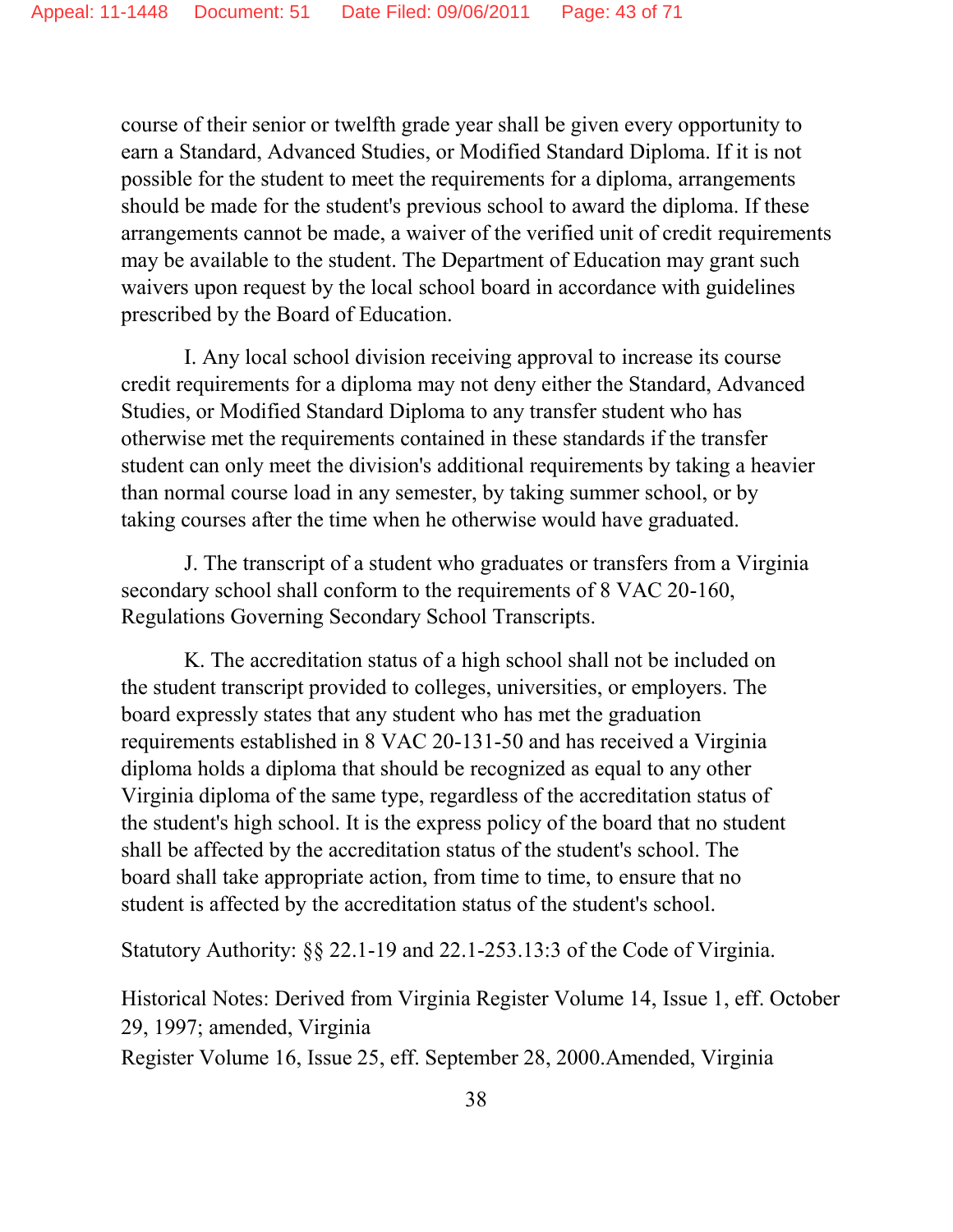Register Volume 22, Issue 24, eff.

September 7, 2006; Volume 25, Issue 21, eff. July 31, 2009.The September 7, 2006 amendment rewrote the section. See the Virginia Register for the former text.The July 31, 2009 amendment, in subsec. A, added the fourth sentence; in subsec. C, in the first sentence, inserted ", Virginia's virtual learning program, Virtual Virginia,"; in the closing paragraph of subsec. D, inserted "Standard Technical," and inserted "Advanced Technical''; in subsec. E, added the second sentence; in par. G 1, in the introductory paragraph, inserted "or Standard Technical Diploma''; in par. G 2, in

the introductory paragraph, inserted "or Advanced Technical Diploma''; and in subsec. H, changed "G 1 c or G 2 c'' to

"1 c or 2 c'' and substituted "subsection'' for "section''.ATTORNEY GENERAL OPINIONS

A local school board must abide by the legislative mandate to allow transfer of credits earned in private school or through home instruction toward award of a high school diploma, subject to conditions prescribed by the Board of Education. A local school board may not impose requirements inconsistent with standards of accreditation promulgated by the *Board. Op.Atty.Gen. 1997 WL 857179,* Dec. 4, 1997.

# **NOTES:**

Agency Introduction

Chapter Historical Notes, Authority & Source

Pt Historical Notes, Authority & Source

Amendment Note: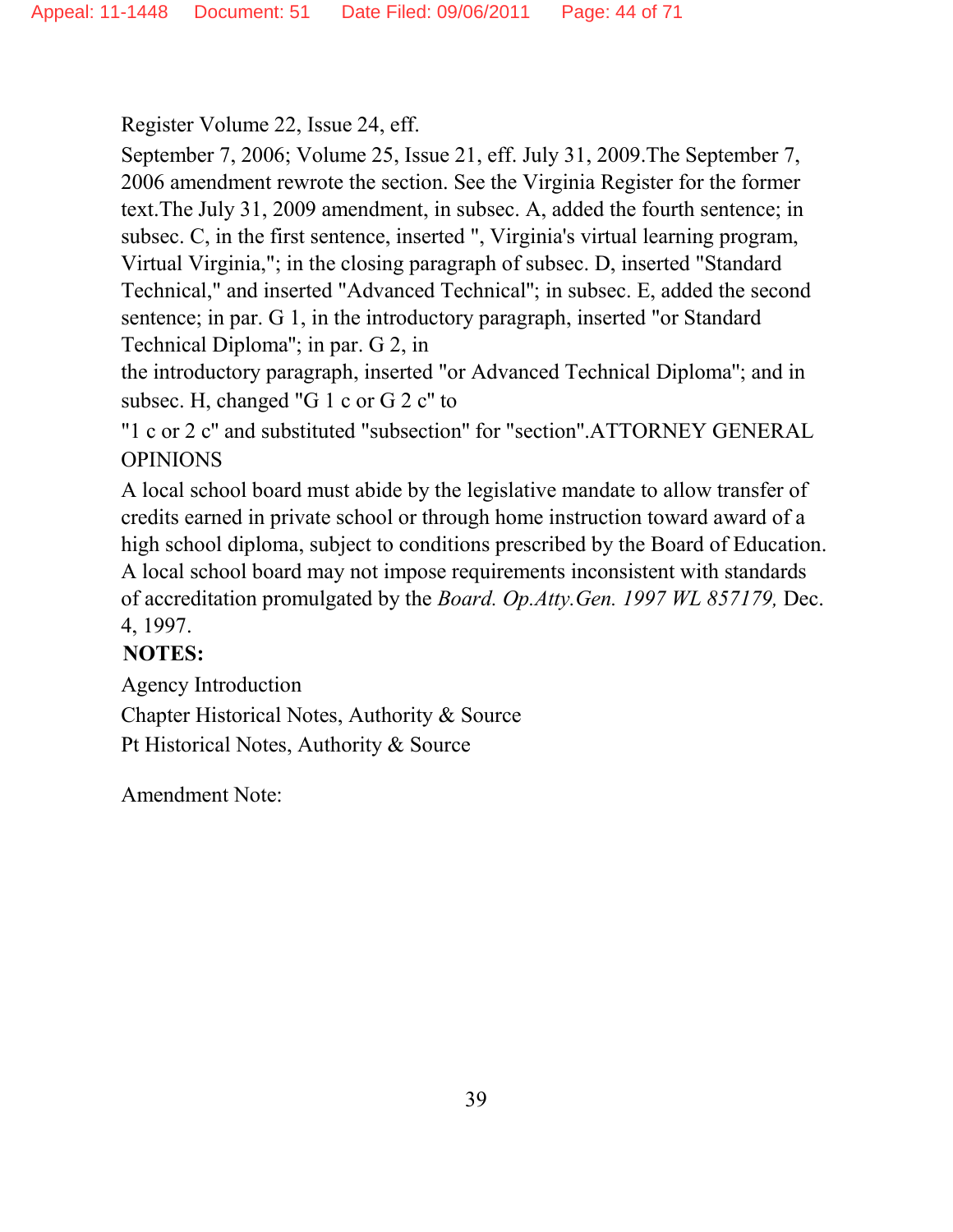## **ADDENDUM VI (Florida)**

# TITLE 06 DEPARTMENT OF EDUCATION DIVISION 6A STATE BOARD OF EDUCATION CHAPTER 6A-1 FINANCE AND ADMINISTRATION

6A-1.09941, F.A.C.

6A-1.09941 State Uniform Transfer of High School Credits.

The purpose of this rule is to establish uniform procedures relating to the acceptance of transfer work and credit for students entering Florida's public schools. The procedures shall be as follows:

(1) Credits and grades earned and offered for acceptance shall be based on official transcripts and shall be accepted at *face value subject to validation if required by the receiving school's accreditation*. If validation of the official transcript is deemed necessary, or if the student does not possess an official transcript or is a home education student, credits shall be validated through performance during the first grading period as outlined in subsection (2) of this rule.

(2) Validation of credits shall be *based on performance in classes at the receiving school*. A student transferring into a school shall be placed at the appropriate sequential course level and should have a minimum grade point average of 2.0 at the end of the first grading period. Students who do not meet this requirement shall have credits validated using the Alternative Validation Procedure, as outlined in subsection (3) of this rule.

. . .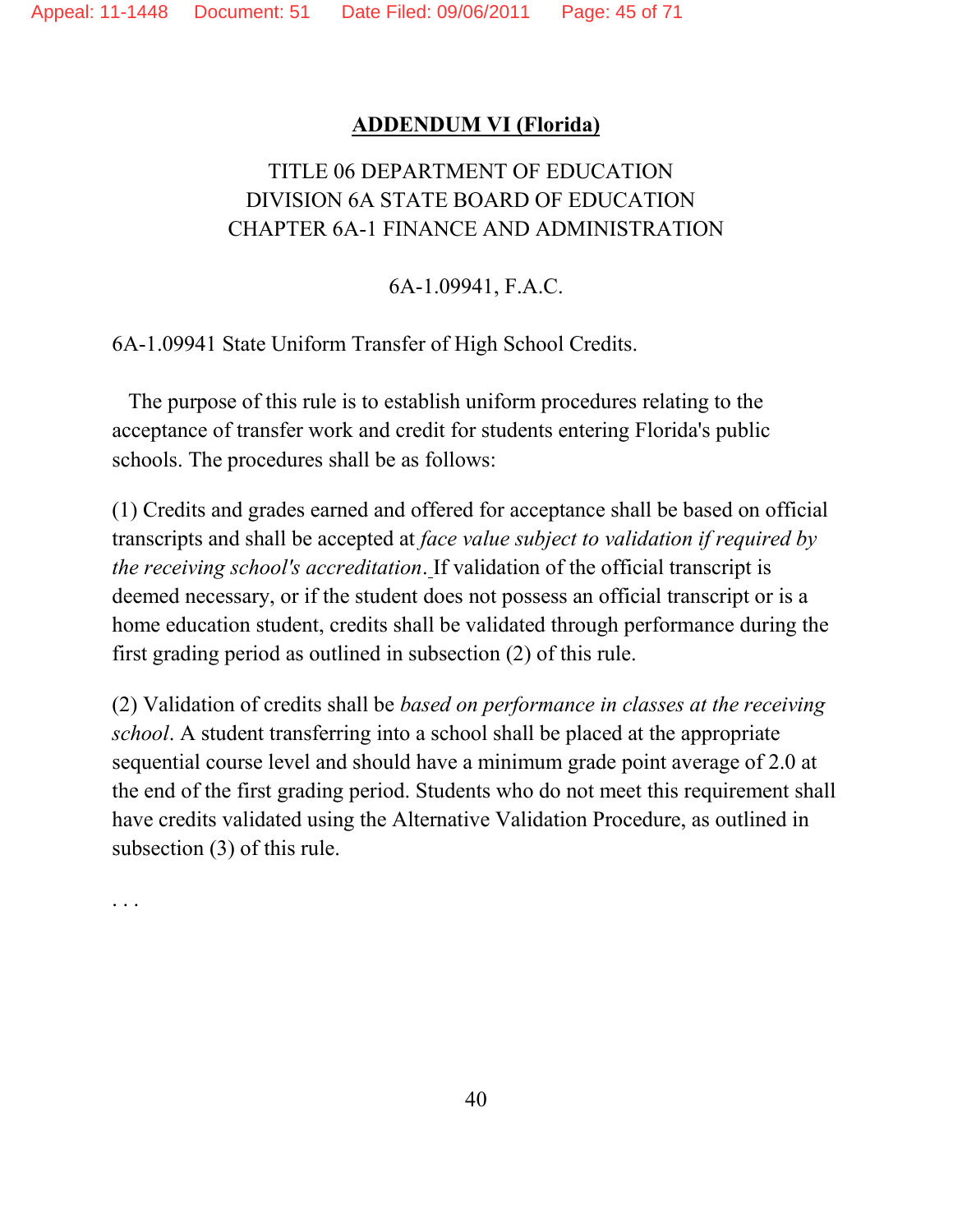# **ADDENDUM VII (Georgia)**

Source:

http://www.atlantapublicschools.us/cms/lib/GA01000924/Centricity/ModuleInstan ce/1095/Handbook\_2009-1010\_Final.pdf

. . .

Board Policy Graduation Requirements2008-2009+. Descriptor Code IHF(6).

. . .

Additional Requirements and Stipulations.

. . .

11. *Students transferring from private schools, home study programs, or other states or countries shall meet the graduation requirements that apply to the cohort of students in the grade in which they enroll.* The transcripts of transfer students for whom it is not possible to meet an Atlanta Public Schools graduation requirement by the end of the senior year shall be evaluated on a case‐by‐case basis.

. . .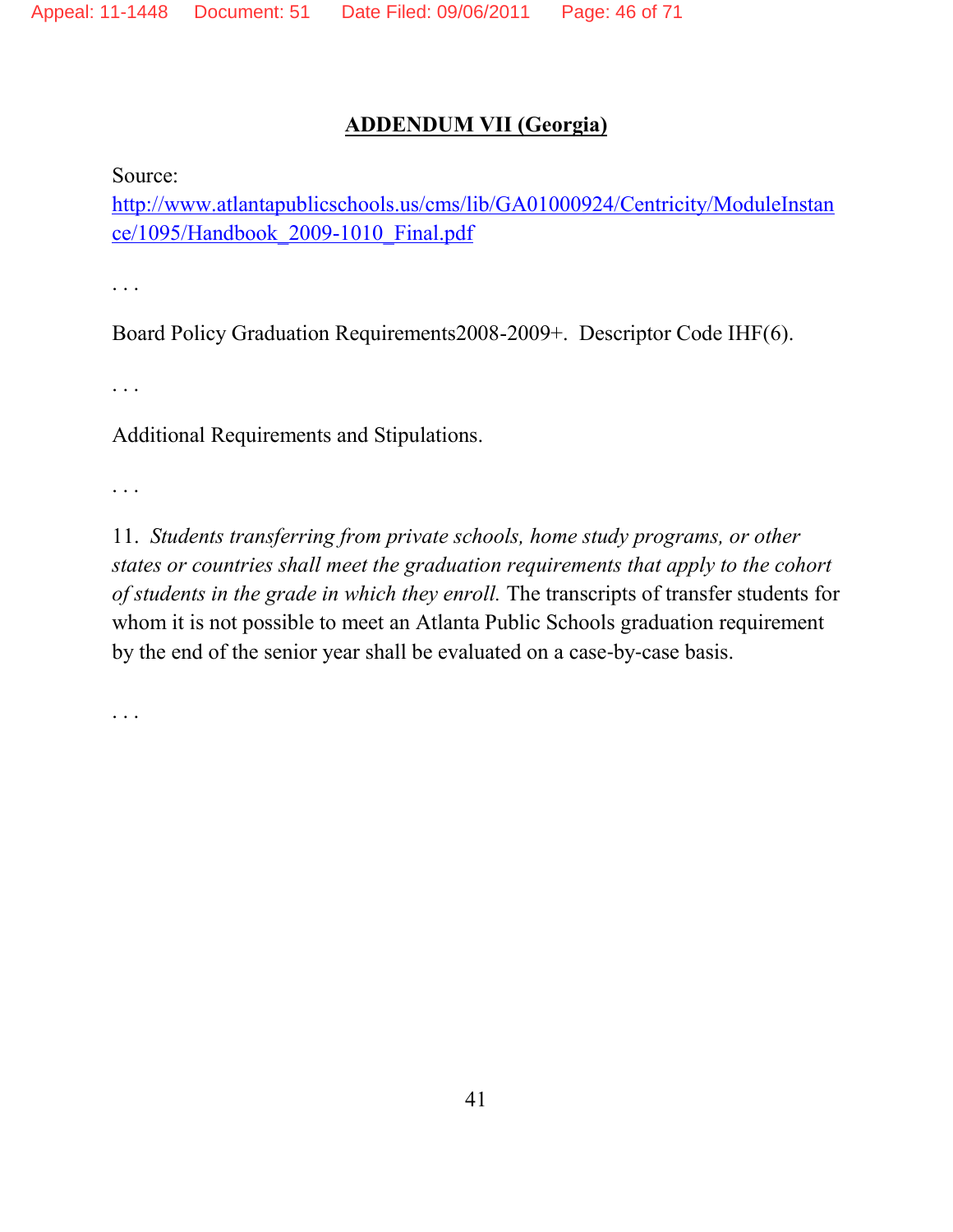#### **ADDENDUM VIII (Texas)**

TEXAS ADMINISTRATIVE CODE

\*\*\* This document reflects all regulations in effect

as of August 31, 2011 \*\*\*

TITLE 19. EDUCATION PART 2. TEXAS EDUCATION AGENCY CHAPTER 74. CURRICULUM REQUIREMENTS SUBCHAPTER C. OTHER PROVISIONS

> *19 TAC § 74.26* (2011)

§ 74.26. Award of Credit

(a) The award of credit for a course by a school district affirms that a student has satisfactorily met all state and local requirements. Any course for which credit is awarded must be provided according to this subsection.

(1) Credit earned toward state graduation requirements by a student in an accredited school district shall be transferable and must be accepted by any other school district in the state. A district may not prohibit a new student from attending school pending receipt of transcripts or records from the school district the student previously attended. Credit earned in a local-credit course may be transferred only with the consent of the receiving school district.

(2) A school district must ensure that the records or transcripts of an out-ofstate or out-of-country transfer student (including foreign exchange students) or a transfer student from a Texas nonpublic school are evaluated and that the student is placed in appropriate classes promptly. The district may use a variety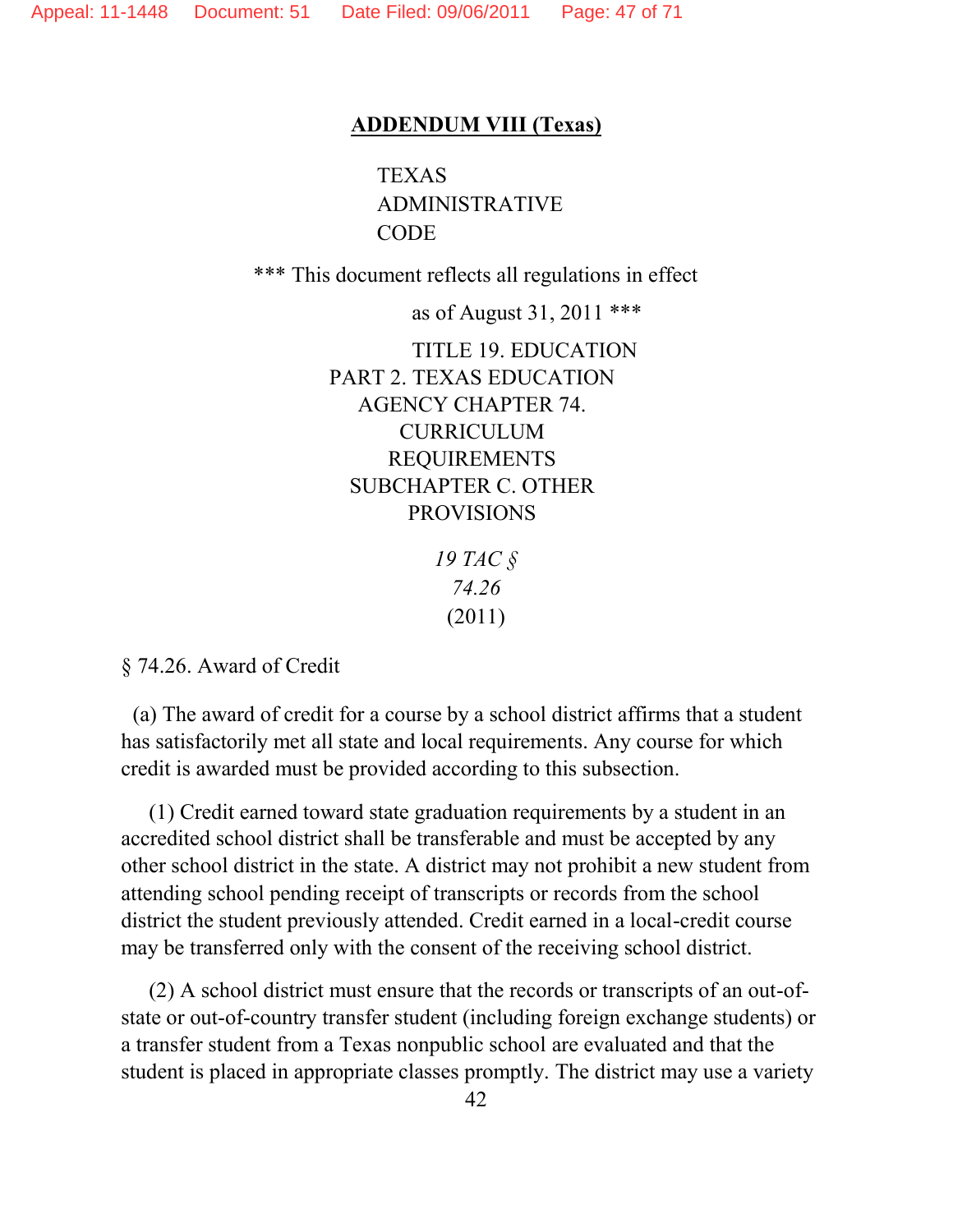of methods *to verify the content of courses for which a transfer student has earned credit.*

(b) Districts may offer courses designated for Grades 9-12 (refer to § 74.11 of this title (relating to High School Graduation Requirements)) in earlier grade levels. A course must be considered completed and credit must be awarded if the student has demonstrated achievement by meeting the standard requirements of the course, including demonstrated proficiency in the subject matter, regardless of the time the student has received instruction in the course or the grade level at which proficiency was attained. The academic achievement record (transcript) shall reflect that students have satisfactorily completed courses at earlier grade levels than Grades 9-12 and have been awarded state graduation credits.

(c) Credit for courses for high school graduation may be earned only if the student received a grade which is the equivalent of 70 on a scale of 100, based upon the essential knowledge and skills for each course.

(d) In accordance with local district policy, students who are able to successfully complete only one semester of a two-semester course can be awarded credit proportionately.

SOURCE: The provisions of this § 74.26 adopted to be effective September 1, 1996, 21 TexReg 4311; amended to be effective September 1, 1998, 23 TexReg 5675; amended to be effective September 1, 2001, 25 TexReg 7691

## **NOTES:**

CROSS-REFERENCES: This Section cited in *19 TAC § 74.11*, (relating to High School Graduation Requirements); *19 TAC* § 74.41, (relating to High School Graduation Requirements).

This Chapter cited in *19 TAC § 89.24*, (relating to Diploma Requirements); *19 TAC § 89.1205*, (relating to Required Bilingual Education and English as a Second Language Programs); *19 TAC § 89.1210*, (relating to Program Content and Design).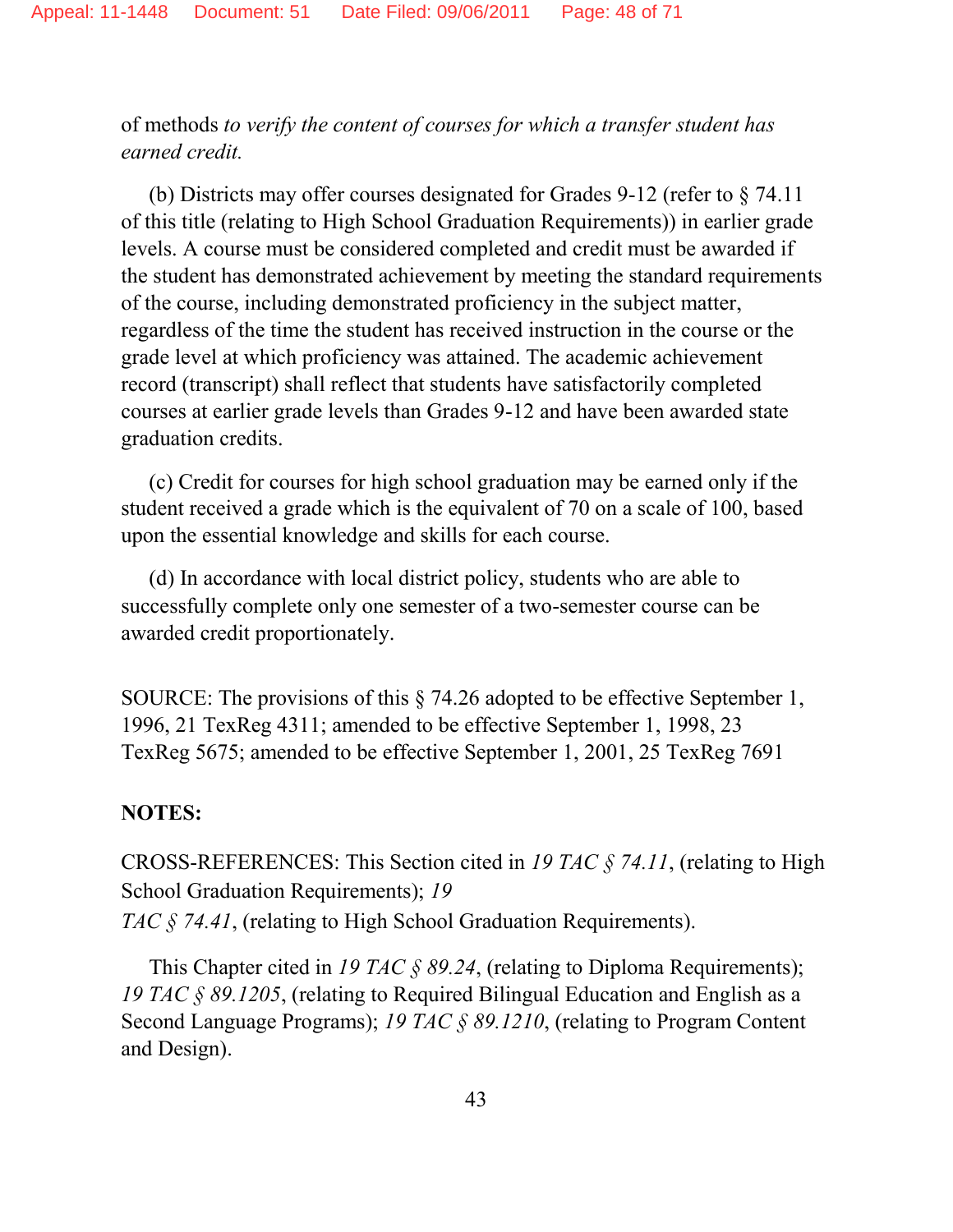This Subchapter cited in *19 TAC § 74.3*, (relating to Description of a Required Secondary Curriculum).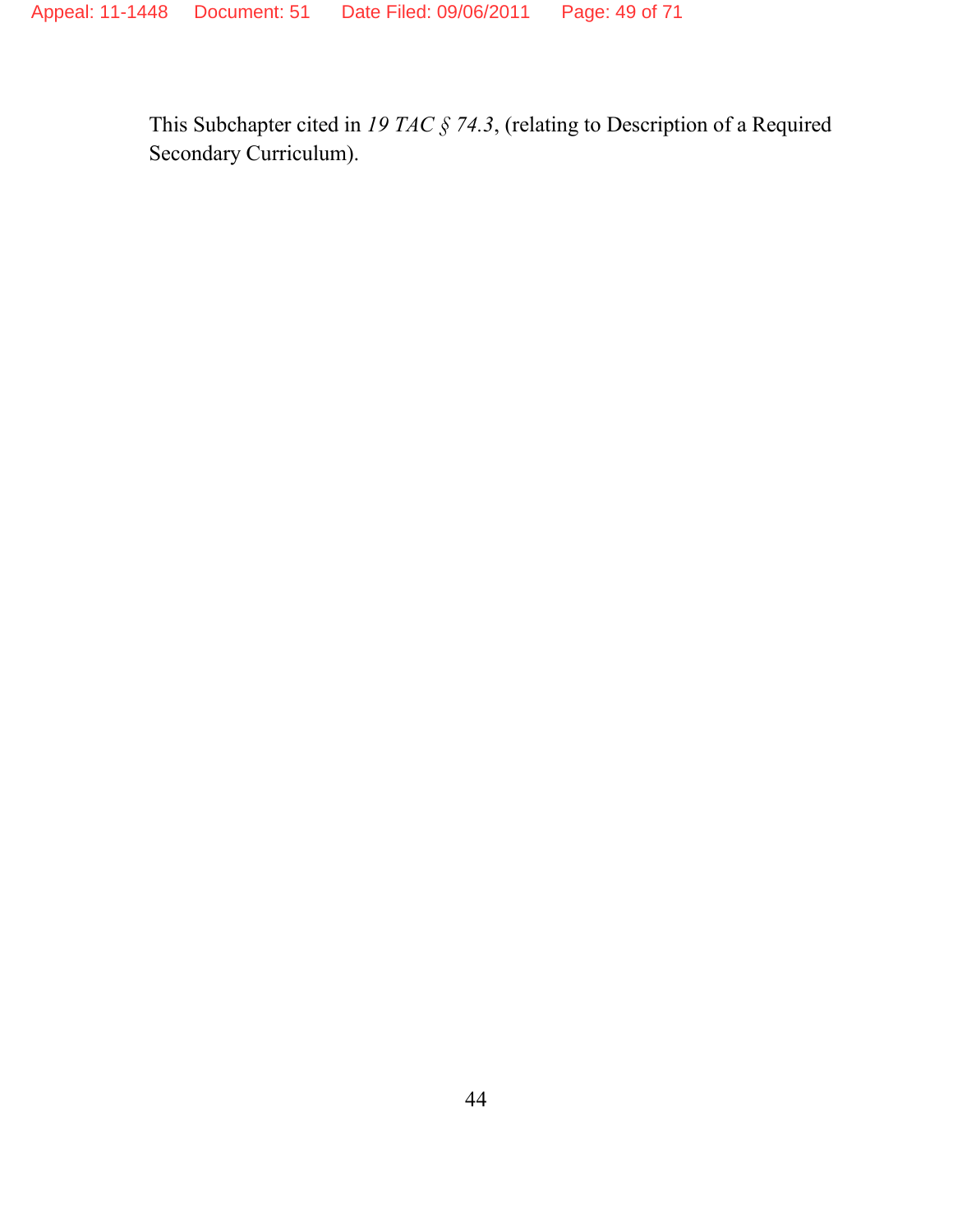#### **ADDENDUM IX (Utah)**

EDUCATION R277. ADMINISTRATION. R277-410. ACCREDITATION OF SCHOOLS.

#### U.A.C. R277-410-4 (2011)

A. Utah public schools shall accept transfer credits from accredited secondary schools consistent with R277-705-3.\*

B. Utah public schools may accept transfer credits from other credit sources consistent with R277-705-3.\*

\* \* \* \* \*

# EDUCATION R277. ADMINISTRATION. R277-705. SECONDARY SCHOOL COMPLETION AND DIPLOMAS.

## U.A.C. R277-705-3 (2011)\*

R277-705-3. Required LEA Policy Explaining Student Credit.

A. All Utah LEAs shall have a policy, approved in an open meeting by the governing board, explaining the process and standards for acceptance and reciprocity of credits earned by students in accordance with Utah state law. Policies shall provide for specific and adequate notice to students and parents of all policy requirements and limitations.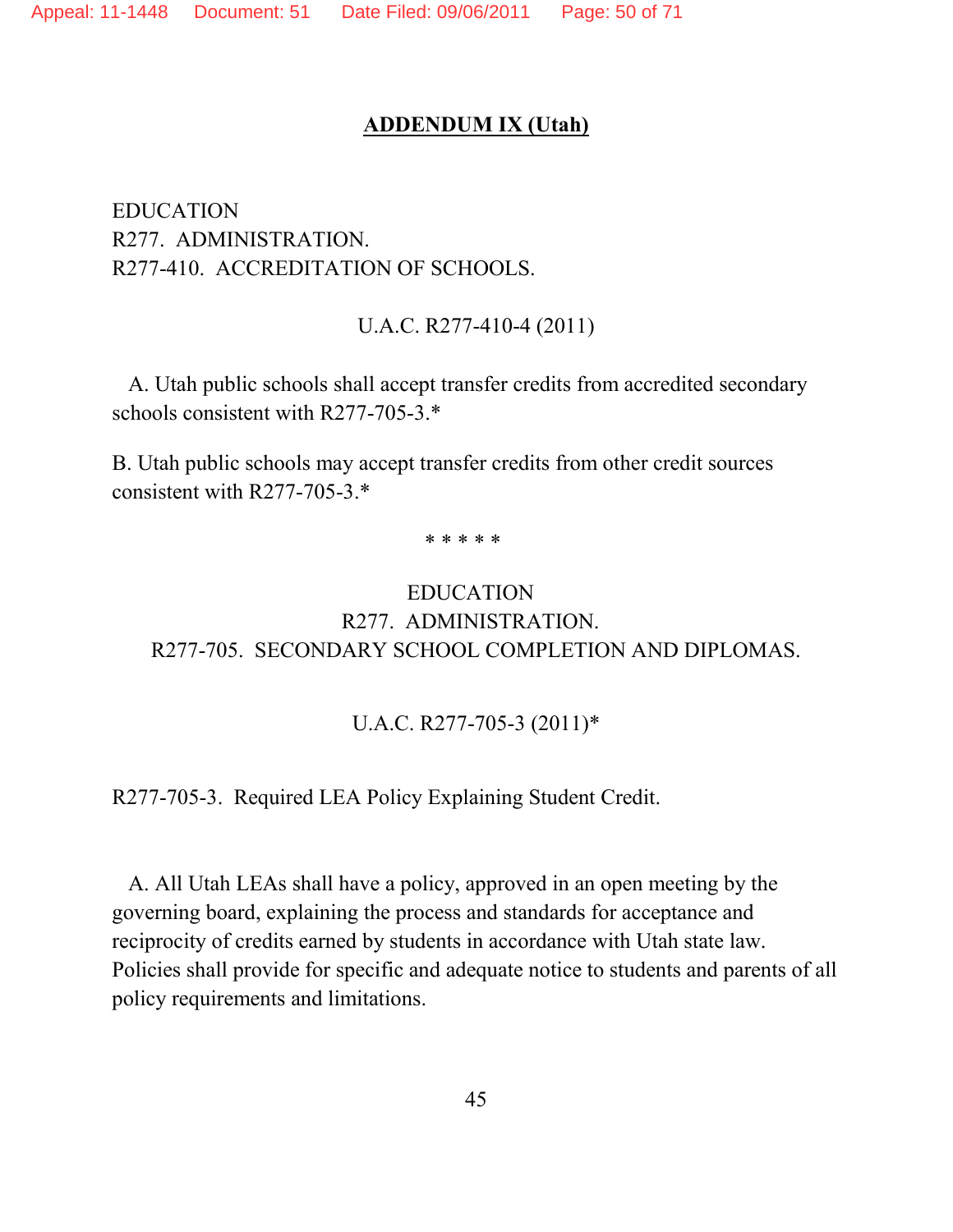B. LEAs shall adhere to the following standards for credits or coursework from schools, supplemental education providers accredited by the Northwest Accreditation Commission, and accredited distance learning schools:

(1) Public schools shall accept credits and grades awarded to students from schools or providers accredited by the Northwest Accreditation Commission or approved by the Board without alteration.

(2) LEA policies may establish reasonable timelines and may require adequate and timely documentation of authenticity for credits and grades submitted.

C. LEA policies shall provide various methods for students to earn credit from non-accredited sources, course work or education providers. Methods, as designated by the LEA may include:

(1) Satisfaction of coursework by demonstrated competency, as evaluated at the LEA level;

(2) Assessment as proctored and determined at the school or school level;

(3) Review of student work or projects by LEA administrators; and

(4) Satisfaction of electronic or correspondence coursework, as approved at the LEA level.

D. LEAs may require documentation of compliance with Section 53A-11-102 prior to reviewing student home school or competency work, assessment or materials.

E. LEA policies for participation in extracurricular activities, awards, recognitions, and enhanced diplomas may be determined locally consistent with the law and this rule.

F. An LEA has the final decision-making authority for the awarding of credit and grades from non-accredited sources consistent with state law, due process, and this rule.

\* \* \* \* \*

http://www.northwestaccreditation.org/Frequently%20Asked%20Questions.html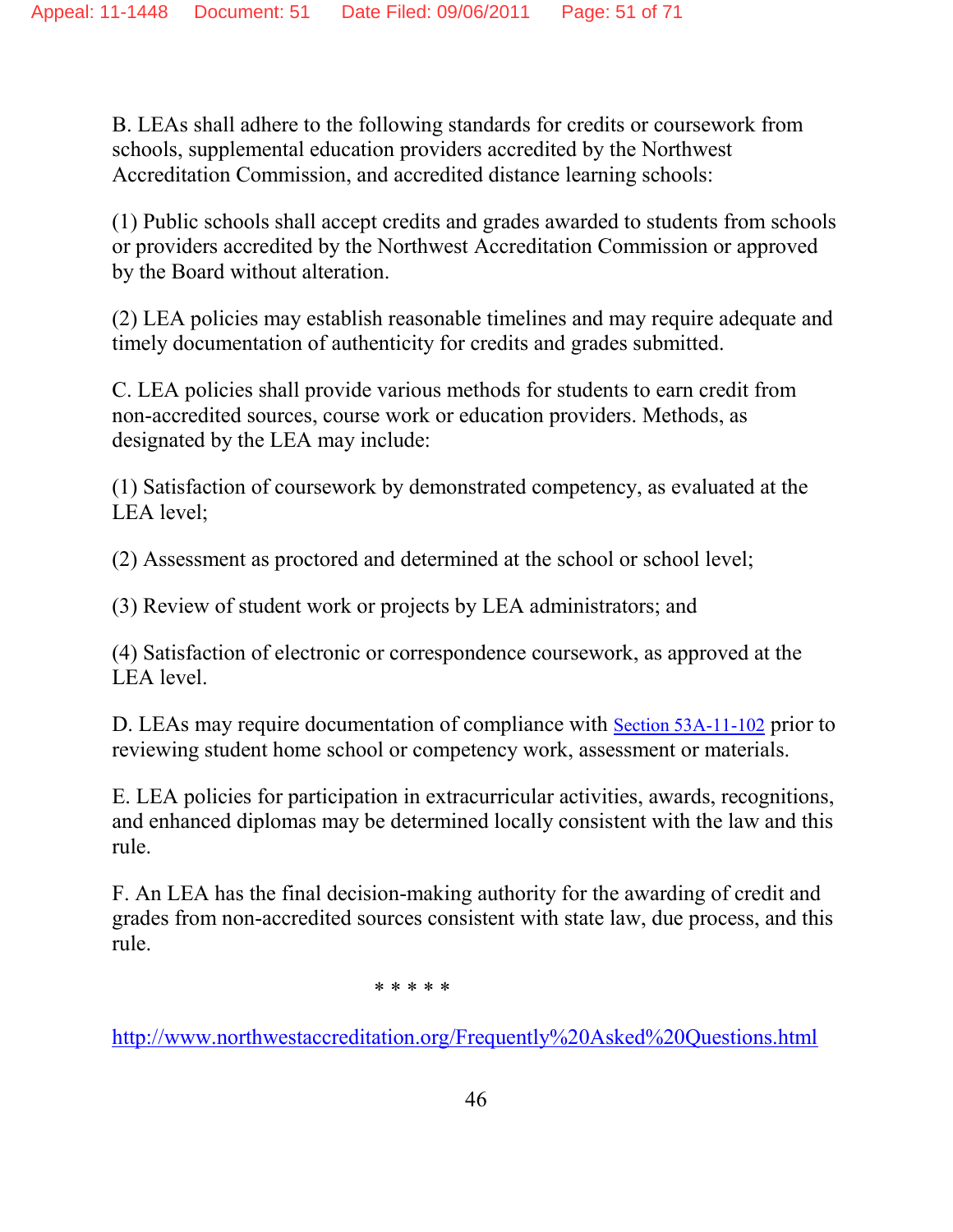It is recognized that a student may transfer to a regionally accredited public school from a regionally accredited private religious schools and seek to transfer credits *for courses that are not allowable in public institutions*. To ensure the student's transcript is an accurate record, the transcript must identify the courses and school of origin. *The receiving school is responsible for determining whether or not these courses apply toward local graduation requirements.*

*. . .*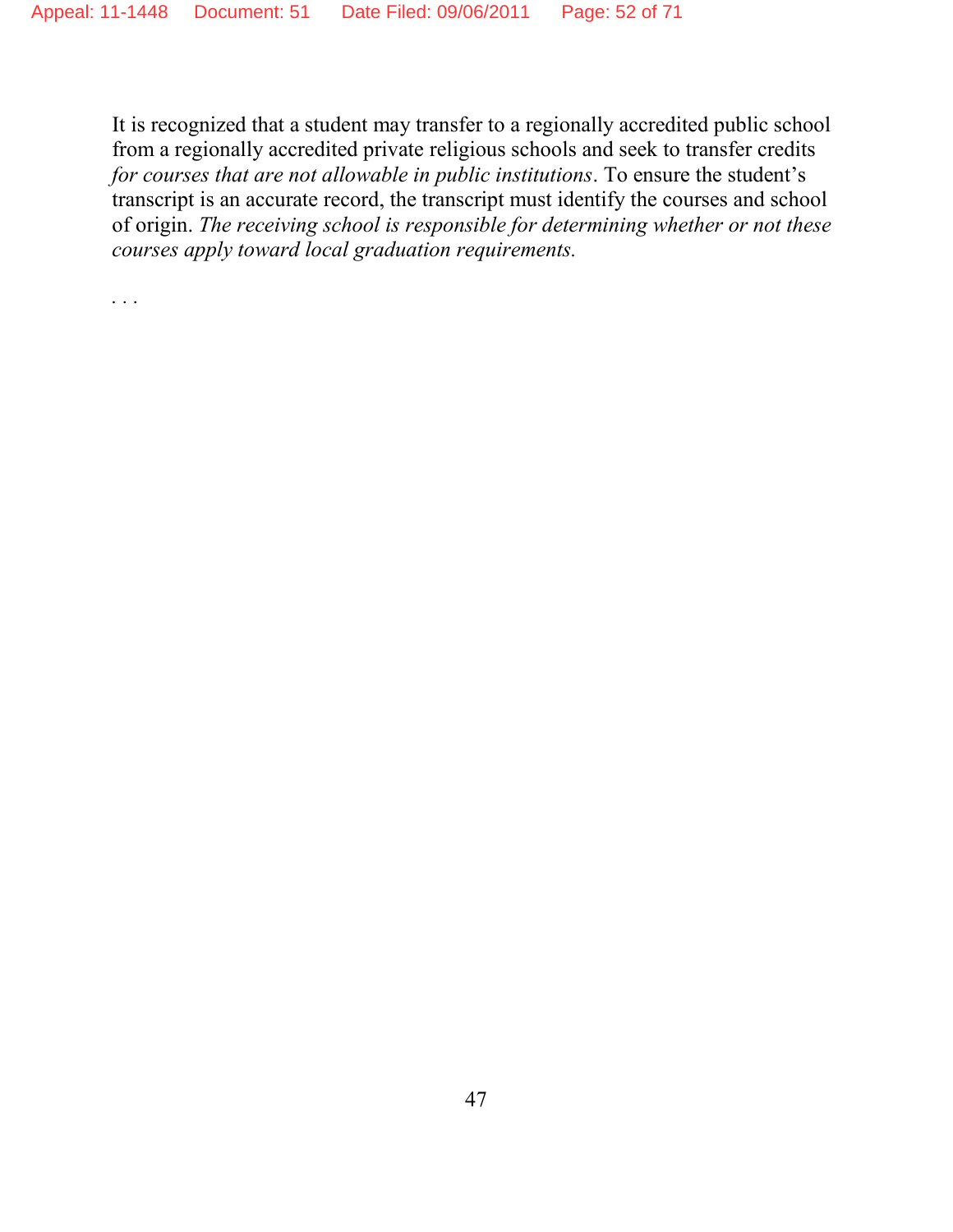## **ADDENDUM X (Idaho)**

IDAHO CODE **STATUTES** ANNOTATED Copyright 2011 State of Idaho All rights reserved.

\*\*\* Statutes current through the 2011

Regular Session \*\*\*

GENERAL LAWS TITLE 33. EDUCATION CHAPTER 5. DISTRICT TRUSTEES

# **Go to the Idaho Code Archive Directory**

*Idaho Code § 33-519* (2011)

§ 33-519. Release for religious instruction

Upon application of his parent or guardian, or, if the student has attained the age of eighteen (18) years, upon application of the student, a student attending a public school in grades nine (9) through twelve (12) may be excused from school for a period not exceeding five (5) periods in any week or not exceeding one hundred sixty-five (165) hours per student during any one (1) school year for religious or other purposes. Release time pursuant to this section shall be scheduled by the board of trustees upon application as provided herein and the board shall have reasonable discretion over the scheduling and timing of the release time. Release time pursuant to this section shall not reduce the minimum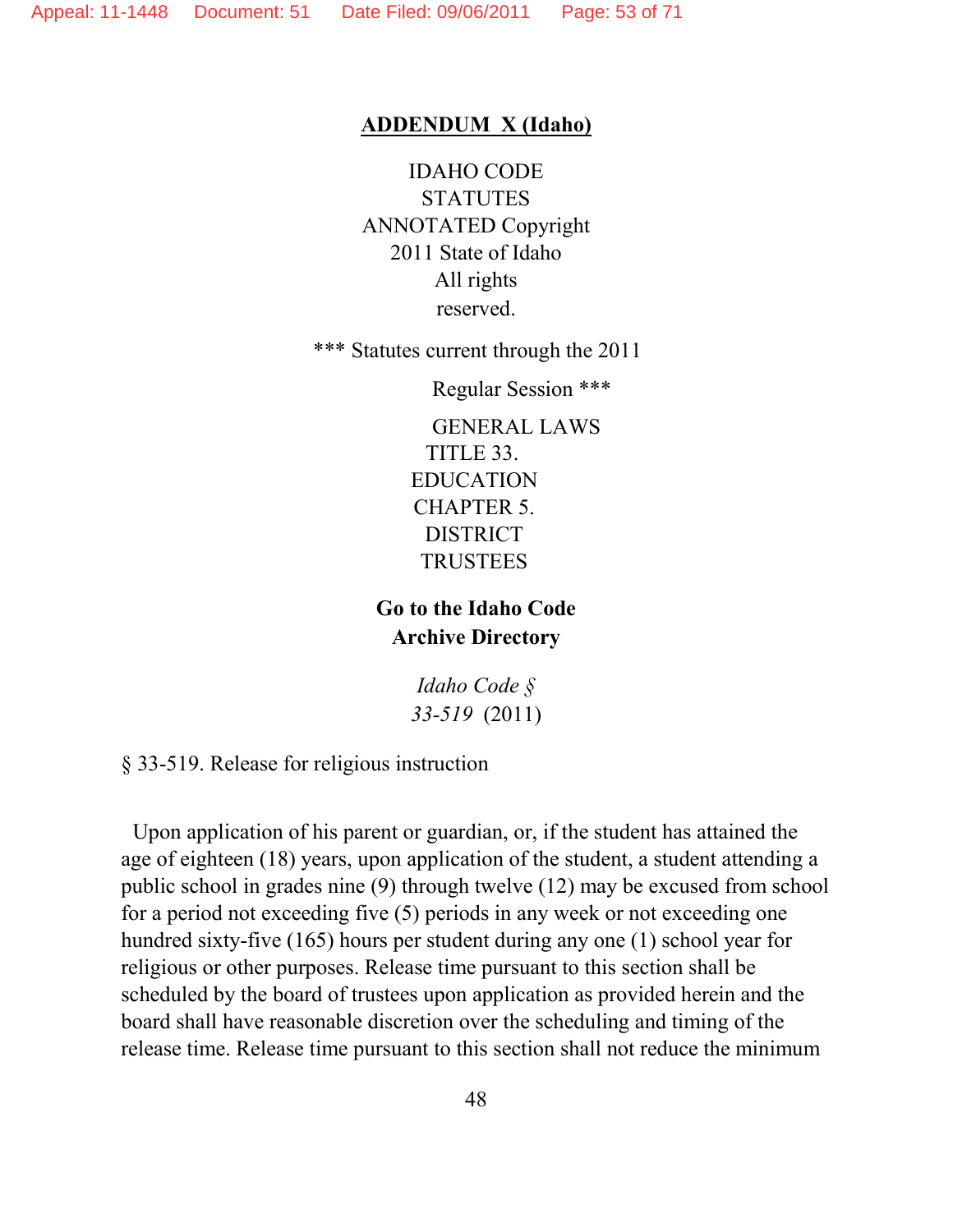graduation requirements for accredited Idaho high schools. The provisions of this section shall not be deemed to authorize the use of any public school facility for religious instruction. The board of trustees of a school district may not authorize the use of, and public school facilities, personnel or equipment may not be utilized, to maintain attendance records for the benefit of release time classes for religious instruction. *No credit shall be awarded by the school or school district for completion of courses during release time for religious purposes.* At the discretion of the board credit may be granted for other purposes.

**HISTORY:** *I.C., § 33-519*, as added by 1991, ch. 250, § 1, p. 618; am. 2010, ch. 180, § 1, p. 370.

**NOTES:** AMENDMENTS. The 2010 amendment, by ch. 180, substituted "period not exceeding five (5) periods in any week or not exceeding" for "period not exceeding (5) periods in any week and not exceeding" in the first sentence.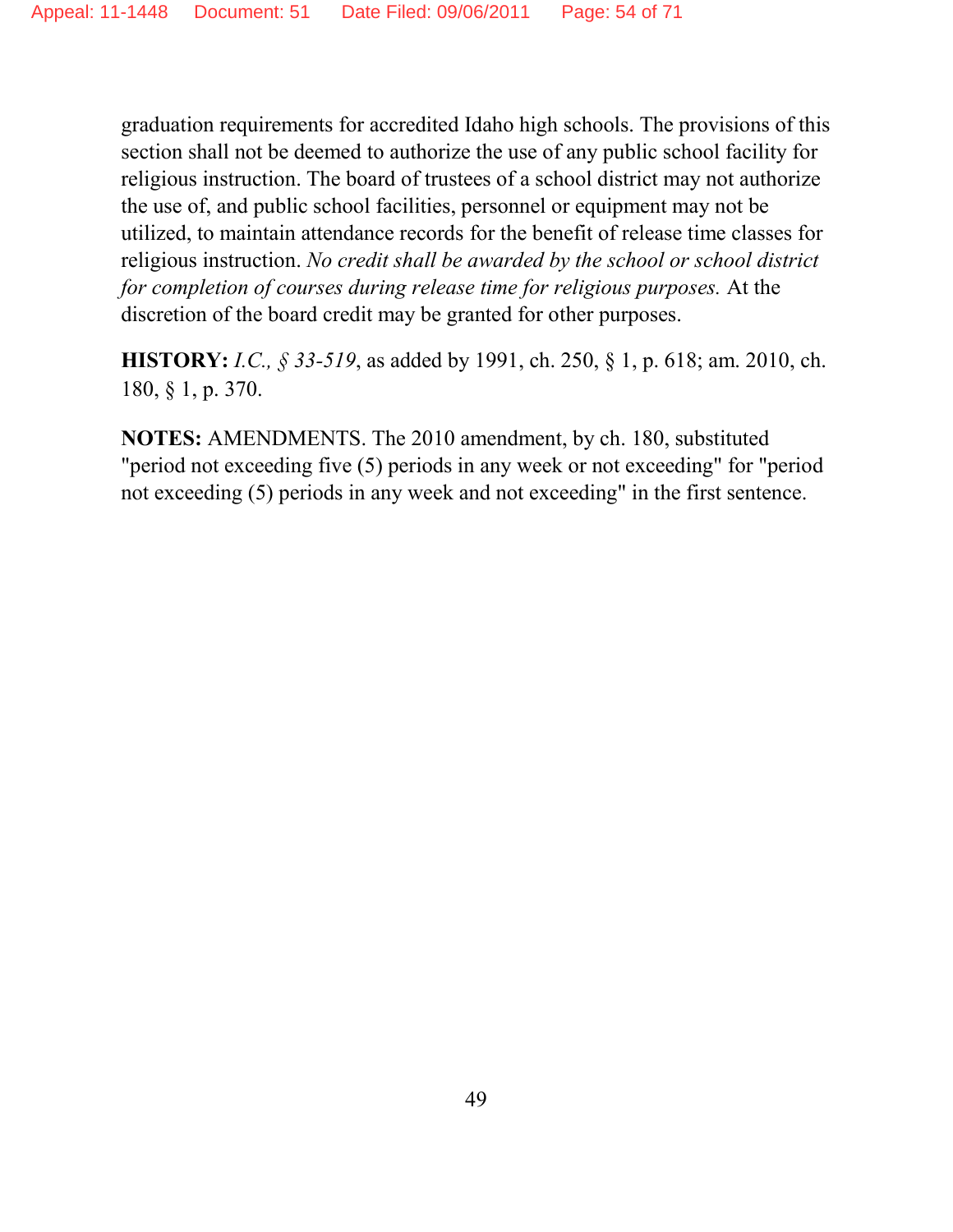# **ADDENDUM XI (California)**

Source: http://www.cde.ca.gov/sp/ps/rq/psfaq.asp#c9

Private Schools Frequently Asked Questions Frequently asked questions and requirements regarding private schools in California.

. . .. . .

## **Private Schools and the Private School Affidavit**

**3. I am transferring my child from a private school to a public school. The public school will not give my child full credit for all his or her courses. Can the public school refuse credits issued by private schools?**

Yes. The law does not require public schools to accept credits from private schools. Public school districts have the responsibility to evaluate the appropriate placement for a student.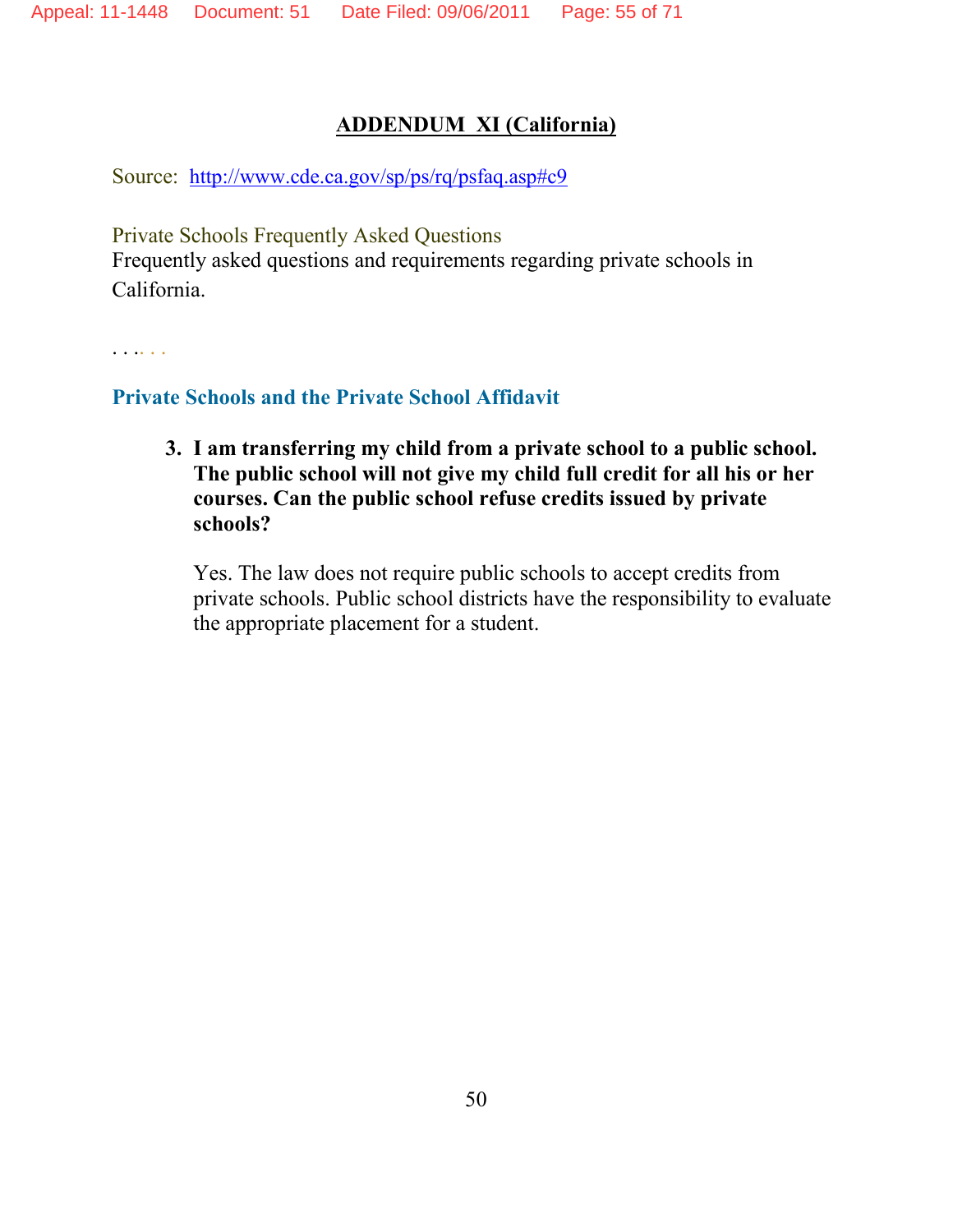## **ADDENDUM XII (South Carolina Transfer Regulations)**

CODE OF LAWS OF SOUTH CAROLINA ANNOTATED Copyright (c) 2010, The State of South Carolina

\*\*\* THIS DOCUMENT IS CURRENT THROUGH STATE REGISTER \*\*\* \*\*\* VOLUME 34, ISSUE NO. 10, EFFECTIVE OCTOBER 22, 2010 \*\*\*

> CODE OF REGULATION S CHAPTER 43. STATE BOARD OF EDUCATION ARTICLE 20. **STUDENTS**

> > *S.C. Code Regs. 43-273* (2010)

**43-273.** Transfers and Withdrawals.

(Statutory Authority: *S.C. Code Ann. § 59-65-90* (1990)

and *20 U.S.C. § 7165* (2001)) Kindergarten; Grades 1-

6; 7-8:

Transfer of Students

Each student transferring shall be given a transfer form showing name, date of birth, grade placement, and attendance record to present to the principal of the school where he or she is enrolling. Appropriate additional data shall be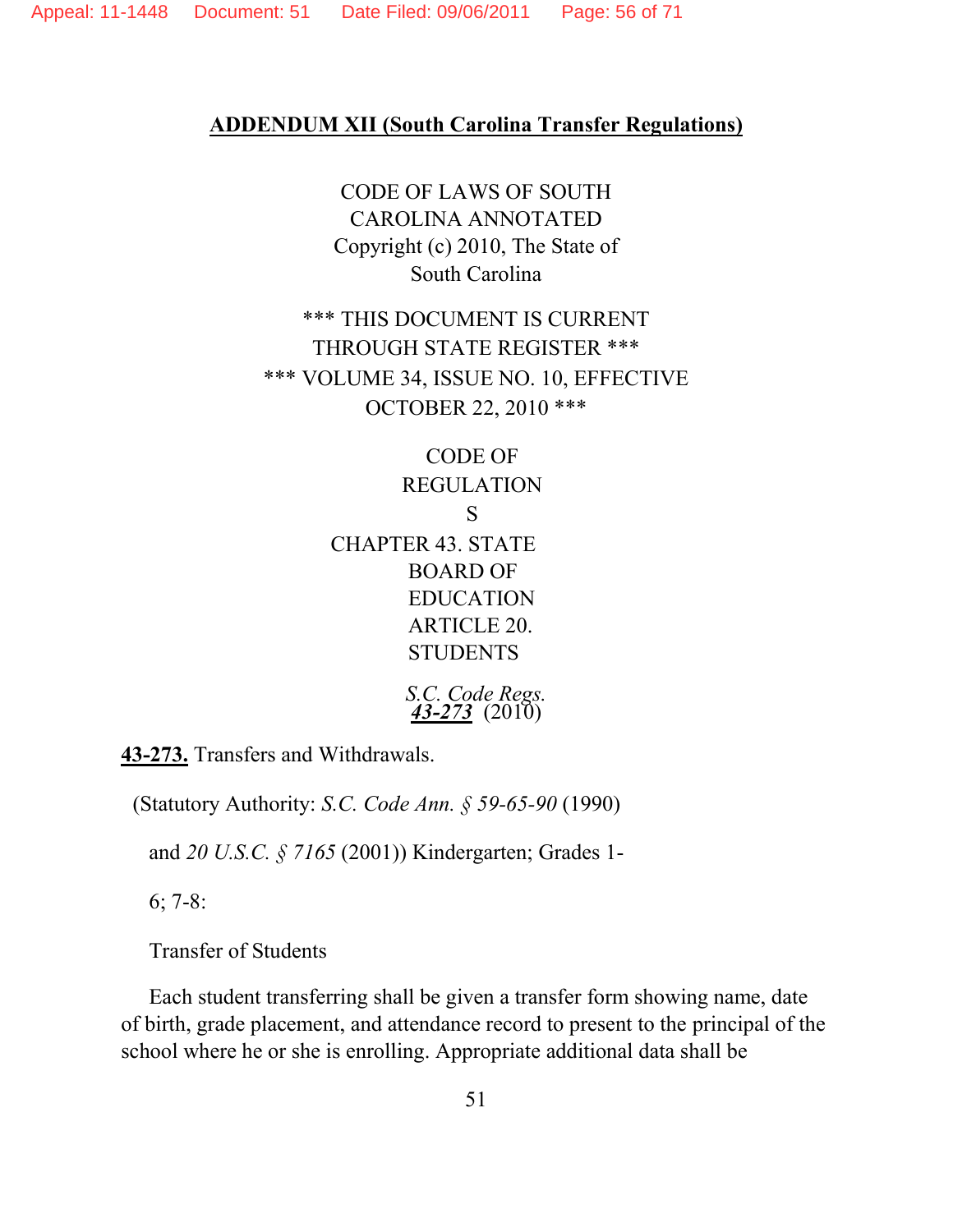furnished by the school on request.

School must transfer a student's disciplinary record of suspensions and expulsions to the public or private school to which the student is transferring.

Grades 9- 12: Transfer of Students

1. Accurate accounting records shall be developed and maintained for student transfers and withdrawals. Comprehensive transcripts shall be submitted directly to the receiving school. A permanent record of the transferred student shall be retained in the school from which the student is transferred. School must transfer a student's disciplinary record of suspensions and expulsions to the public or private school to which the student is transferring.

2. *Units earned by a student in an accredited high school* of this state or in a school of another state which is accredited under the regulations of the board of education of that state, or the appropriate regional accrediting agency (New England Association of Colleges and Schools, Middle States Association of Colleges and Schools, Southern Association of Colleges and Schools, North Central Association of Colleges and Schools, Western Association of Colleges and Schools, and the Northwest Association of Colleges and Schools), *will be accepted under the same value which would apply to students in the school to which they transferred.*

3. If a student transfers from a school, which is not accredited, he or she shall be given tests to evaluate prior academic work and/or be given a tentative assignment in classes for a probationary period.

Amended by State Register Volume 21, Issue No. 4, eff April 25, 1997; State Register Volume 27, Issue No. 12, eff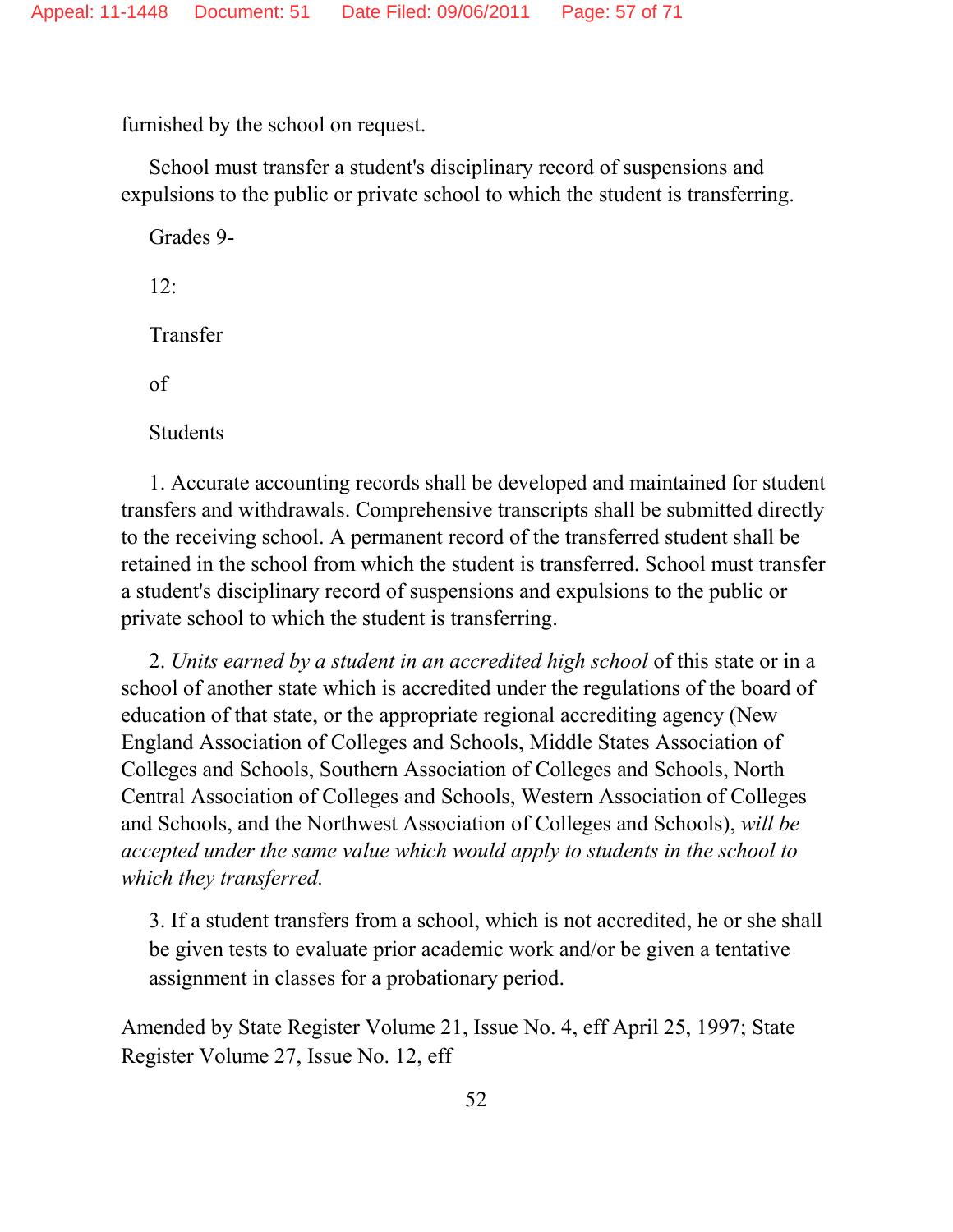December 26, 2003.

# **NOTES:**

Effect of Amendment

The 1997 amendment revised this regulation in its entirety.

The 2003 amendment added a sentence to the two sections of the regulation, grades K-8 and 9-12, requiring transfer of disciplinary records. Editor's Note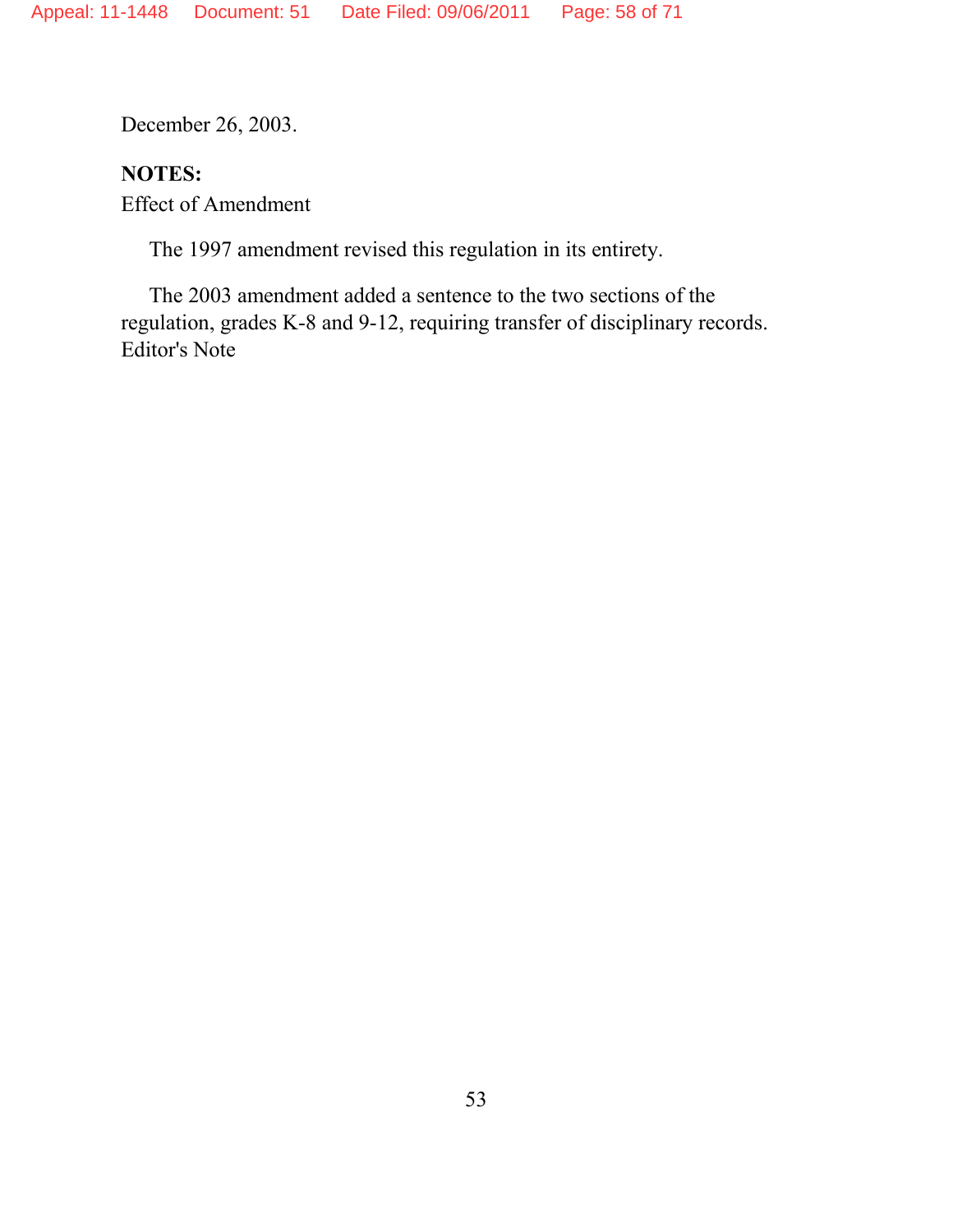## **ADDENDUM XIII (20 U.S.C. 1232g)**

UNITED STATES CODE SERVICE Copyright © 2011 Matthew Bender & Company,Inc. a member of the LexisNexis Group (TM) All rights reserved.

#### \*\*\* CURRENT THROUGH PL 112-28,

APPROVED 8/12/2011 \*\*\*

TITLE 20. EDUCATION CHAPTER 31. GENERAL PROVISIONS CONCERNING EDUCATION GENERAL REQUIREMENTS AND CONDITIONS CONCERNING OPERATION AND ADMINISTRATION OF EDUCATION PROGRAMS: GENERAL AUTHORITY OF SECRETARY RECORDS; PRIVACY; LIMITATION ON WITHHOLDING FEDERAL FUNDS

> **Go to the United States Code Service Archive Directory**



§ 1232g. Family educational and privacy rights

(a) Conditions for availability of funds to educational agencies or institutions; inspection and review of education records; specific information to be made available; procedure for access to education records; reasonableness of time for such access; hearings; written explanations by parents; definitions.

(1) (A) No funds shall be made available under any applicable program to any educational agency or institution which has a policy of denying, or which effectively prevents, the parents of students who are or have been in attendance at a school of such agency or at such institution, as the case may be, the right to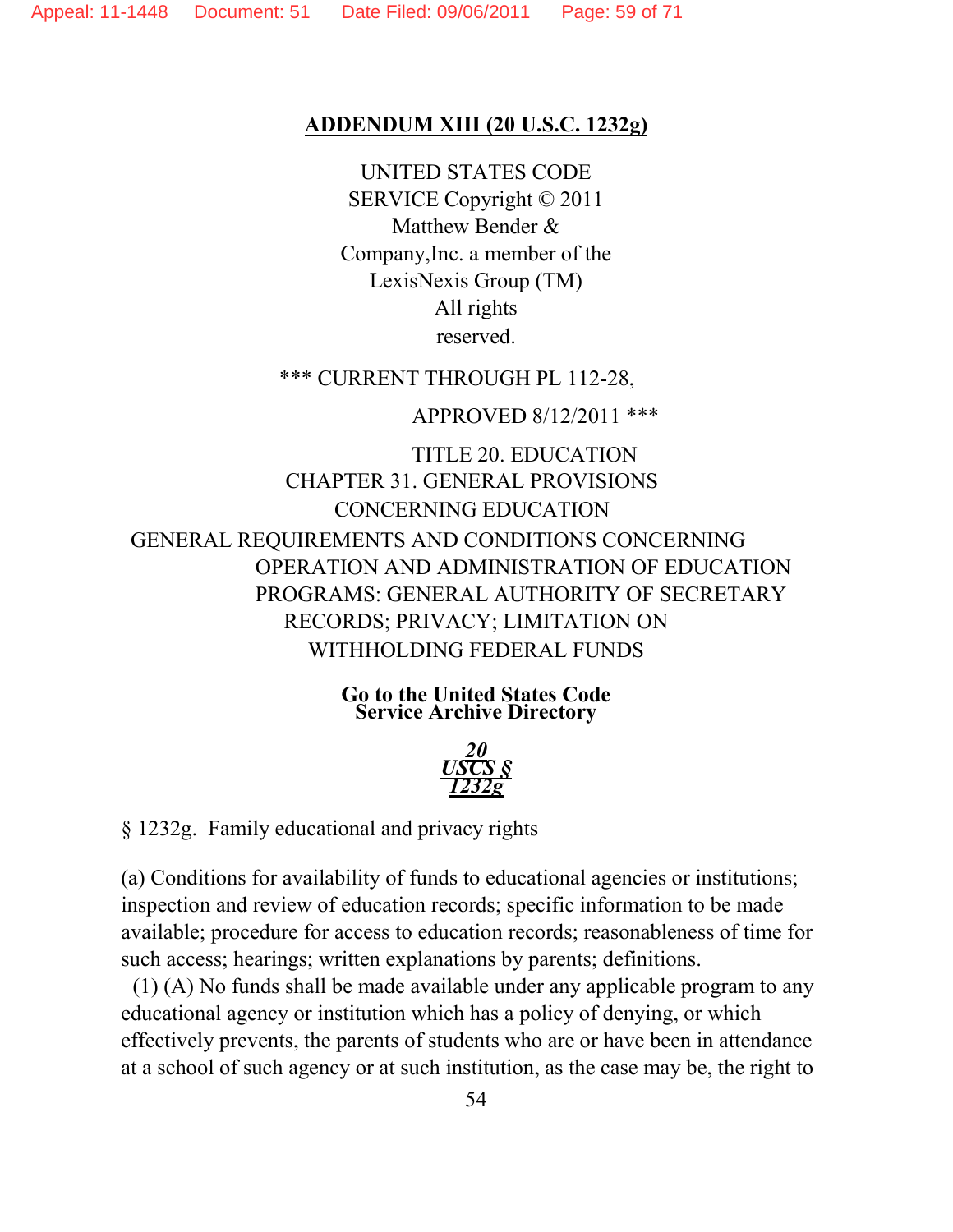inspect and review the education records of their children. If any material or document in the education record of a student includes information on more than one student, the parents of one of such students shall have the right to inspect and review only such part of such material or document as relates to such student or to be informed of the specific information contained in such part of such material. Each educational agency or institution shall establish appropriate procedures for the granting of a request by parents for access to the education records of their children within a reasonable period of time, but in no case more than forty-five days after the request has been made.

(B) No funds under any applicable program shall be made available to any State educational agency (whether or not that agency is an educational agency or institution under this section) that has a policy of denying, or effectively prevents, the parents of students the right to inspect and review the education records maintained by the State educational agency on their children who are or have been in attendance at any school of an educational agency or institution that is subject to the provisions of this section.

(C) The first sentence of subparagraph (A) shall not operate to make available to students in institutions of postsecondary education the following materials:

(i) financial records of the parents of the student or any information contained therein;

(ii) confidential letters and statements of recommendation, which were placed in the education records prior to January 1, 1975, if such letters or statements are not used for purposes other than those for which they were specifically intended;

(iii) if the student has signed a waiver of the student's right of access under this subsection in accordance with subparagraph (D), confidential recommendations--

(I) respecting admission to any educational agency or institution, (II) respecting an application for employment, and (III) respecting the receipt of an honor or honorary recognition.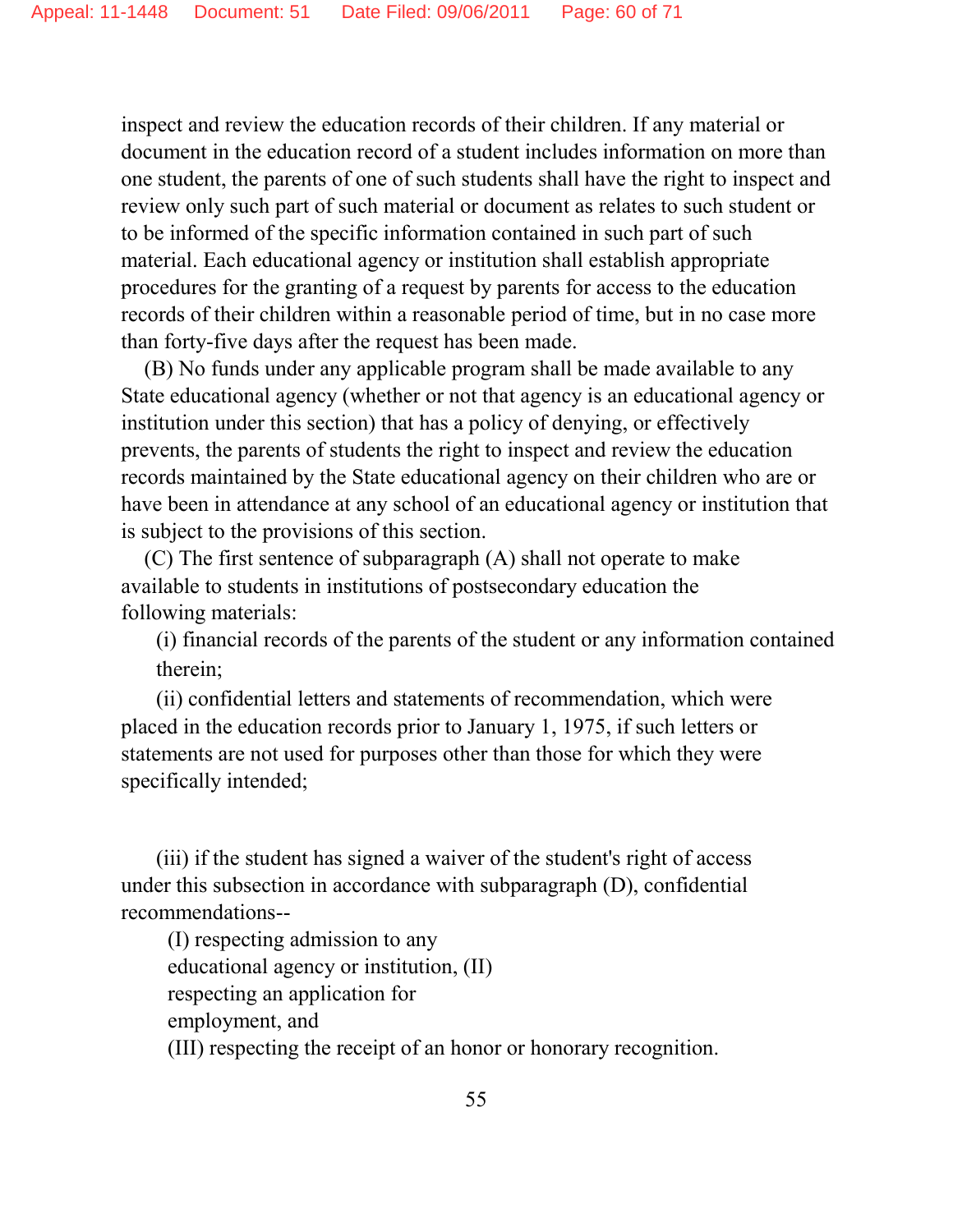(D) A student or a person applying for admission may waive his right of access to confidential statements described in clause (iii) of subparagraph (C), except that such waiver shall apply to recommendations only if (i) the student is, upon request, notified of the names of all persons making confidential recommendations and (ii) such recommendations are used solely for the purpose for which they were specifically intended. Such waivers may not be required as a condition for admission to, receipt of financial aid from, or receipt of any other services or benefits from such agency or institution.

(2) No funds shall be made available under any applicable program to any educational agency or institution unless the parents of students who are or have been in attendance at a school of such agency or at such institution are provided an opportunity for a hearing by such agency or institution, in accordance with regulations of the Secretary, to challenge the content of such student's education records, in order to insure that the records are not inaccurate, misleading, or otherwise in violation of the privacy rights of students, and to provide an opportunity for the correction or deletion of any such inaccurate, misleading, or otherwise inappropriate data contained therein and to insert into such records a written explanation of the parents respecting the content of such records.

(3) For the purposes of this section the term "educational agency or institution" means any public or private agency or institution which is the recipient of funds under any applicable program.

(4) (A) For the purposes of this section, the term "education records" means, except as may be provided otherwise in subparagraph (B), those records, files, documents, and other materials which--

(i) contain information directly related to a student; and

(ii) are maintained by an educational agency or institution or by a person acting for such agency or institution. (B) The term "education records" does not include--

(i) records of instructional, supervisory, and administrative personnel and educational personnel ancillary thereto which are in the sole possession of the maker thereof and which are not accessible or revealed to any other person except a substitute;

(ii) records maintained by a law enforcement unit of the educational agency or institution that were created by that law enforcement unit for the purpose of law enforcement;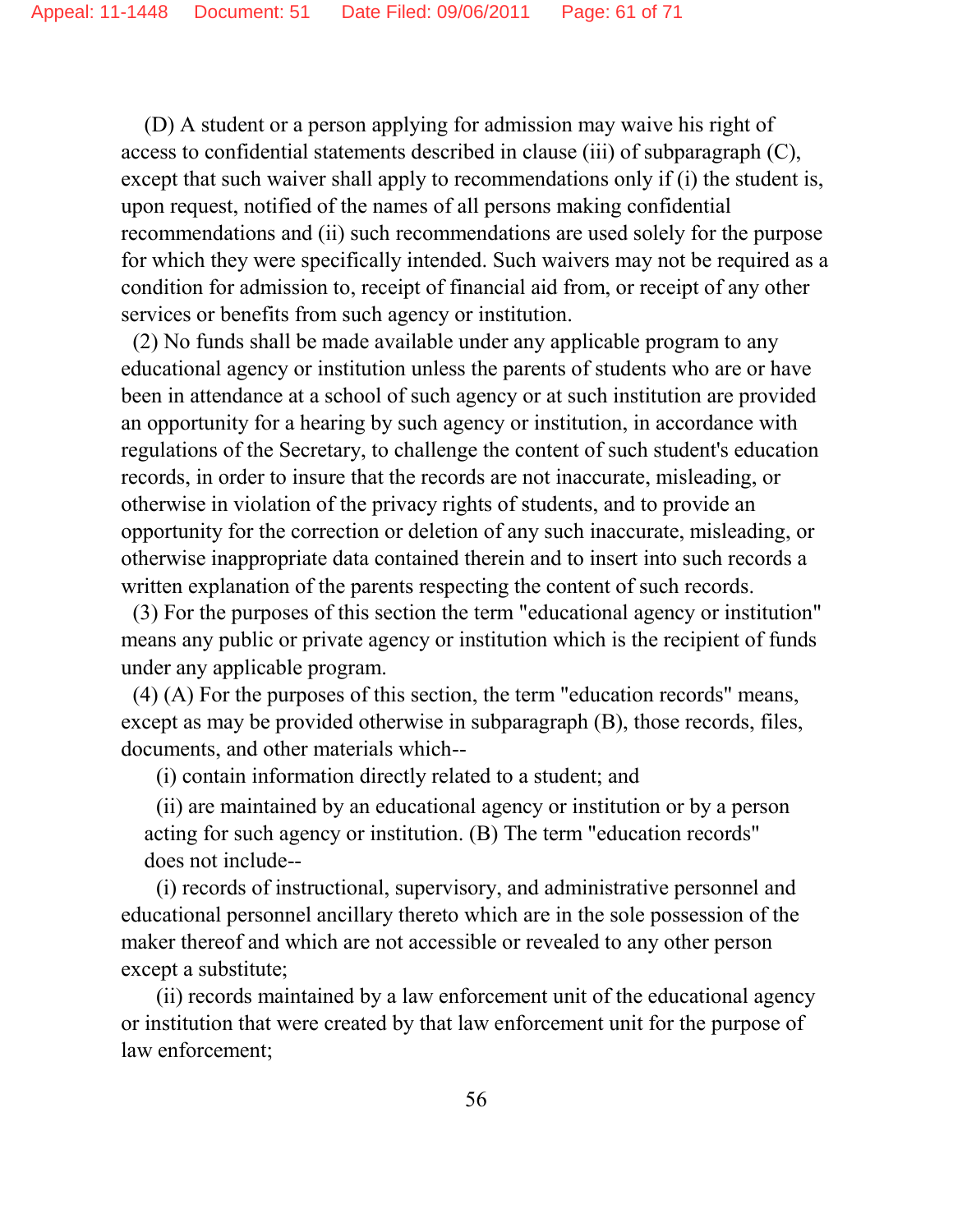(iii) in the case of persons who are employed by an educational agency or institution but who are not in attendance at such agency or institution, records made and maintained in the normal course of business which relate exclusively to such person in that person's capacity as an employee and are not available for use for any other purpose; or

(iv) records on a student who is eighteen years of age or older, or is attending an institution of postsecondary education, which are made or maintained by a physician, psychiatrist, psychologist, or other recognized professional or paraprofessional acting in his professional or paraprofessional capacity, or assisting in that capacity, and which are made, maintained, or used only in connection with the provision of treatment to the student, and are not available to anyone other than persons providing such treatment, except that such records can be personally reviewed by a physician or other appropriate professional of the student's choice.

(5) (A) For the purposes of this section the term "directory information" relating to a student includes the following: the student's name, address, telephone listing, date and place of birth, major field of study, participation in officially recognized activities and sports, weight and height of members of athletic teams, dates of attendance, degrees and awards received, and the most recent previous educational agency or institution attended by the student.

(B) Any educational agency or institution making public directory information shall give public notice of the categories of information which it has designated as such information with respect to each student attending the institution or agency and shall allow a reasonable period of time after such notice has been given for a parent to inform the institution or agency that any or all of the information designated should not be released without the parent's prior consent.

(6) For the purposes of this section, the term "student" includes any person with respect to whom an educational agency or institution maintains education records or personally identifiable information, but does not include a person who has not been in attendance at such agency or institution.

(b) Release of education records; parental consent requirement; exceptions; compliance with judicial orders and subpoenas; audit and evaluation of Federally-supported education programs; recordkeeping.

(1) No funds shall be made available under any applicable program to any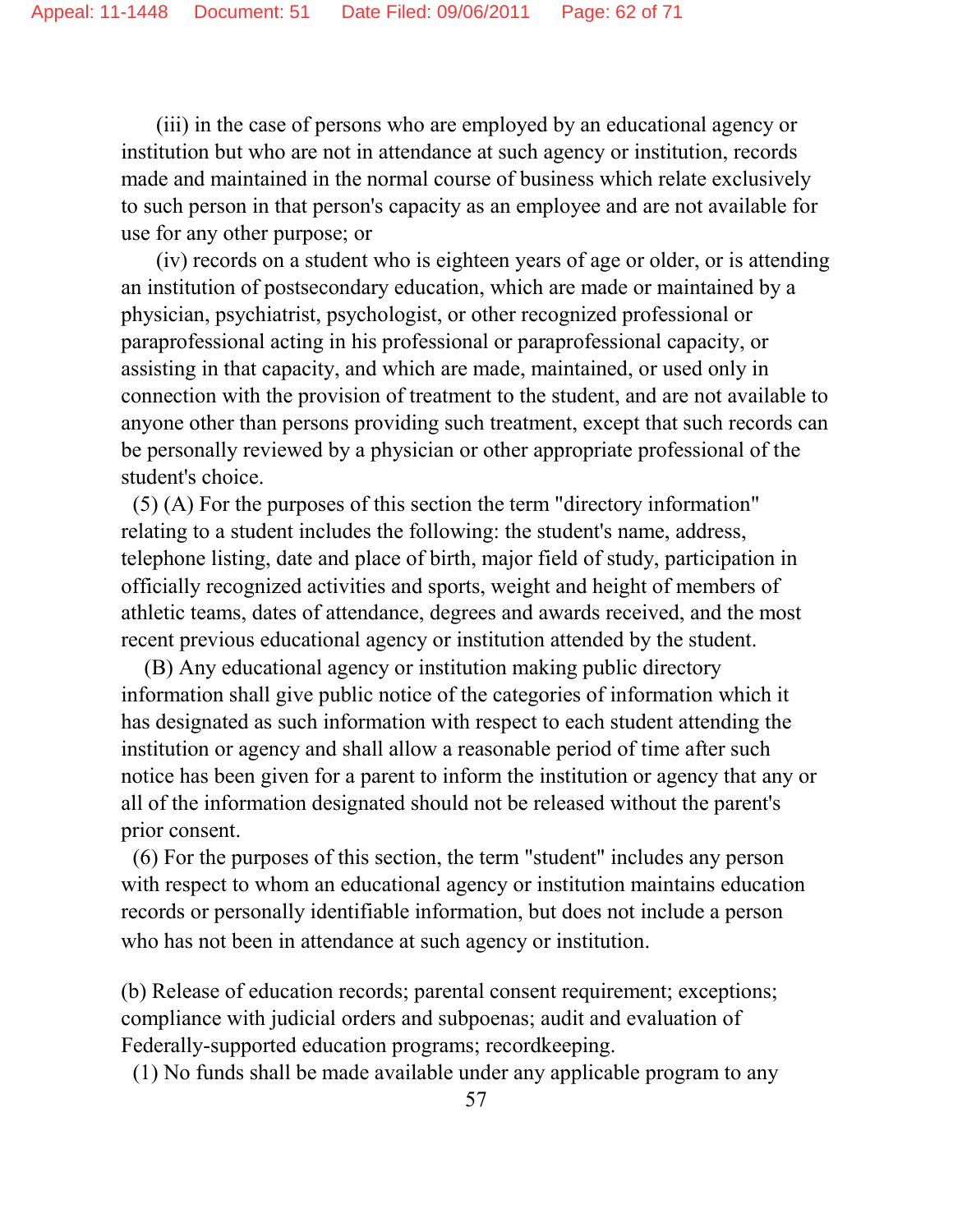educational agency or institution which has a policy or practice of permitting the release of educational records (or personally identifiable information contained therein other than directory information, as defined in paragraph (5) of subsection (a)) of students without the written consent of their parents to any individual, agency, or organization, other than to the following--

(A) other school officials, including teachers within the educational institution or local educational agency, who have been determined by such agency or institution to have legitimate educational interests, including the educational interests of the child for whom consent would otherwise be required;

(B) officials of other schools or school systems in which the student seeks or intends to enroll, upon condition that the student's parents be notified of the transfer, receive a copy of the record if desired, and have an opportunity for a hearing to challenge the content of the record;

(C) (i) authorized representatives of (I) the Comptroller General of the United States, (II) the Secretary, or (III) State educational authorities, under the conditions set forth in paragraph (3), or (ii) authorized representatives of the Attorney General for law enforcement purposes under the same conditions as apply to the Secretary under paragraph (3);

(D) in connection with a student's application for, or receipt of, financial aid;

(E) State and local officials or authorities to whom such information is specifically allowed to be reported or disclosed pursuant to State statute adopted--

(i) before November 19, 1974, if the allowed reporting or disclosure concerns the juvenile justice system and such system's ability to effectively serve the student whose records are released, or

(ii) after November 19, 1974, if--

(I) the allowed reporting or disclosure concerns the juvenile justice system and such system's ability to effectively serve, prior to adjudication, the student whose records are released; and

(II) the officials and authorities to whom such information is disclosed certify in writing to the educational agency or institution that the information will not be disclosed to any other party except as provided under State law without the prior written consent of the parent of the student.[;]

(F) organizations conducting studies for, or on behalf of, educational agencies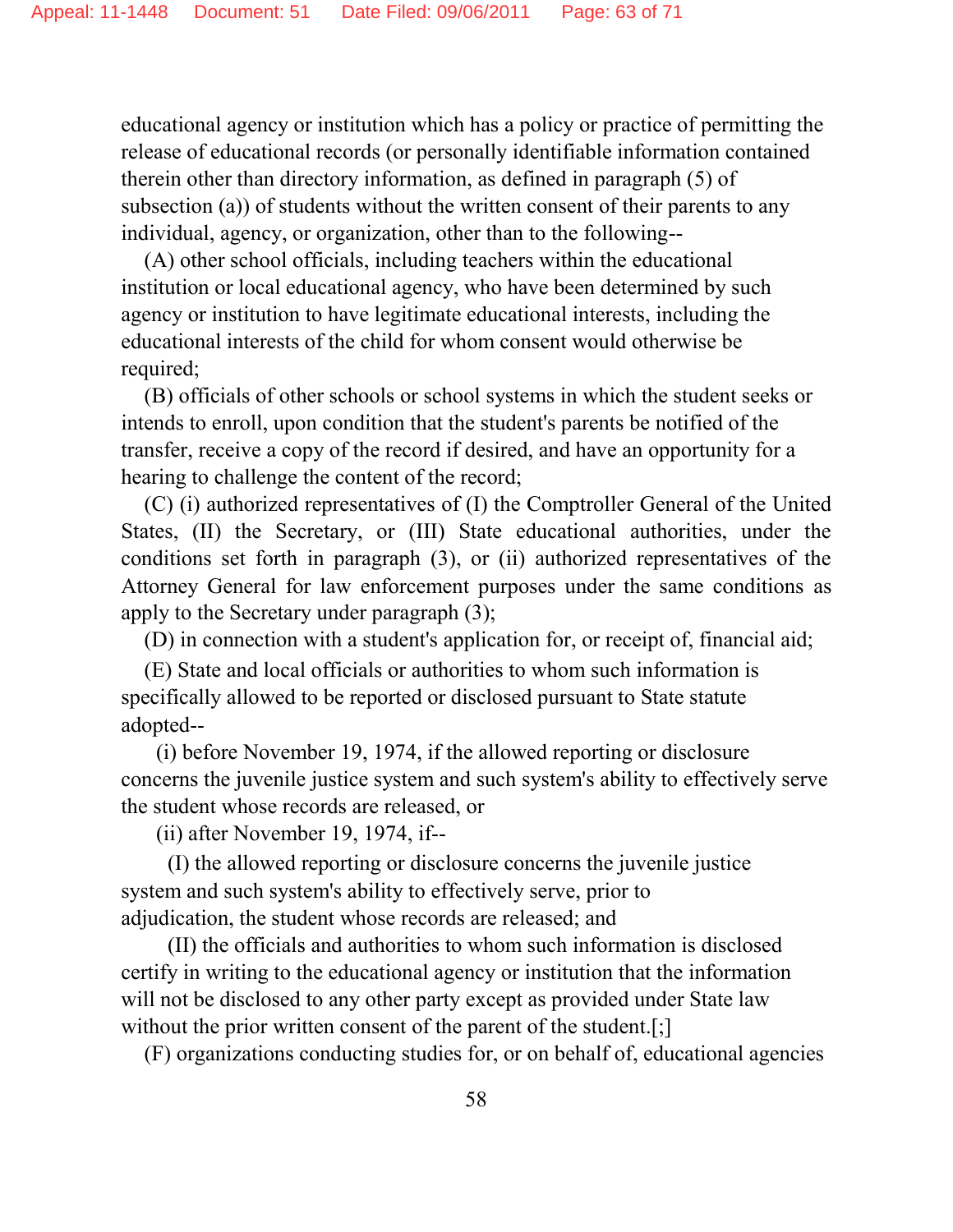or institutions for the purpose of developing, validating, or administering predictive tests, administering student aid programs, and improving instruction, if such studies are conducted in such a manner as will not permit the personal identification of students and their parents by persons other than representatives of such organizations and such information will be destroyed when no longer needed for the purpose for which it is conducted;

(G) accrediting organizations in order to carry out their accrediting functions;

(H) parents of a dependent student of such parents, as defined in *section 152 of the Internal Revenue Code of 1986*

[*26 USCS § 152*];

(I) subject to regulations of the Secretary, in connection with an emergency, appropriate persons if the knowledge of such information is necessary to protect the health or safety of the student or other persons;

(J)

(i) the entity or persons designated in a Federal grand jury subpoena, in which case the court shall order, for good cause shown, the educational agency or institution (and any officer, director, employee, agent, or attorney for such agency or institution) on which the subpoena is served, to not disclose to any person the existence or contents of the subpoena or any information furnished to the grand jury in response to the subpoena; and

(ii) the entity or persons designated in any other subpoena issued for a law enforcement purpose, in which case the court or other issuing agency may order, for good cause shown, the educational agency or institution (and any officer, director, employee, agent, or attorney for such agency or institution) on which the subpoena is served, to not disclose to any person the existence or contents of the subpoena or any information furnished in response to the subpoena; and

(K) the Secretary of Agriculture, or authorized representative from the Food and Nutrition Service or contractors acting on behalf of the Food and Nutrition Service, for the purposes of conducting program monitoring, evaluations, and performance measurements of State and local educational and other agencies and institutions receiving funding or

providing benefits of 1 or more programs authorized under the Richard B. Russell National School Lunch Act (*42*

*U.S.C. 1751* et seq.) or the Child Nutrition Act of 1966 (*42 U.S.C. 1771* et seq.) for which the results will be reported in an aggregate form that does not identify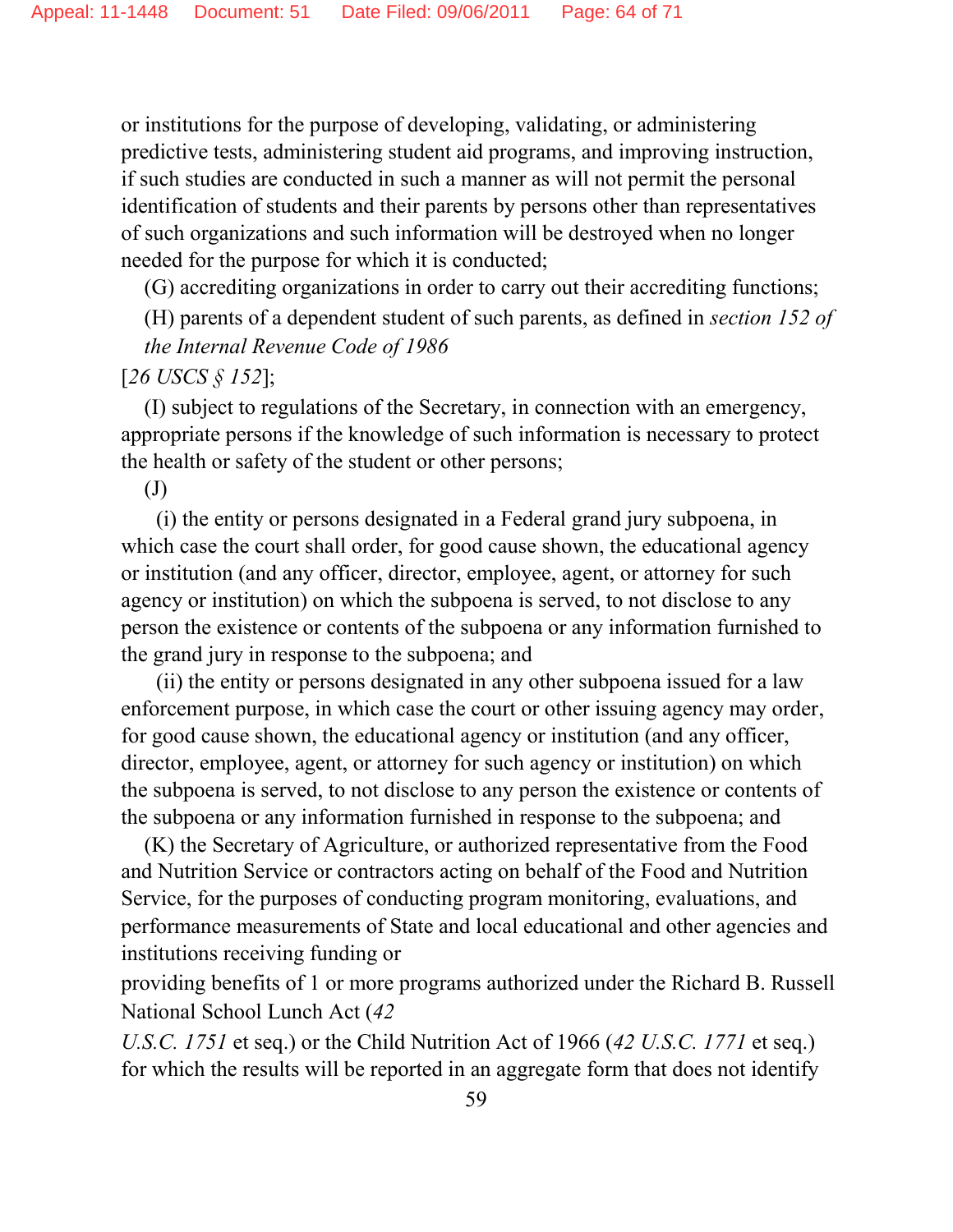any individual, on the conditions that--

(i) any data collected under this subparagraph shall be protected in a manner that will not permit the personal identification of students and their parents by other than the authorized representatives of the Secretary; and

(ii) any personally identifiable data shall be destroyed when the data are no longer needed for program monitoring, evaluations, and performance measurements.

Nothing in subparagraph (E) of this paragraph shall prevent a State from further limiting the number or type of State or local officials who will continue to have access thereunder.

(2) No funds shall be made available under any applicable program to any educational agency or institution which has a policy or practice of releasing, or providing access to, any personally identifiable information in education records other than directory information, or as is permitted under paragraph (1) of this subsection unless--

(A) there is written consent from the student's parents specifying records to be released, the reasons for such release, and to whom, and with a copy of the records to be released to the student's parents and the student if desired by the parents, or

(B) except as provided in paragraph (1)(J), such information is furnished in compliance with judicial order, or pursuant to any lawfully issued subpoena, upon condition that parents and the students are notified of all such orders or subpoenas in advance of the compliance therewith by the educational institution or agency.

(3) Nothing contained in this section shall preclude authorized representatives of (A) the Comptroller General of the United States, (B) the Secretary, or (C) State educational authorities from having access to student or other records which may be necessary in connection with the audit and evaluation of Federally-supported education programs, or in connection with the enforcement of the Federal legal requirements which relate to such programs: *Provided,* That except when collection of personally identifiable information is specifically authorized by Federal law, any data collected by such officials shall be protected in a manner which will not permit the personal identification of students and their parents by other than those officials, and such personally identifiable data shall be destroyed when no longer needed for such audit, evaluation, and enforcement of Federal legal requirements.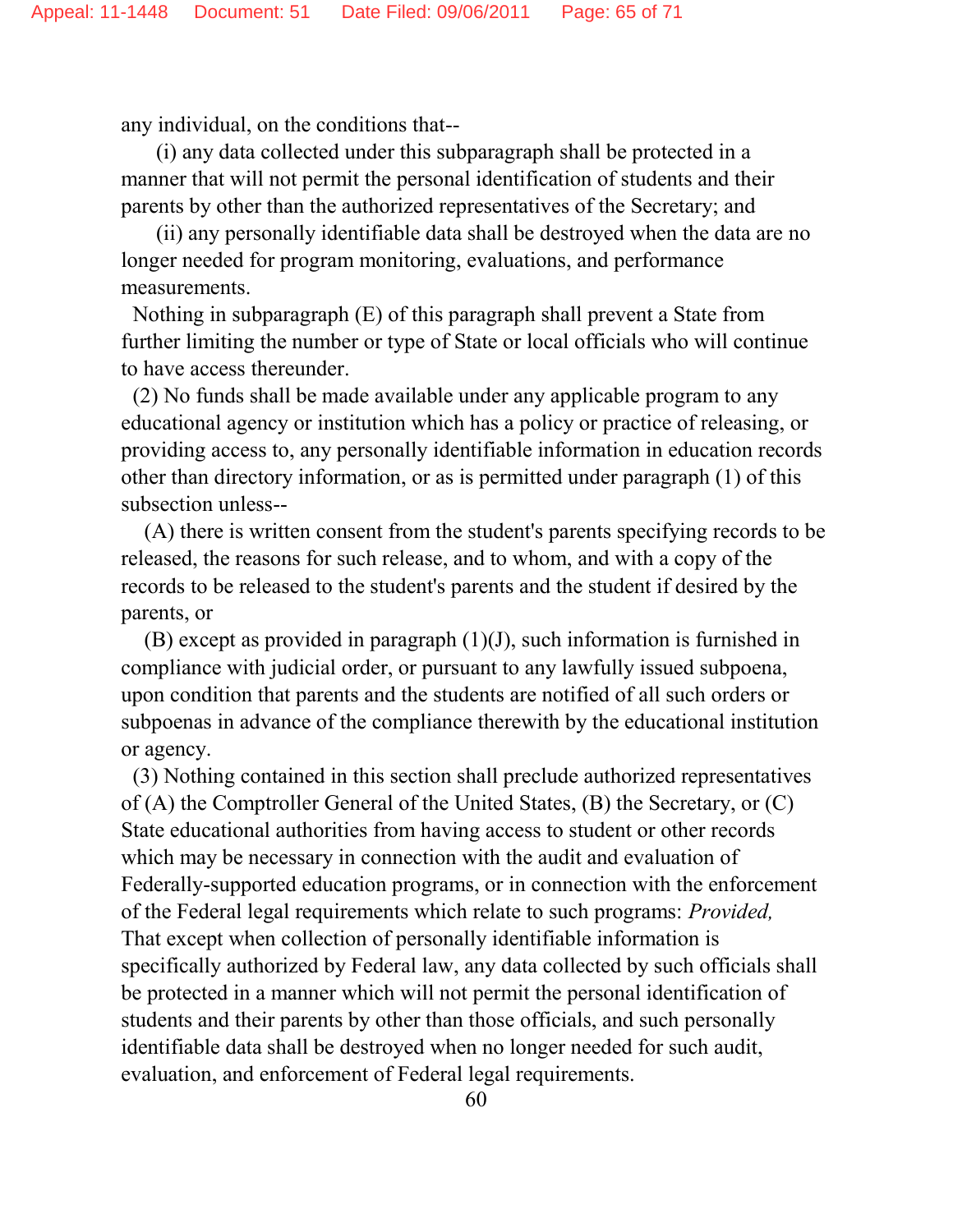(4) (A) Each educational agency or institution shall maintain a record, kept with the education records of each student, which will indicate all individuals (other than those specified in paragraph  $(1)(A)$  of this subsection), agencies, or organizations which have requested or obtained access to a student's education records maintained by such educational agency or institution, and which will indicate specifically the legitimate interest that each such person, agency, or organization has in obtaining this information. Such record of access shall be available only to parents, to the school official and his assistants who are responsible for the custody of such records, and to persons or organizations authorized in, and under the conditions of, clauses  $(A)$  and  $(C)$  of paragraph  $(1)$ as a means of auditing the operation of the system.

(B) With respect to this subsection, personal information shall only be transferred to a third party on the condition that such party will not permit any other party to have access to such information without the written consent of the parents of the student. If a third party outside the educational agency or institution permits access to information in violation of paragraph (2)(A), or fails to destroy information in violation of paragraph (1)(F), the educational agency or institution shall be prohibited from permitting access to information from education records to that third party for a period of not less than five years.

(5) Nothing in this section shall be construed to prohibit State and local educational officials from having access to student or other records which may be necessary in connection with the audit and evaluation of any federally or State supported education program or in connection with the enforcement of the Federal legal requirements which relate to any such program, subject to the conditions specified in the proviso in paragraph (3).

(6) (A) Nothing in this section shall be construed to prohibit an institution of postsecondary education from disclosing, to an alleged victim of any crime of violence (as that term is defined in section 16 of title 18, United States Code [*18 USCS* § 16]), or a nonforcible sex offense, the final results of any disciplinary proceeding conducted by such institution against the alleged perpetrator of such crime or offense with respect to such crime or offense.

(B) Nothing in this section shall be construed to prohibit an institution of postsecondary education from disclosing the final results of any disciplinary proceeding conducted by such institution against a student who is an alleged perpetrator of any crime of violence (as that term is defined in section 16 of title 18 [*18 USCS § 16*], United States Code), or a nonforcible sex offense, if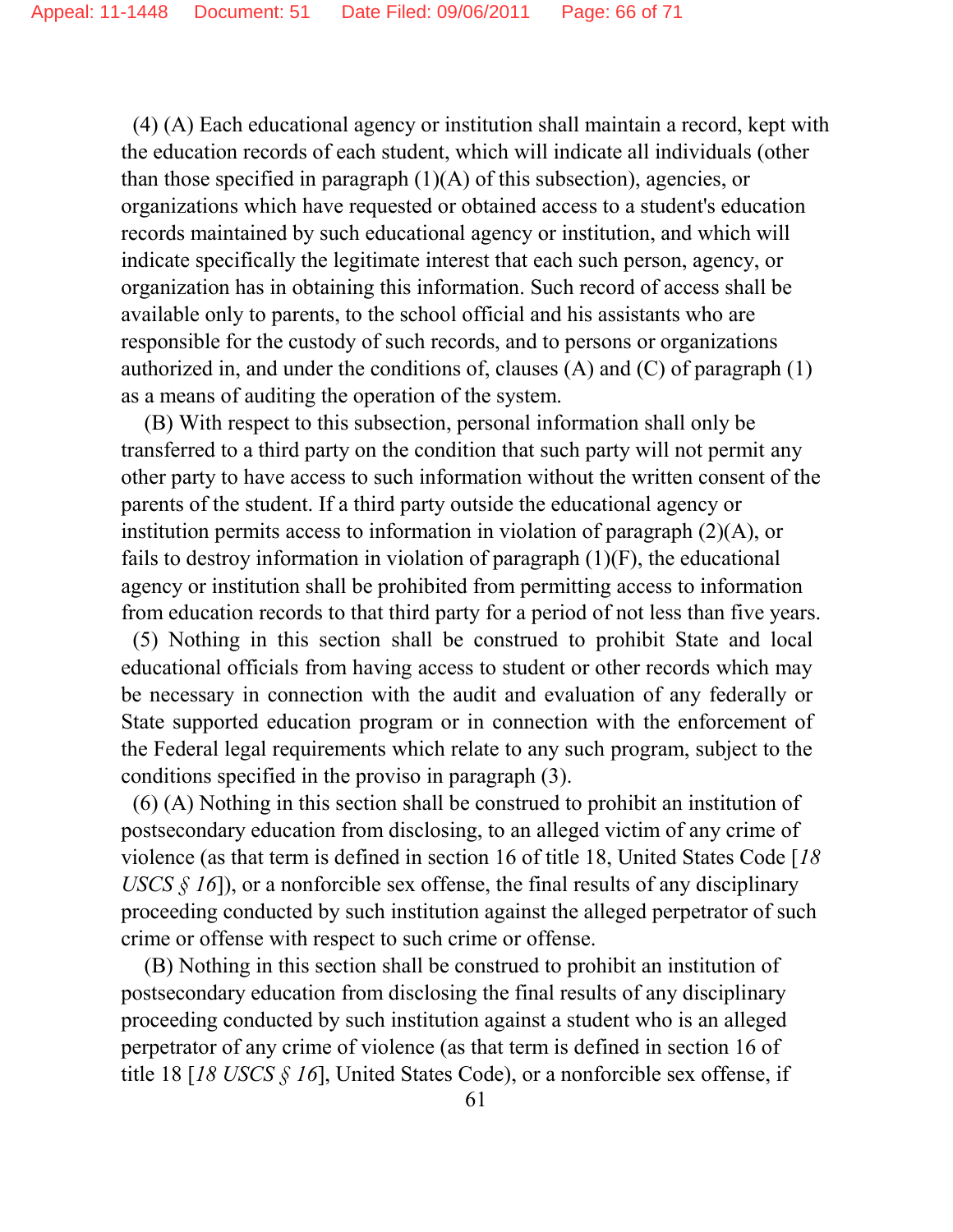the institution determines as a result of that disciplinary proceeding that the student committed a violation of the institution's rules or policies with respect to such crime or offense.

(C) For the purpose of this paragraph, the final results of any disciplinary proceeding--

(i) shall include only the name of the student, the violation committed, and any sanction imposed by the institution on that student; and

(ii) may include the name of any other student, such as a victim or witness, only with the written consent of that other student.

(7) (A) Nothing in this section may be construed to prohibit an educational institution from disclosing information provided to the institution under section 170101 of the Violent Crime Control and Law Enforcement Act of 1994 (*42*

*U.S.C. 14071*) concerning registered sex offenders who are required to register under such section.

(B) The Secretary shall take appropriate steps to notify educational institutions that disclosure of information described in subparagraph (A) is permitted.

(c) Surveys or data-gathering activities; regulations. Not later than 240 days after the date of enactment of the Improving America's Schools Act of 1994 [enacted Oct. 20, 1994], the Secretary shall adopt appropriate regulations or procedures, or identify existing regulations or procedures, which protect the rights of privacy of students and their families in connection with any surveys or data-gathering activities conducted, assisted, or authorized by the Secretary or an administrative head of an education agency. Regulations established under this subsection shall include provisions

controlling the use, dissemination, and protection of such data. No survey or data-gathering activities shall be conducted by the Secretary, or an administrative head of an education agency under an applicable program, unless such activities are authorized by law.

(d) Students' rather than parents' permission or consent. For the purposes of this section, whenever a student has attained eighteen years of age, or is attending an institution of postsecondary education, the permission or consent required of and the rights accorded to the parents of the student shall thereafter only be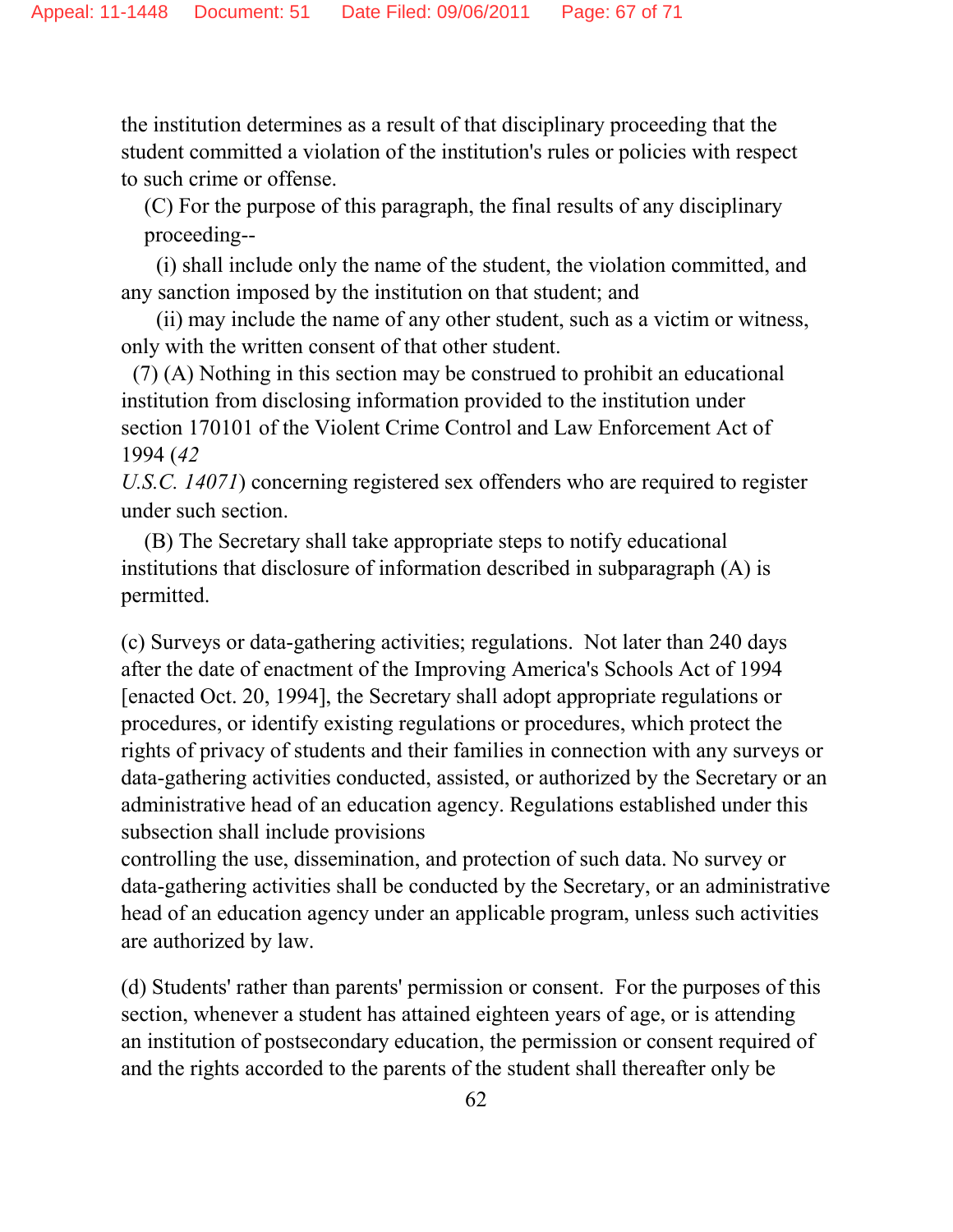required of and accorded to the student.

(e) Informing parents or students of rights under this section. No funds shall be made available under any applicable program to any educational agency or institution unless such agency or institution effectively informs the parents of students, or the students, if they are eighteen years of age or older, or are attending an institution of postsecondary education, of the rights accorded them by this section.

(f) Enforcement; termination of assistance. The Secretary shall take appropriate actions to enforce this section and to deal with violations of this section, in accordance with this Act, except that action to terminate assistance may be taken only if the Secretary finds there has been a failure to comply with this section, and he has determined that compliance cannot be secured by voluntary means.

(g) Office and review board; creation; functions. The Secretary shall establish or designate an office and review board within the Department for the purpose of investigating, processing, reviewing, and adjudicating violations of this section and complaints which may be filed concerning alleged violations of this section. Except for the conduct of hearings, none of the functions of the Secretary under this section shall be carried out in any of the regional offices of such Department.

(h) Certain disciplinary action information allowable. Nothing in this section shall prohibit an educational agency or institution from--

(1) including appropriate information in the education record of any student concerning disciplinary action taken against such student for conduct that posed a significant risk to the safety or well-being of that student, other students, or other members of the school community; or

(2) disclosing such information to teachers and school officials, including teachers and school officials in other

schools, who have legitimate educational interests in the behavior of the student.

(i) Drug and alcohol violation disclosures.

(1) In general. Nothing in this Act or the Higher Education Act of 1965 shall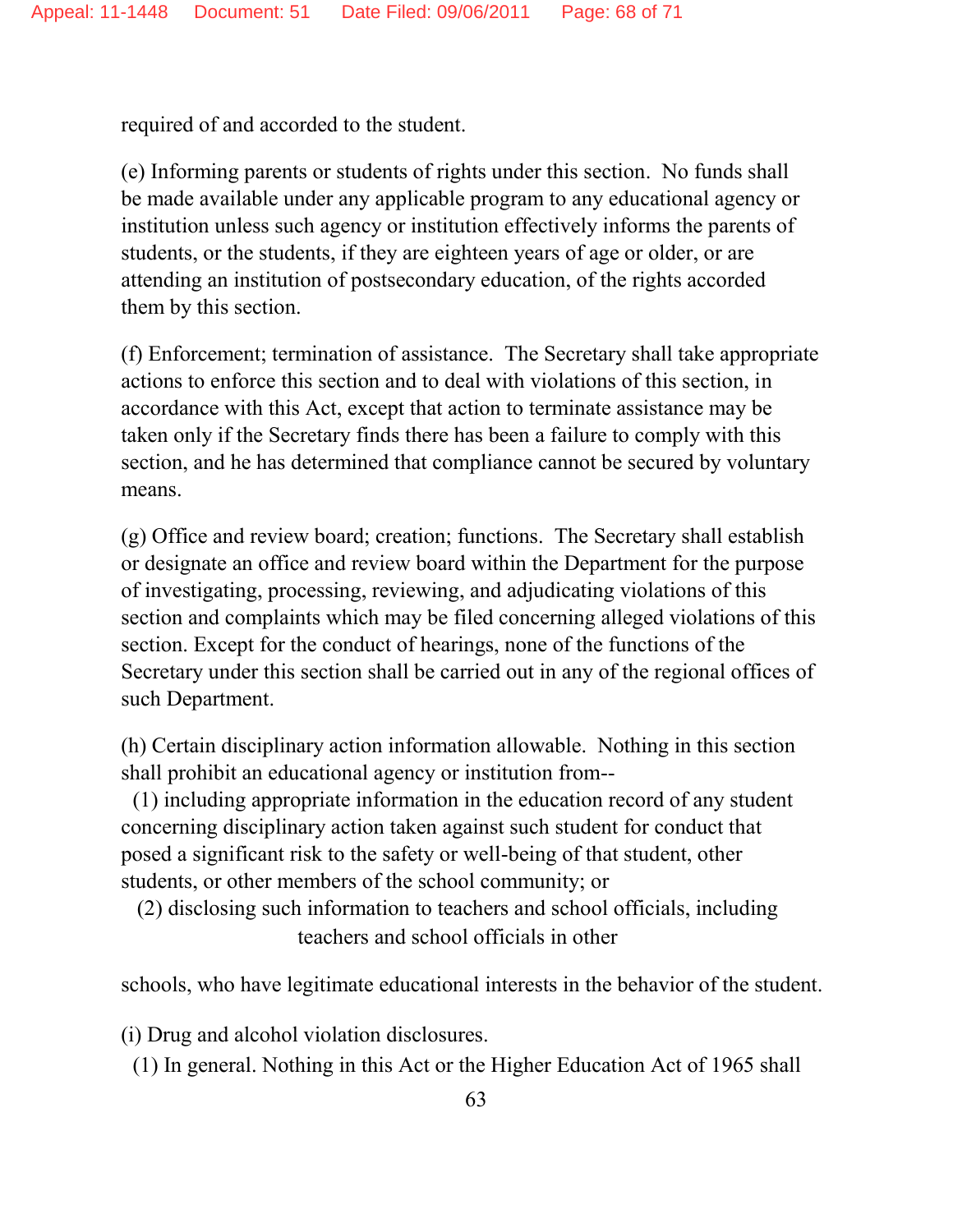be construed to prohibit an institution of higher education from disclosing, to a parent or legal guardian of a student, information regarding any violation of any Federal, State, or local law, or of any rule or policy of the institution, governing the use or possession of alcohol or a controlled substance, regardless of whether that information is contained in the student's education records, if--

(A) the student is under the age of 21; and

(B) the institution determines that the student has committed a disciplinary violation with respect to such use or possession.

(2) State law regarding disclosure. Nothing in paragraph (1) shall be construed to supersede any provision of State law that prohibits an institution of higher education from making the disclosure described in subsection (a).

(j) Investigation and prosecution of terrorism.

(1) In general. Notwithstanding subsections (a) through (i) or any provision of State law, the Attorney General (or any Federal officer or employee, in a position not lower than an Assistant Attorney General, designated by the Attorney General) may submit a written application to a court of competent jurisdiction for an ex parte order requiring an educational agency or institution to permit the Attorney General (or his designee) to--

(A) collect education records in the possession of the educational agency or institution that are relevant to an authorized investigation or prosecution of an offense listed in section 2332b(g)(5)(B) of title 18 United States Code *[18 USCS*  $\oint$  232b(g)(5)(B)], or an act of domestic or international terrorism as defined in section 2331 of that *title [18 USCS*

## *§ 2331*]; and

(B) for official purposes related to the investigation or prosecution of an offense described in paragraph (1)(A), retain, disseminate, and use (including as evidence at trial or in other administrative or judicial proceedings) such records, consistent with such guidelines as the Attorney General, after consultation with the Secretary, shall issue to protect confidentiality.

(2) Application and approval.

(A) In general. An application under paragraph (1) shall certify that there are specific and articulable facts giving reason to believe that the education records are likely to contain information described in paragraph (1)(A).

(B) The court shall issue an order described in paragraph (1) if the court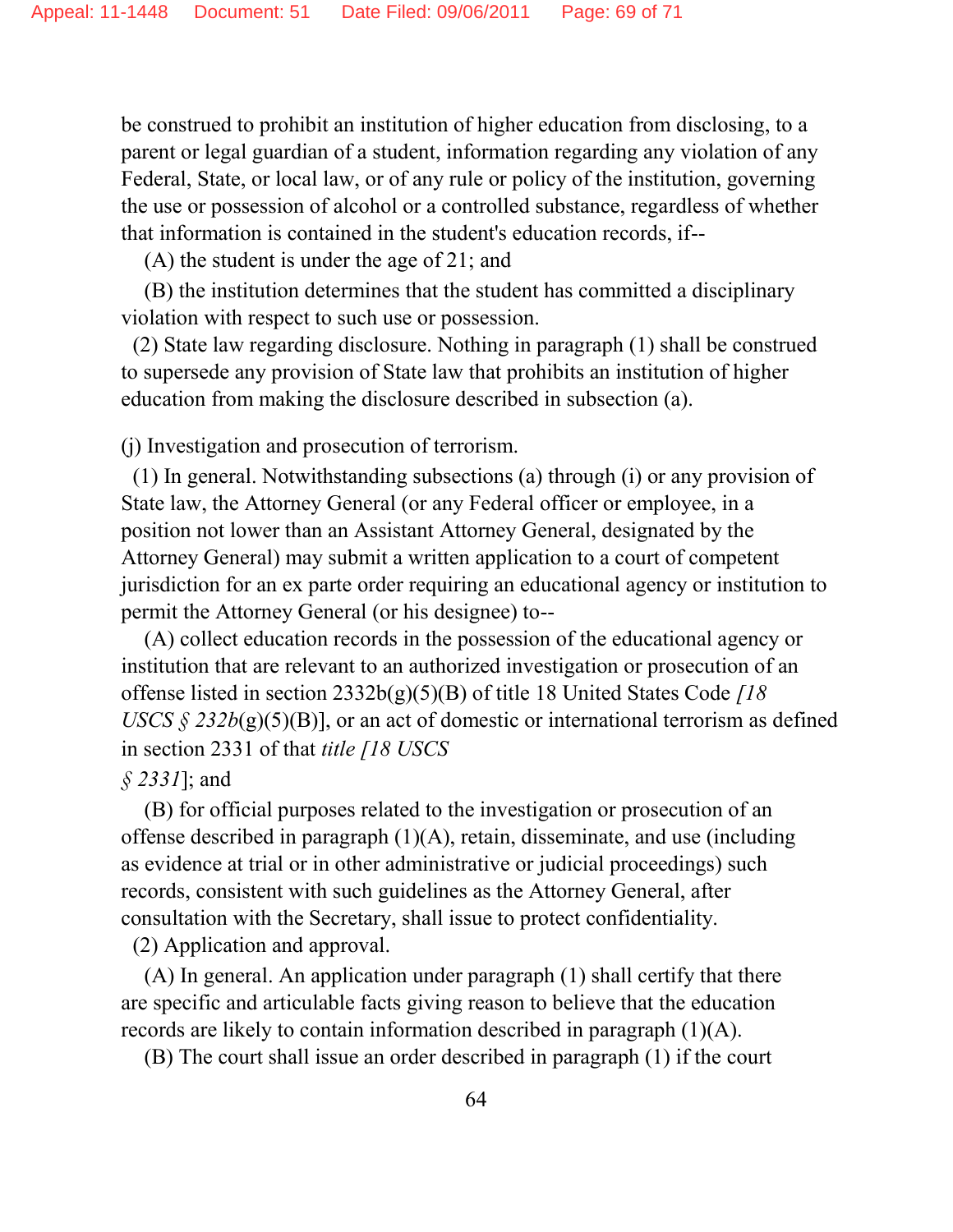finds that the application for the order includes the certification described in subparagraph (A).

(3) Protection of educational agency or institution. An educational agency or institution that, in good faith, produces education records in accordance with an order issued under this subsection shall not be liable to any person for that production.

(4) Record-keeping. Subsection (b)(4) does not apply to education records subject to a court order under this subsection.

## **CERTIFICATE OF COMPLIANCE**

This brief has been prepared using Microsoft Word Times New Roman 14 point type. This is a proportionally spaced serif typeface.

Exclusive of the table of contents, table of citations, Addenda, certificate of compliance and certificate of service this brief contains, according to the word count function of Microsoft Word, 5,968 words.

I understand that a material misrepresentation can result in the Court's striking this brief and imposing sanctions. If the Court so directs, I will provide an electronic version of the brief and/or copy of the word or line printout.

s/ George Daly

## **CERTIFICATE OF SERVICE OF REPLY BRIEF OF PLAINTIFFS**

I certify that on September 6, 2011, I made service of the foregoing Reply Brief of Plaintiffs-Appellants by serving one copy on opposing counsel:

Kenneth Darr, Lyles, Darr & Clark, LLP 104 N. Daniel Morgan Ave., Suite 300 Spartanburg, South Carolina 29306

And one copy on opposing counsel: